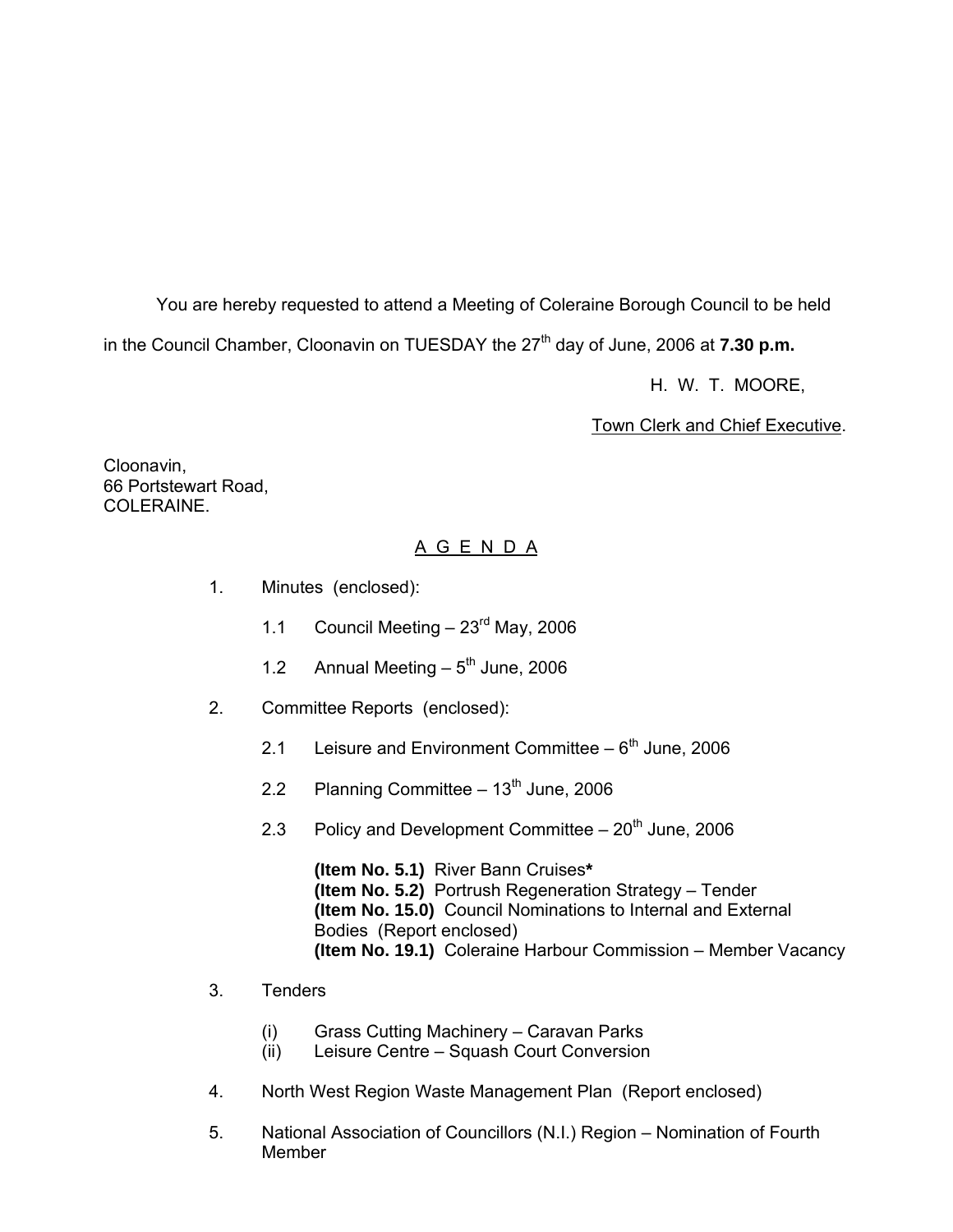- 6. Consultation List (enclosed)
- 7. Correspondence
- 8. Documents for Sealing

# **Enclosed for Information:**

- (i) Minutes of the Northern Health and Social Services Council dated  $10^{th}$  May, 2006
- (ii) Special Council Briefing Report Impact of the RPA proposals on Council's operation to  $2009 - 16$ <sup>th</sup> May, 2006
- (iii) Special Council Briefing Report Rural Post Offices  $23^{\text{rd}}$  May, 2006
- (iv) Special Council Briefing Report Roads Report 2006 2007 and Draft Sub-Regional Transport Plan 2015 – 6<sup>th</sup> June, 2006
- (v) Special Council Briefing Report Proposed Bio-diesel Production Plant  $\sim$  0n Harbour Lands – 13<sup>th</sup> June, 2006
	- (vi) North Coast Waste Water Treatment Works Water Service Progress Update – June 2006
	- (vii) Perspective on Social Housing Magazine Issue 4 Spring/Summer
	- **\* Recommended for consideration "In Committee".**

To: Each Member of Council. 23<sup>rd</sup> June, 2006.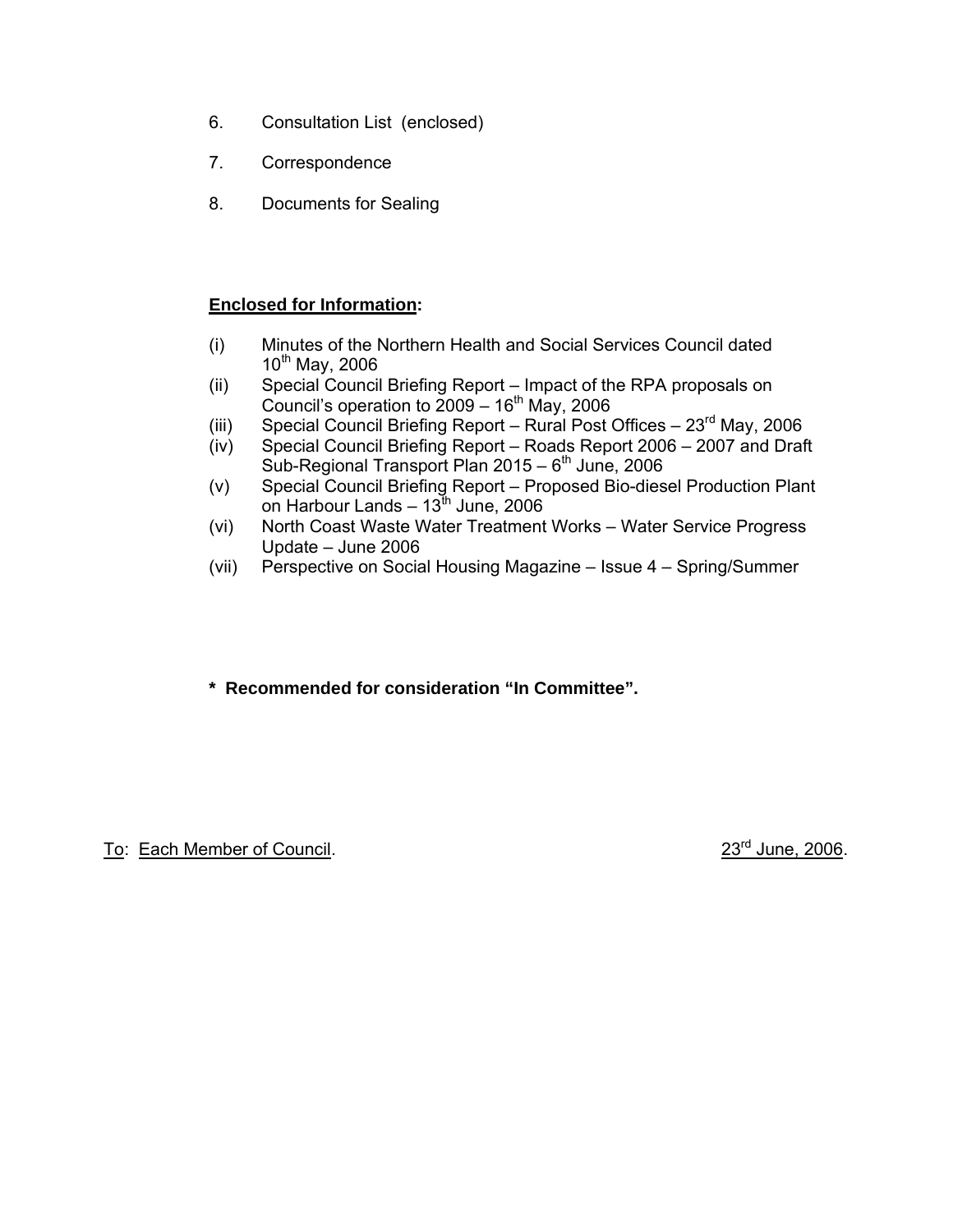### **COUNCIL MEETING**

 Minutes of proceedings of Coleraine Borough Council held in the Council Chamber, Cloonavin on Tuesday,  $23<sup>rd</sup>$  May, 2006 at 7.30 p.m.

**Convened:** As per Notice attached

**Present:** The Mayor, Councillor T. J. Deans, in the Chair

The Deputy Mayor, Alderman M. T. Hickey (Mrs.)

### **Aldermen**

 E. T. Black (Mrs.) D. McClarty  $($  Items  $1.0 - 3.0)$  W. J. McClure W. T. Creelman

### **Councillors**

- J. M. Bradley W. A. King A. S. Cole B. Leonard J. J. Dallat G. L. McLaughlin E. P. Fielding (Mrs.) R. A. McPherson S. Gilkinson A. McQuillan N. F. Hillis R. D. Stewart (Items  $1.0 - 3.0$ )
- D. D. Barbour **E. A. Johnson (Mrs.)**

| <b>Officers in</b><br><b>Attendance:</b> | Town Clerk and Chief Executive, Director of Corporate<br>Services, Director of Leisure Services, Director of<br><b>Technical Services and Administrative Assistant</b> |
|------------------------------------------|------------------------------------------------------------------------------------------------------------------------------------------------------------------------|
| <b>Apologies:</b>                        | Councillors Ms. Alexander and Mrs. Church and<br>Director of Environmental Health                                                                                      |

### **1.0 MINUTES**

The minutes of the Council Meeting of 25<sup>th</sup> April, 2006 were confirmed and signed.

### **2.0 COMMITTEE REPORTS**

| 2.1 | Leisure and Environment | The Chairman, Councillor McLaughlin, moved  |
|-----|-------------------------|---------------------------------------------|
|     | Committee               | the adoption of the Leisure and Environment |
|     |                         | Committee Report; this was duly seconded by |
|     |                         | Councillor Mrs. Johnston.                   |
|     |                         |                                             |

Matters arising:

Club - Request for item. Financial Assistance

2.1.1 Kilrea Gaelic Athletic Councillor Dallat declared an interest in this

 Following discussion it was proposed by Councillor Dallat and seconded by Councillor Leonard:

That Council contribute £60,000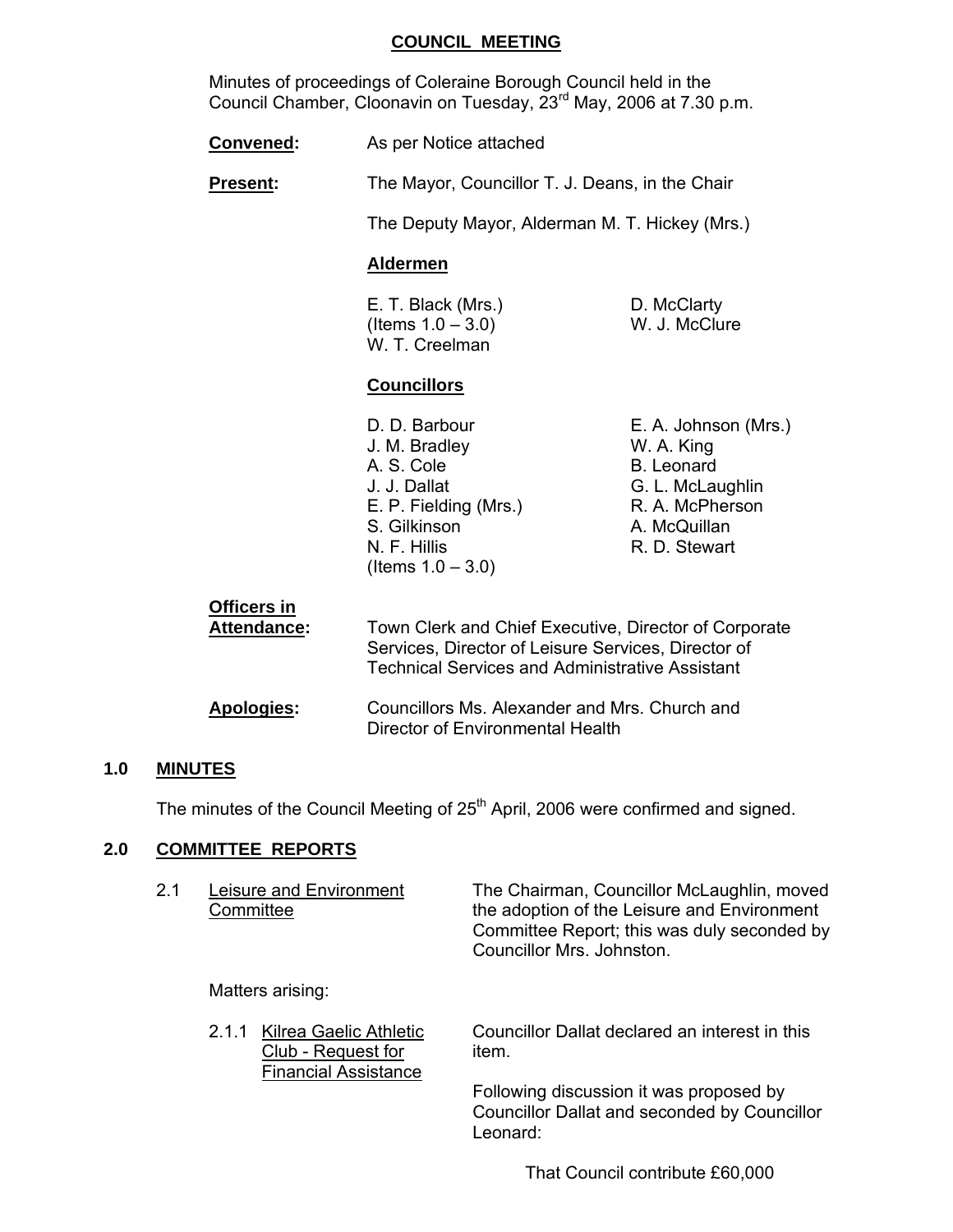to Kilrea GAC, spread over a period of three years if necessary.

 On a request for a recorded vote the members voted thus:

- **For:** The Deputy Mayor Aldermen Mrs. Black and **McClarty**  Councillors Bradley, Dallat, Mrs. Johnston, King, Leonard and McLaughlin (9)
- **Against:** Alderman McClure Councillors McQuillan and Stewart (3)
- **Abstent-** The Mayor **ions:** Alderman Creelman Councillors Barbour, Cole, Mrs. Fielding, Gilkinson, Hillis and McPherson (8)

 The Motion was, therefore, carried by nine votes to three.

 2.1.2 Expressions of Interest - Councillor Stewart declared an interest in this Portrush Harbour item and withdrew from the meeting during discussion.

> Consideration was given to the Director of Leisure Services' Report on Expressions of Interest – Portrush Harbour (circulated to each member).

 Following the public advertisement for Expressions of Interest one written and two verbal expressions had been received.

 It was agreed that Council grant the Licence to operate pleasure trips from Portrush Harbour to Mr. D. Stewart, 76 Parker Avenue, Portrush for  $2006.$ 

> A small number of individuals had requested permission to use the pontoon simply for the collection and return of passengers as and when required.

 Following discussion it was proposed by Alderman McClure and seconded by Councillor Mrs. Johnston:

> That Council grant a small number of Licences (maximum 5) to individuals who wished to use the Council owned pontoon for embarkation purposes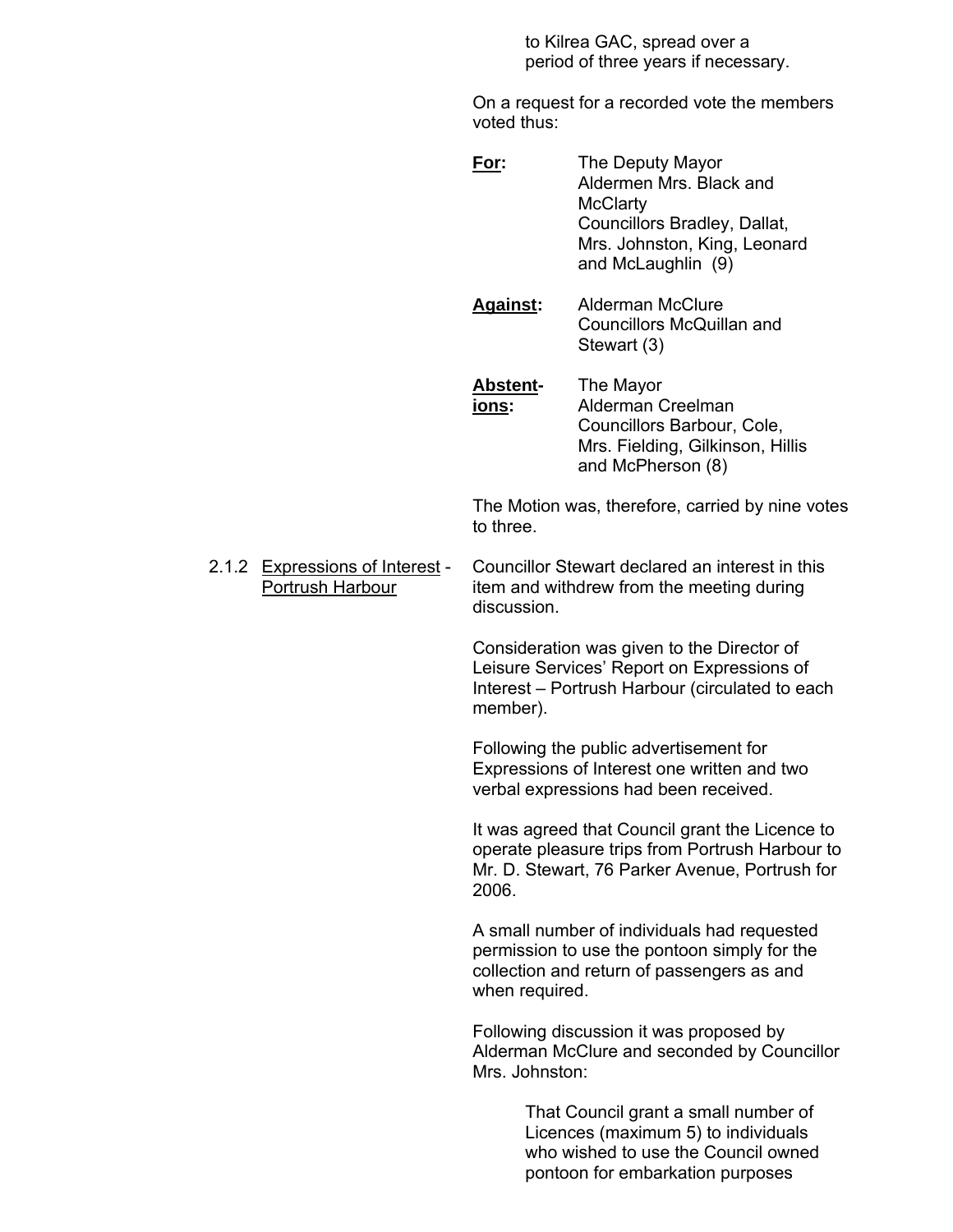subject to submitting evidence of insurance, safety, qualifications, etc.

 On being put to the Meeting the proposal was carried, ten members voting in favour and one member voting against.

 It was also agreed that the proposal be for one season only, to be monitored by the Harbour Master and if successful, to be extended for the seasons 2007 and 2008.

- 2.1.3 Complaints Resulting It was noted that the former church site was in from Works at Former Portstewart and not Portrush. Portrush Church Site
- 2.1.4 Entertainments Licence An application for the grant of an Entertain-Fat Boy Slim Concert ments Licence for 17<sup>th</sup> June, 2006 between the East Strand Car Park hours of 4.00 p.m. and 11.00 p.m., as detailed and Beach, Portrush in the report (circulated to each member), had been received from Mr. G. McGuigan.

 It was agreed that approval be granted subject to compliance with Fire Authority recommend ations and any other requirements of Council's Licensing Department. All Door Supervisors employed require to be licensed with a scheme recognised by Coleraine Borough Council.

2.1.4.1 Street Trading Reference was made to the policy for street trading at major events.

> Following discussion it was agreed that consideration be given to a public tendering process for these events.

 The Director of Technical Services advised members that Council's policy was to grant Street Trading Licences for stationary vehicles at Lansdowne Crescent, Portrush. No other temporary licences were granted in Portrush.

The Committee Report was subsequently adopted.

| <b>Planning Committee</b> | The Chairman, Councillor Stewart, moved the     |  |
|---------------------------|-------------------------------------------------|--|
|                           | adoption of the Planning Committee Report; this |  |
|                           | was duly seconded by Councillor Mrs. Johnston.  |  |

Matters arising:

**Coleraine** 

 2.2.1 Management Board The Town Clerk and Chief Executive reported Referral – Residential that the Preliminary Planning Advice Note had Development at 51 – been received from BDP Planning in 55 Mountsandel Road, respect of this planning application.

BDP Planning considered that the application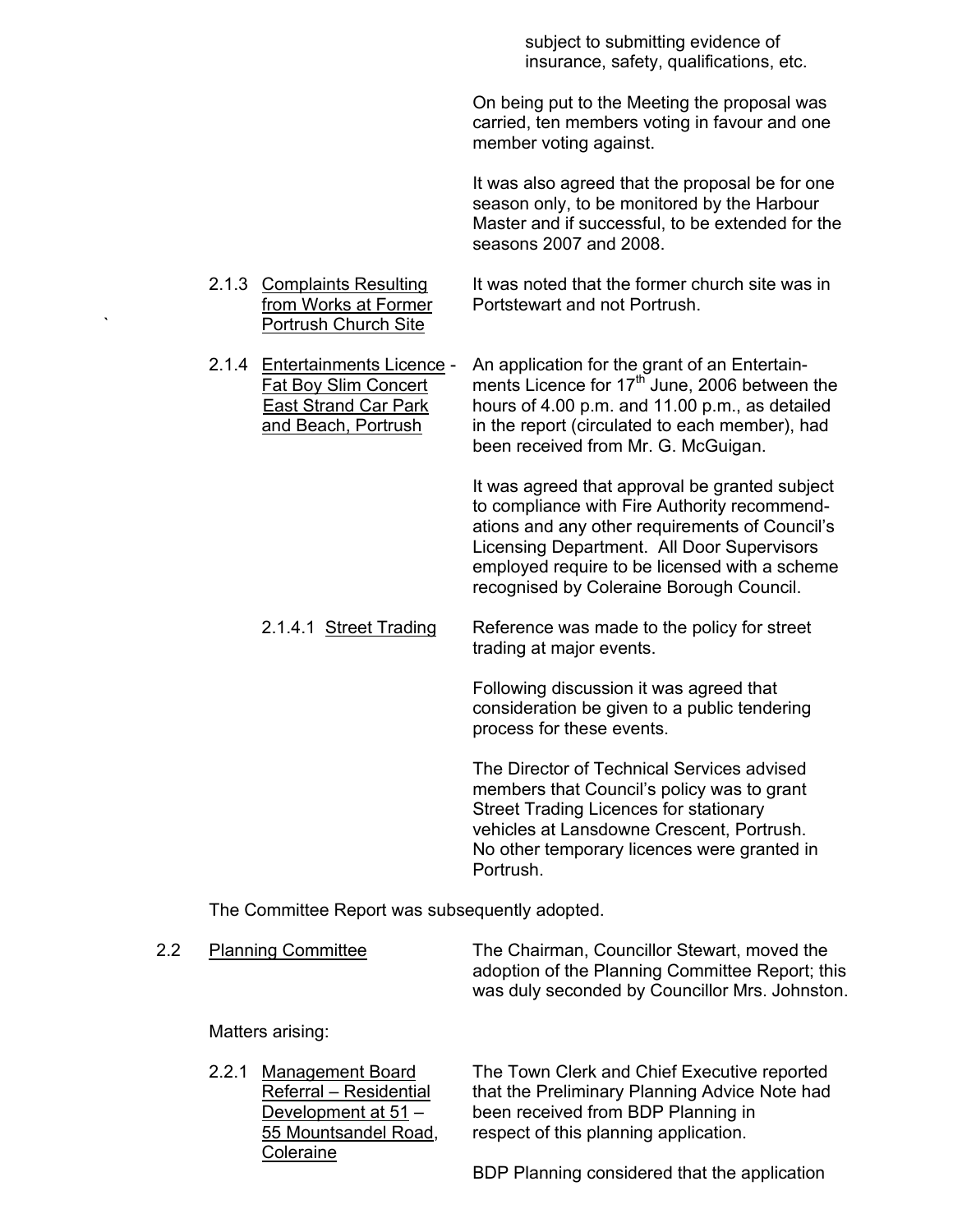did not meet the criteria required for a Judicial Review but suggested that the Management Board aspects be investigated.

 It was agreed that Council accept the recommendation of BDP Planning.

- 2.2.2 Application No. 33 Councillor Bradley apologised for having been C/2005/1297/F unable to attend the site meeting for this application.
- integral garage and new meeting. laneway 60m south-west of No. 14 Revallagh Road, Bushmills for Mr. and Mrs. Kennedy

 2.2.3 Application No. 41 It was noted that Councillor McPherson had C/2005/1365/F requested that the application be referred to Proposed dwelling with the Divisional Planning Manager for an office

The Committee Report was subsequently adopted.

2.3 Policy and Development The Chairman, Alderman McClarty, moved the Committee adoption of the Policy and Development Committee Report; this was duly seconded by Councillor Stewart and agreed.

### **3.0 NOTICE OF MOTION SUBMITTED BY THE DEPUTY MAYOR**

 The undernoted Notice of Motion was proposed by the Deputy Mayor and seconded by Councillor Dallat:

 "This Council takes note that a new Road Safety Authority has been created in the Republic to address the issues relating to death and serious injury on our roads and calls a similar initiative in Northern Ireland which will have the cutting edge to deliver across all government departments, agencies and voluntary organisations that presently have responsibility for Road Safety."

The Deputy Mayor spoke on the Motion and sought Council's support.

 The following amendment was proposed by Councillor Mrs. Johnston and seconded by Alderman McClure:

 "This Council commends the current road safety initiatives in Northern Ireland being undertaken by Road Safety Committees, the P.S.N.I. and the Department of Environment but notes that many people have a disregard of the law.

 We call upon the P.S.N.I. to increase the number of the road safety campaigns – like that of Operation Viper and vigorously enforce the law in order to reduce the number of deaths on our roads and to bring a much higher standard of driving within Northern Ireland."

The amendment was put to the Meeting and on a request for a recorded vote the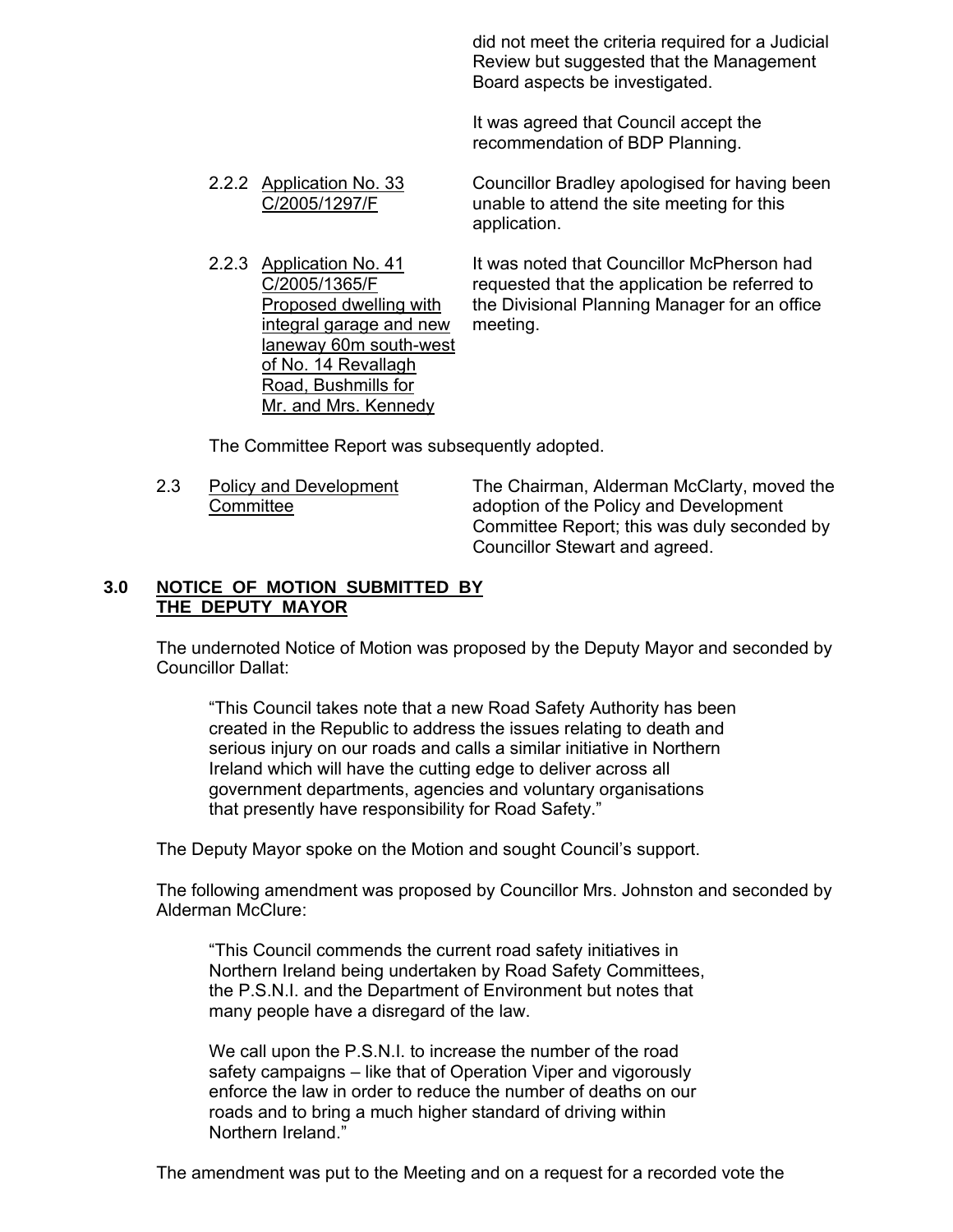members voted thus:

 **For:** The Mayor Aldermen Creelman, McClarty and McClure Councillors Barbour, Bradley, Cole, Mrs. Fielding, Gilkinson, Hillis, Mrs. Johnson, King, McPherson, McQuillan and Stewart (15)

# **Against:** -

| <b>Absten-</b> |                                                |  |
|----------------|------------------------------------------------|--|
| tions:         | The Deputy Mayor                               |  |
|                | Councillors Dallat, Leonard and McLaughlin (4) |  |

The amendment was, therefore, carried.

### **4.0 NOTICE OF MOTION SUBMITTED BY COUNCILLOR LEONARD**

 The undernoted Notice of Motion was proposed by Councillor Leonard and seconded by Councillor Dallat:

 "This Council agrees to apply, at its Annual General Meeting on the 5<sup>th</sup> June, 2006, the d'Hondt system to all appointments to Mayor, Chairs, Deputy Mayor and Deputy Chairs, internal Council Committees and appointments to 'other bodies'."

Councillor Leonard spoke on the Motion and sought Council's support.

 The Motion was put to the Meeting and on a request for a recorded vote the members voted thus:

- **For:** The Deputy Mayor Councillors Dallat, Leonard and McLaughlin (4)
- **Against:** The Mayor Aldermen Creelman, McClarty and McClure Councillors Barbour, Bradley, Cole, Mrs. Fielding, Gilkinson, Mrs. Johnston, King, McPherson, McQuillan and Stewart (14)

 The Motion was therefore lost, four members voting in favour and fourteen members voting against.

# **5.0 CONSULTATION DOCUMENTS**

 The following consultation papers had been received and were available for members who wished to consider making a response:

 1. Department of Health, Social Services and Public Safety – Protect Life – A Shared Vision – The Northern Ireland Suicide Prevention Strategy and Action Plan – 2006 – 2011 Consultation Document and Executive Summary (attached)

Comments due: 21<sup>st</sup> June, 2006

2. Department of Education – New Nutritional Standards for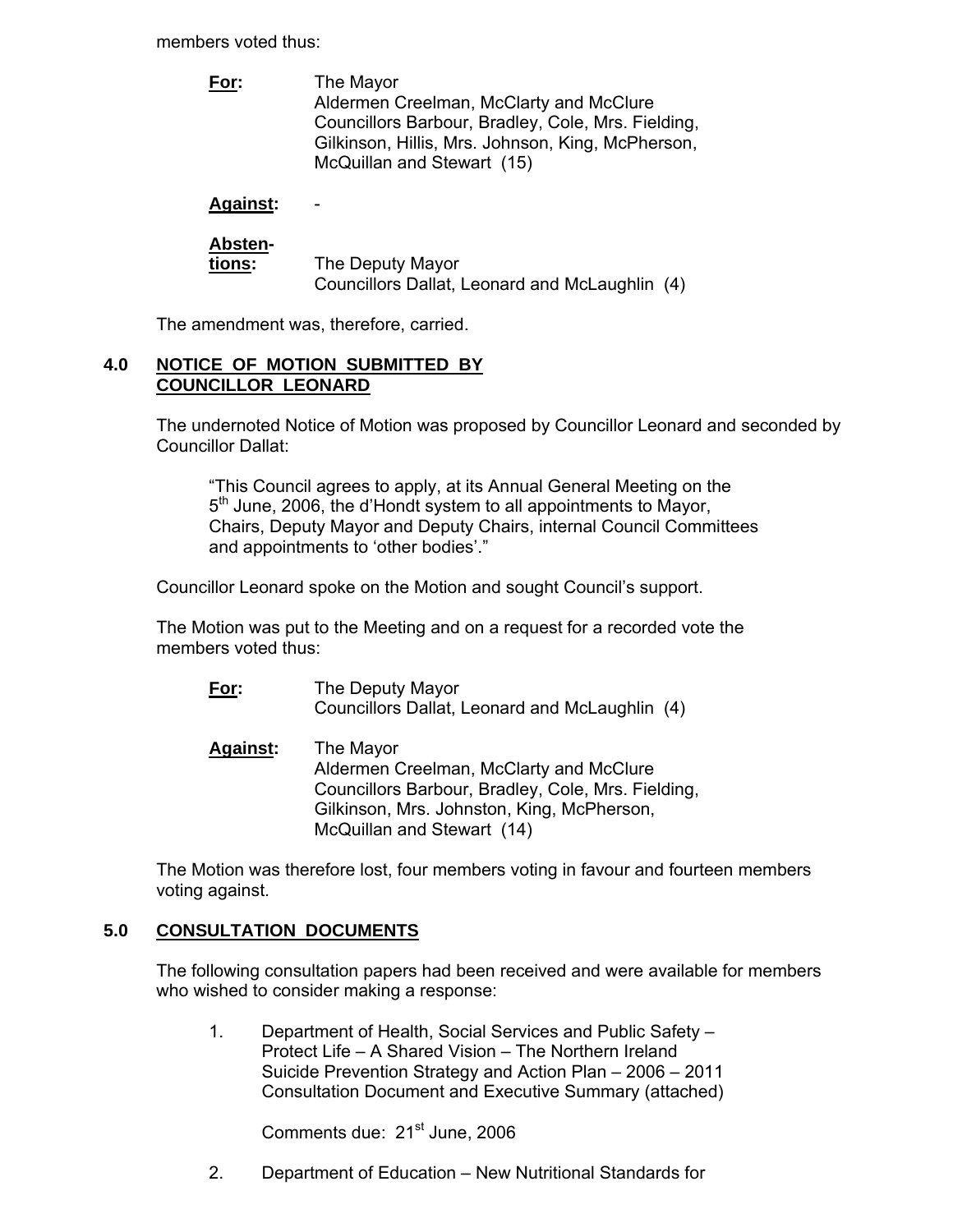School Meals and Other Food in Schools

Comments due: 30<sup>th</sup> June, 2006

 3. Driver and Vehicle Licensing Agency – Consultation of Fee Proposals

Comments due: 21<sup>st</sup> July, 2006

# **6.0 NORTHERN IRELAND HOUSING EXECUTIVE - REVIEW OF PUBLIC ADMINISTRATION**

Consideration was given to letter dated 21<sup>st</sup> April, 2006 from the Northern Ireland Housing Executive clarifying its position with regard to the Review of Public Administration (previously supplied). Noted.

### **7.0 DEPARTMENT OF CULTURE, ARTS AND LEISURE - ARTS COUNCIL FUNDING**

Consideration was given to letter dated  $16<sup>th</sup>$  May, 2006 from the Parliamentary Under-Secretary of State in reply to Council's letter regarding the withdrawal of Arts Council funding from the Riverside Theatre (previously supplied).

 It was noted that the Arts Council would consider applications for assistance under the Multi Annual Programme (MAP). Members would be kept informed of any developments.

### **8.0 AUTISM NORTHERN IRELAND - THE BAMFORD REVIEW: HUMAN RIGHTS AND EQUALITY OF OPPORTUNITY REPORT**

Read letter from the Chief Executive of Autism Northern Ireland seeking Council's support for the response citing the consistent failure of the Bamford Review to profile Autism as the most rapidly increasing disability in Northern Ireland.

 It was agreed that Council support the response and invite a representative from Autism Northern Ireland to address a future meeting.

### **9.0 CONFEDERATION OF EUROPEAN COUNCILLORS - SEMINAR - WEXFORD**

Read letter from the Confederation of European Councillors advising members of a one day Seminar, focusing on 'Local Government and the Planning System, North and South', to be held in Wexford on Friday, 23<sup>rd</sup> June, 2006.

 Any member interested in attending the Seminar was asked to contact the Administrative Officer.

### **10.0 DOCUMENTS TABLED**

- (a) The Northern Ireland Child Protection Committee Annual Report 2004-2005;
- (b) Boundary Commissioner's  $5<sup>th</sup>$  Review of Parliamentary Boundaries.

# **11.0 DOCUMENTS FOR SEALING**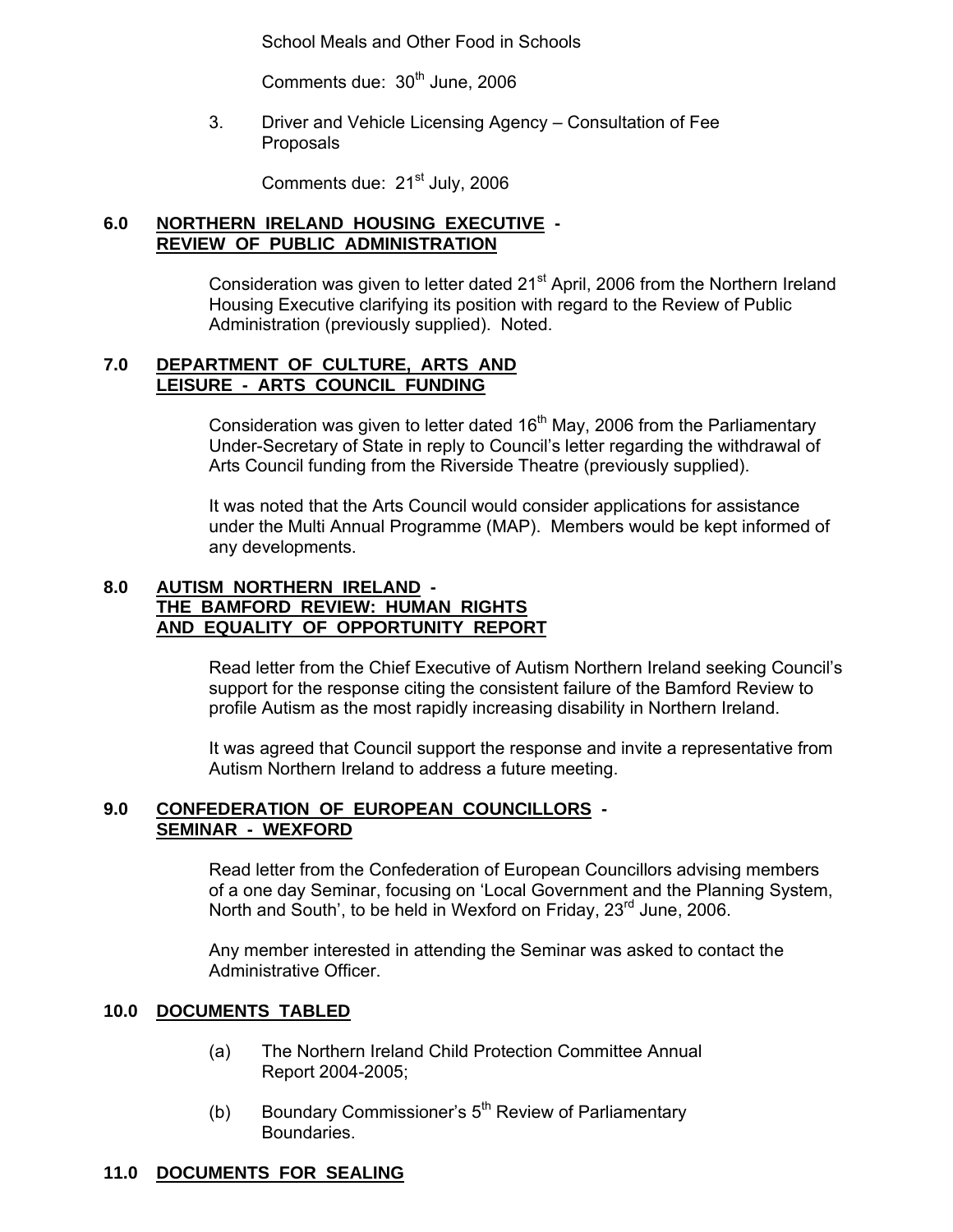Resolved:

That the following documents be sealed:

| 1. | <b>Contract Document and</b><br><b>Counterpart</b> | Water Sports Centre and Public Toilet<br>Block, Strand Road, Portrush;<br><b>Council and Higgins Construction</b><br>(Garvagh) Ltd., 34 Liscall Road, Garvagh |   |
|----|----------------------------------------------------|---------------------------------------------------------------------------------------------------------------------------------------------------------------|---|
| 2. | Lease in Triplicate                                | N.I. Housing Executive and Council – Lands<br>at Kinnaird Park, Garvagh                                                                                       |   |
| 3. | Licence in Triplicate                              | Council to Coleraine and District Motor Club Ltd.                                                                                                             |   |
| 4. | <b>Licence in Triplicate</b>                       | Department of Agriculture and Rural<br>Development and Council;<br>Sustrans Cycle Route at Garvagh Forest                                                     |   |
| 5. | <b>Cemetery Titles</b>                             | Grant of Rights of Burial Deeds Register Nos.<br>$3208 - 3213$ (inclusive):                                                                                   |   |
|    |                                                    | Agherton<br><b>Ballywillan</b><br>Coleraine<br>Kilrea                                                                                                         | 5 |

 Advanced Deeds – Register Nos. 0135 – 0138 (inclusive):

| Agherton    | 1              |
|-------------|----------------|
| Ballywillan | $\sim$ $\sim$  |
| Coleraine   | -1             |
| Portstewart | $\overline{2}$ |

Portstewart 1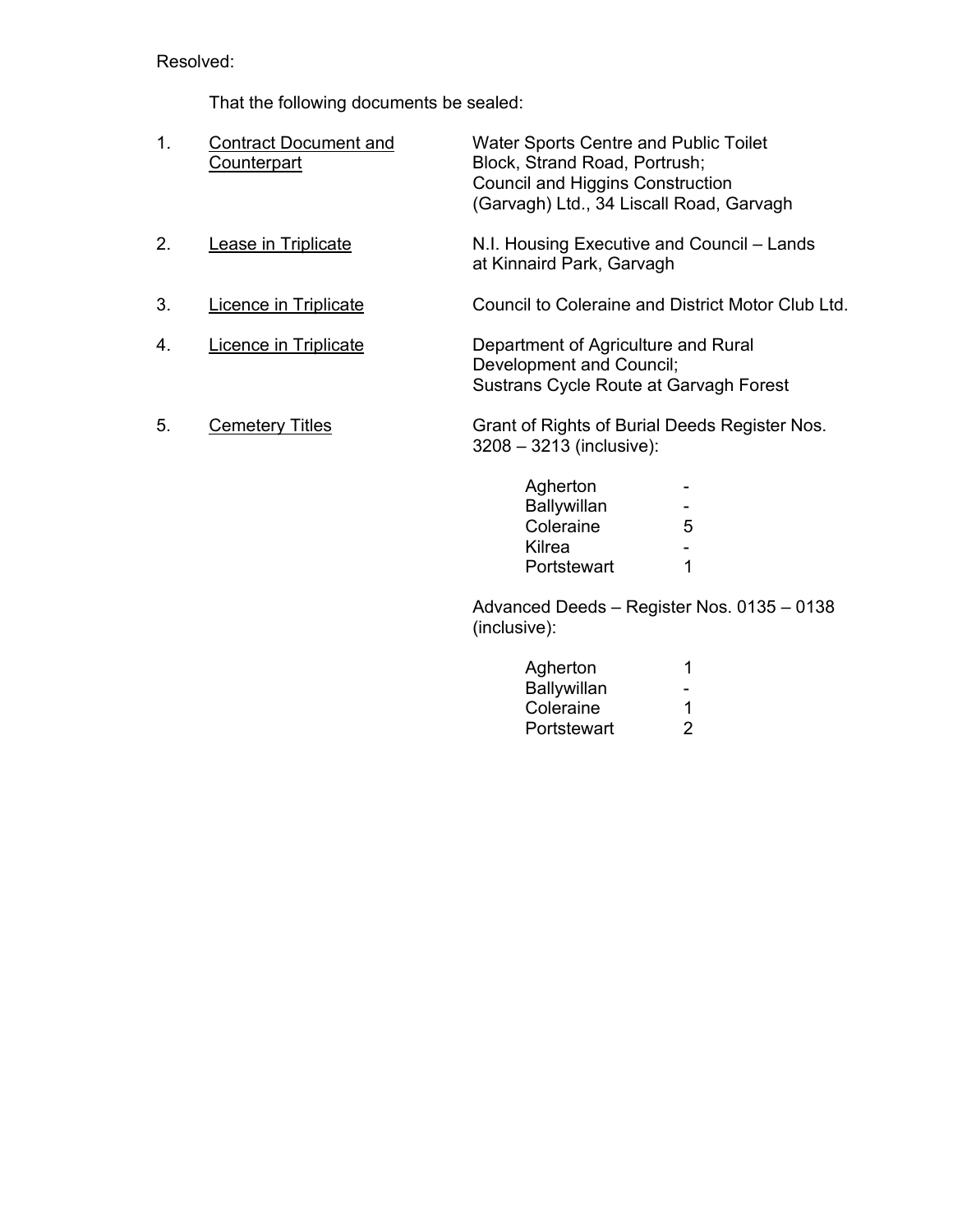### **ANNUAL MEETING**

 Minutes of proceedings of Coleraine Borough Council held in the Council Chamber, Cloonavin on Monday,  $5<sup>th</sup>$  June, 2006 at 7.30 p.m.

| As per Notice attached |  | <b>Convened:</b> |  |  |  |
|------------------------|--|------------------|--|--|--|
|------------------------|--|------------------|--|--|--|

**Present:** The Mayor, Councillor T. J. Deans

### **Aldermen**

| E. T. Black (Mrs.) | D. McClarty   |
|--------------------|---------------|
| W. T. Creelman     | W. J. McClure |

### **Councillors**

| C. S. Alexander (Ms.) | N. F. Hillis          |
|-----------------------|-----------------------|
| D. D. Barbour         | E. A. Johnston (Mrs.) |
| O. M. Church (Mrs.)   | W. A. King            |
| A. S. Cole            | <b>B.</b> Leonard     |
| J. J. Dallat          | G. L. McLaughlin      |
| E. P. Fielding (Mrs.) | R. A. McPherson       |
| S. Gilkinson          | A. McQuillan          |
| M. T. Hickey (Mrs.)   | R. D. Stewart         |
|                       |                       |

# **Officers in Attendance:** Town Clerk and Chief Executive, Director of Leisure Services, Director of Corporate Services, Head of Administrative Services, Administrative Officer and Administrative Assistants

### **Apology:** Councillor Bradley

### **1.0 MAYOR'S REMARKS**

The outgoing Mayor, Councillor Timothy Deans, welcomed members to the meeting.

Councillor Deans reflected on the highlights of his year in office and expressed thanks to his party colleagues, the outgoing Deputy Mayor, fellow Councillors, the Chief Executive and staff for their help and assistance during his term of office. He also gave credit to the individuals and organisations who give of their time so freely in the interests of the Borough.

Members paid tribute to Councillor Deans for the manner in which he had carried out his official duties.

Councillor Deans thanked members for their comments.

### **2.0 MAYOR**

It was proposed by Councillor Mrs. Johnston, seconded by Councillor McPherson and agreed, that Councillor King be appointed Mayor for 2006/2007.

On taking the Chair, Councillor King signed the formal acceptance of office and expressed his thanks to Council for their endorsement of him to the post of Mayor.

Members congratulated Councillor King on his appointment.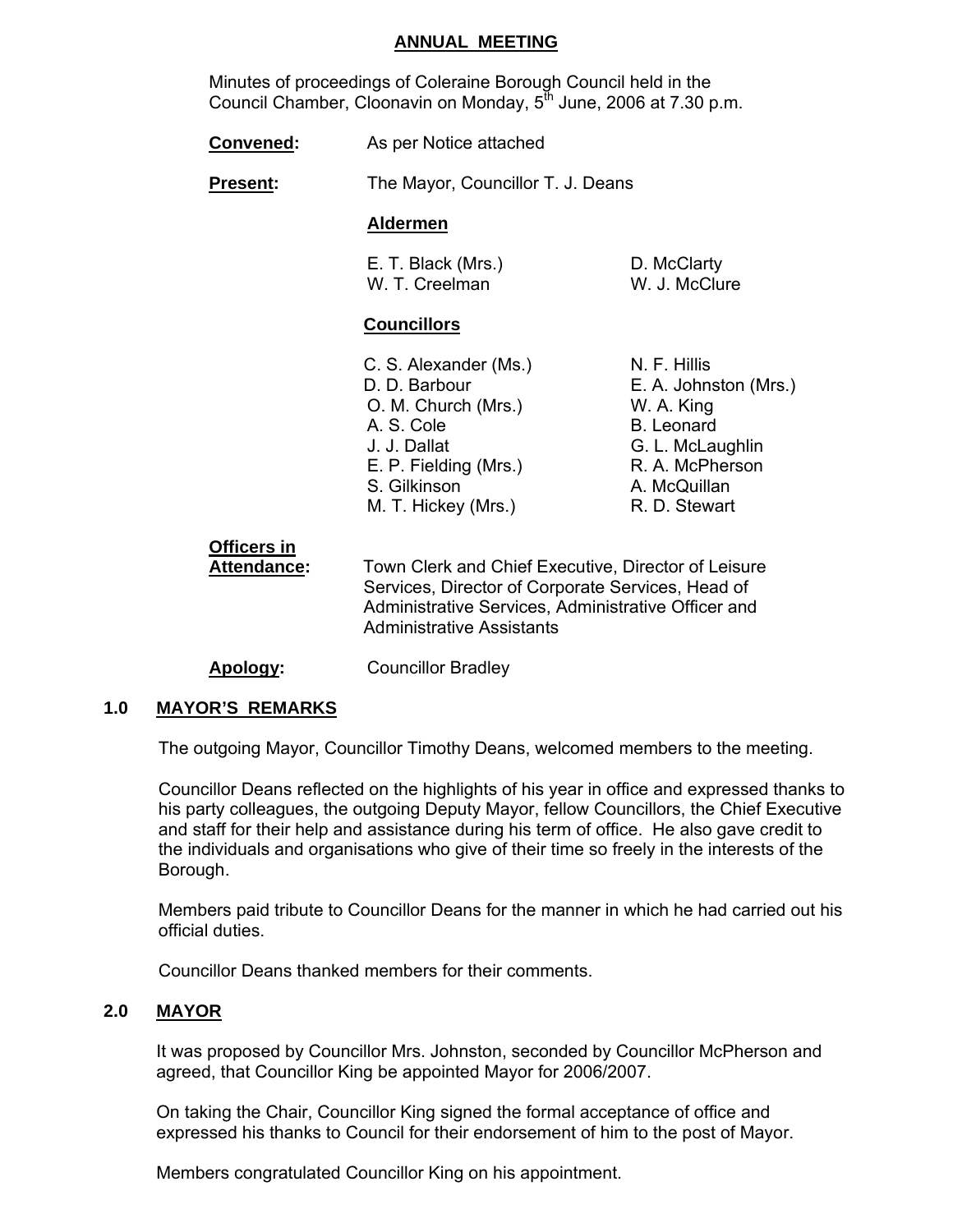# **3.0 DEPUTY MAYOR**

It was proposed by Alderman McClure, seconded by Alderman Creelman and agreed, that Councillor Mrs. Fielding be appointed Deputy Mayor for 2006/2007.

The Mayor congratulated Councillor Mrs. Fielding on her appointment to the post of Deputy Mayor.

### **4.0 CHAIRMEN OF STANDING COMMITTEES**

4.1 Leisure and Environment It was proposed by Alderman McClure, Committee seconded by Councillor Stewart and agreed, that Councillor Deans be appointed Chairman of the Leisure and Environment Committee for 2006/2007. 4.2 Planning Committee It was proposed by Councillor Dallat, seconded by Alderman Mrs. Hickey and agreed, that Councillor McLaughlin be appointed Chairman of the Planning Committee for 2006/2007. 4.3 Policy and Development It was proposed by Councillor McPherson, Committee seconded by Councillor HIllis and agreed, that Councillor Mrs. Johnston be appointed Chairman of the Policy and Development

Committee for 2006/2007.

### **5.0 COMMITTEES - STRUCTURE AND TIMETABLE**

Consideration was given to the Town Clerk and Chief Executive's Report on Committees - Structure and Timetable (previously supplied).

Following discussion it was proposed by Alderman McClarty, seconded by Alderman McClure and agreed that the existing structure and timetable, as detailed, be applied at this time.

# **6.0 REPRESENTATIVES - EXTERNAL AGENCIES AND PARTNERSHIPS**

The following Motion was proposed by Councillor Leonard and seconded by Councillor Dallat:

"This Council agrees to implement the equality, good relations and integrity requirements of paragraphs 8 and 9 of the Code of Local Government Conduct, by accurately reflecting mandates delivered by the 2005 democratic elections to this Council in the appointments made at this Annual General meeting.

This would in effect deliver inclusion by balanced appointments for the DUP, Independent Councillor, SDLP, Sinn Féin and Ulster Unionists."

Councillor Leonard asked that the voting on this Motion be recorded.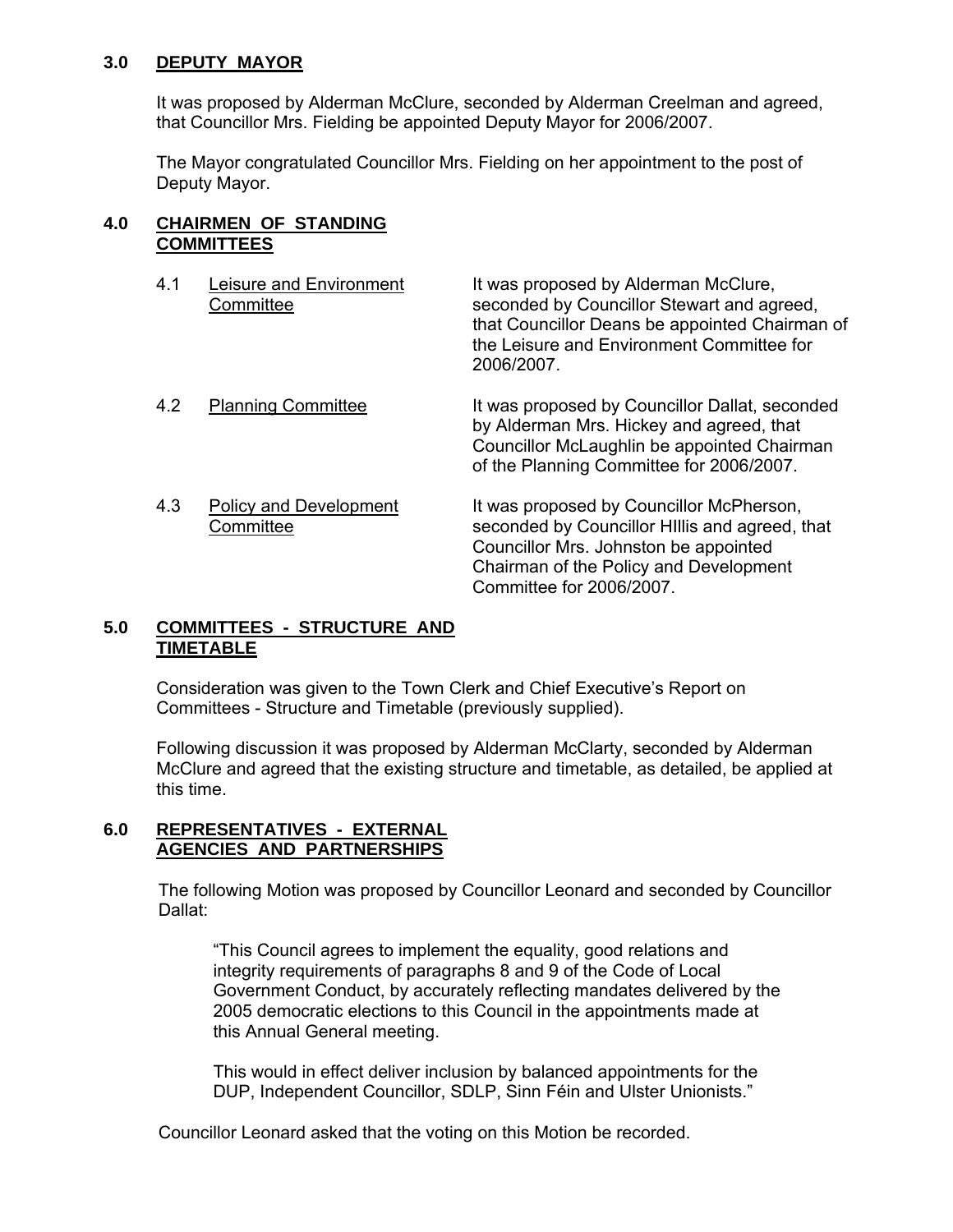In answer to a members' query, the Town Clerk and Chief Executive advised that a Motion could be accepted where it would be relevant to the item under discussion, as in this case.

It was then proposed, as an amendment, by Councillor Barbour, seconded by Councillor Hillis and agreed by fifteen votes to five:

That business continue as set out on the agenda.

It was agreed that representatives, as undernoted, be nominated to serve on the following external agencies and partnerships.

(a) Causeway Coast and Antrim Glens Ltd.

**Councillor Hillis**

(b) Causeway Coast and Glens Heritage Trust Board

**Councillor Hillis**

(c) Causeway Coast AONB Management Group

 **Councillor Stewart** 

(d) Causeway Museum Service

**Aldermen Mrs. Black and Creelman Councillors Barbour, McLaughlin and McQuillan** 

(e) Coleraine Arts Committee

**Aldermen Creelman and McClarty Councillors Mrs. Johnston and Stewart** 

(f) Coleraine Borough Strategic Partnership

**Alderman Mrs. Hickey Councillors Bradley and Barbour** 

(g) Coleraine and District Home Safety Committee

 **Councillors McLaughlin and Stewart** 

(h) Coleraine and District Local Sports Advisory Council

It was proposed by Councillor Dallat and seconded by Alderman Mrs. Hickey:

 That the existing four Councillors plus Councillors Leonard and McLaughlin be appointed.

The proposal was lost by fifteen votes to five.

It was then proposed by Councillor Leonard and seconded by Councillor Ms. Alexander: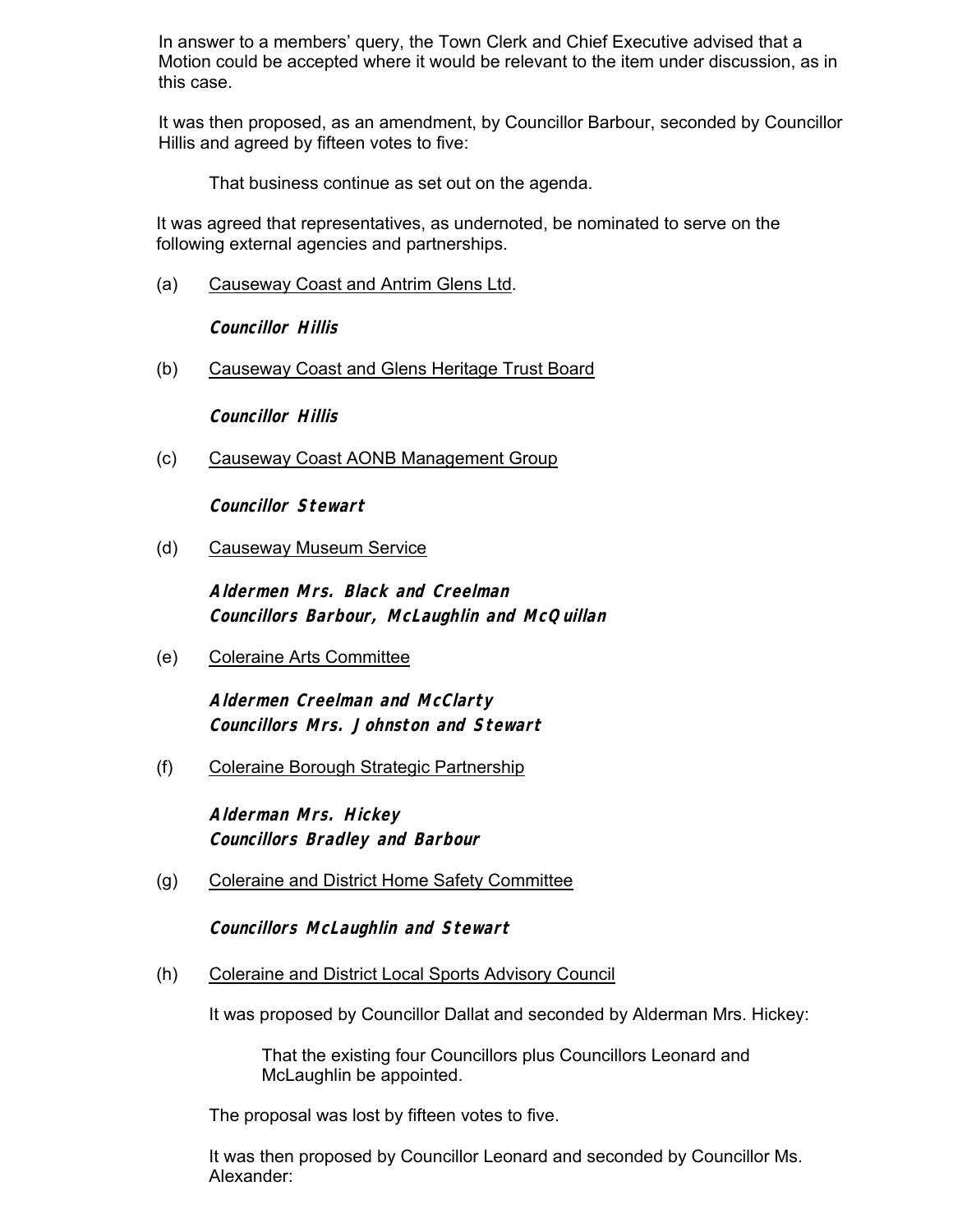That this group comprise a representative of each party along with the Independent member.

 A proposal for an amendment put forward by Councillor Deans was withdrawn, with agreement from the Deputy Mayor as seconder.

It was then proposed, as an amendment, by Councillor Hillis, seconded by Councillor Stewart and carried by fourteen votes to five:

 That nominations for the five positions be put forward and voted on in the usual manner.

The following representatives were then nominated:

**The Mayor Alderman McClarty Councillors Bradley, McLaughlin and McQuillan** 

(i) Coleraine and District Road Safety Committee

**Councillor Leonard**

(j) Coleraine Local Action Group for Enterprise Ltd.

**The Mayor Councillors Cole and McQuillan** 

(k) Coleraine Town Centre Partnership

**Alderman McClure Councillors Mrs. Johnston and McLaughlin** 

(l) Coleraine Twinning Association

**The Deputy Mayor Alderman Mrs. Black Councillors Deans and McPherson** 

(m) Irish Society's Local Advisory Committee

**The Mayor Alderman McClarty Councillor Deans**

(n) Lower Bann Partnership (from date of AGM)

**The Mayor**

(o) Management Committee of Coleraine Citizens' Advice Bureau

**Councillors Leonard and McLaughlin**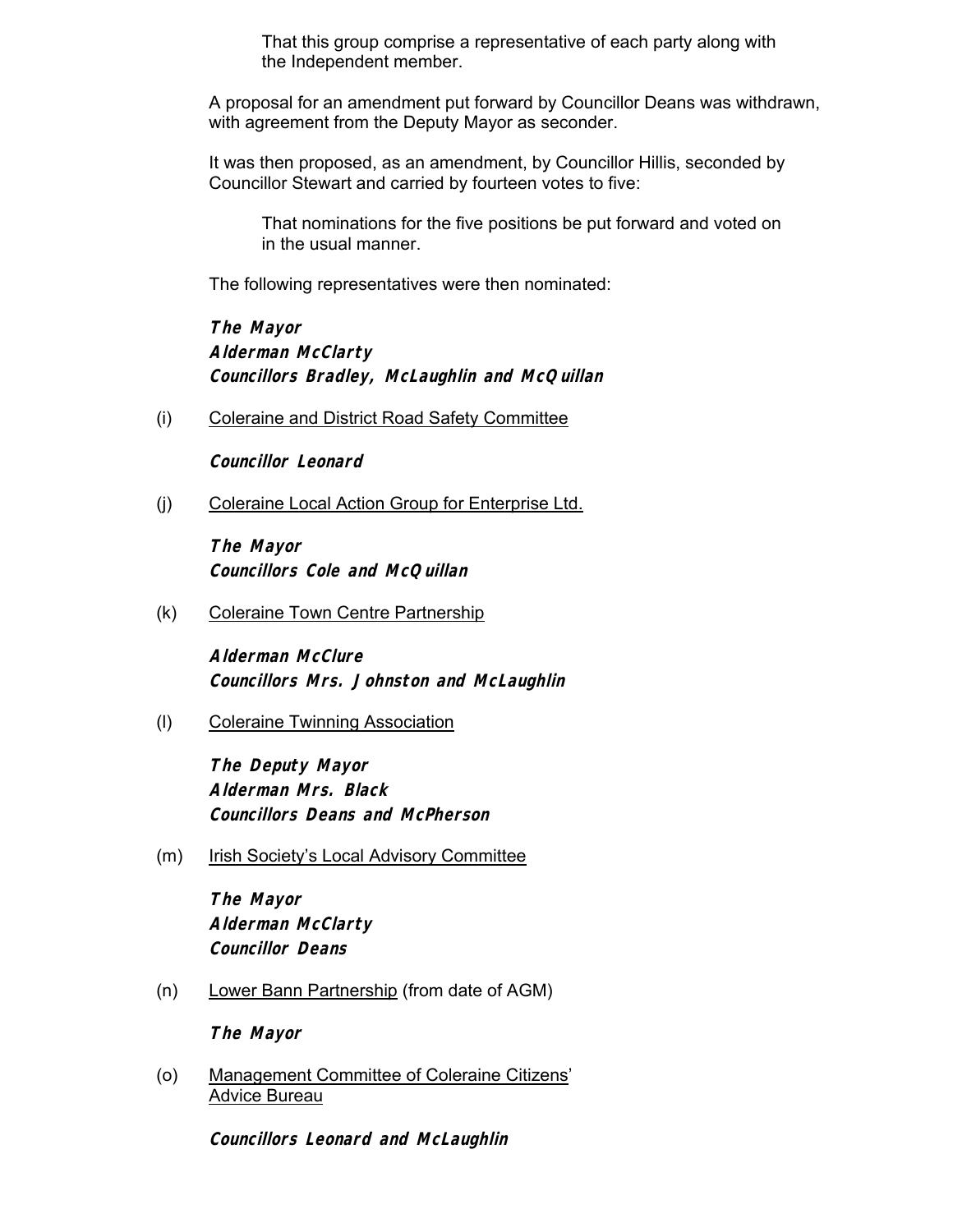(p) North East Partnership (formerly CORE)

**Alderman McClure**

(q) Northern Ireland Amenity Council

**Alderman Mrs. Black**

(r) Northern Ireland Housing Council

**Councillor Stewart** 

(s) Portrush, Portstewart and District Road Safety Committee

**Alderman Creelman**

(t) Reserve Forces and Cadets' Association for Northern Ireland

**Councillor Stewart**

(u) Riverside Theatre Trust

**Alderman Mrs. Hickey Councillors Deans and Stewart**

(v) The Somme Advisory Committee

**Councillor McPherson**

(w) Sperrins Tourism Ltd.

**Councillor Cole**

(x) Tourism Development Taskforce

**Councillor Gilkinson**

(y) Trustees of Garvagh Museum

**Councillor Mrs. Church** 

### **7.0 REPRESENTATIVES - LOCAL GOVERNMENT BODIES**

 It was agreed that representatives, as undernoted, be nominated to serve on the following local government bodies:

(a) Local Government Partnership on Travellers' Issues

**Alderman Mrs. Hickey Councillor Leonard** 

(b) National Association of Councillors -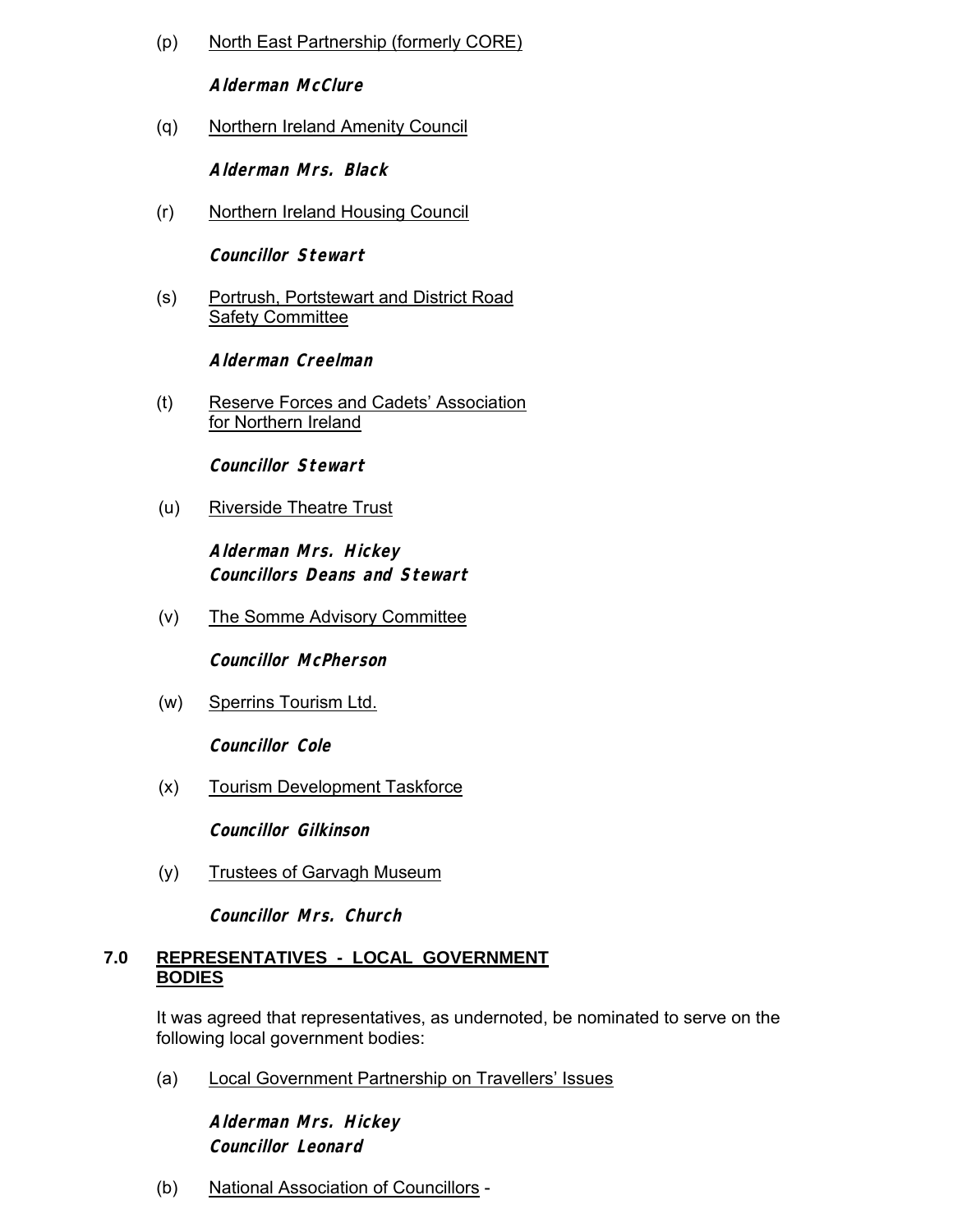General Management Committee

**Councillor Hillis**

(c) National Association of Councillors - Northern Ireland Region

**Councillors Hillis, McLaughlin and Stewart**

(d) Northern Group Building Control Committee

**Councillors Deans and McPherson Substitutes: Councillors McLaughlin and Stewart**

(e) Northern Group Environmental Health **Committee** 

> **Councillors Barbour and Bradley Substitutes: Aldermen Creelman and Mrs. Hickey**

(f) Northern Ireland Local Government Association

> **Aldermen McClarty and McClure Councillors Dallat, Mrs. Johnston and Stewart**

(g) North West Regional Waste Management Group

**Councillors McPherson and McQuillan** 

### **8.0 REPRESENTATIVES - MANAGEMENT COMMITTEES/COMMUNITY GROUPS**

It was agreed that representatives, as undernoted, be nominated to serve on the following Management Committees/Community Groups:

(a) Ballysally Youth and Community Centre Joint Management Committee

> **Alderman McClure Councillors Bradley and McPherson**

(b) Castlerock Community Association

**The Mayor Councillor McQuillan** 

(c) Castlerock Recreation and Youth Hall Management Committee

> **The Mayor Councillor McQuillan**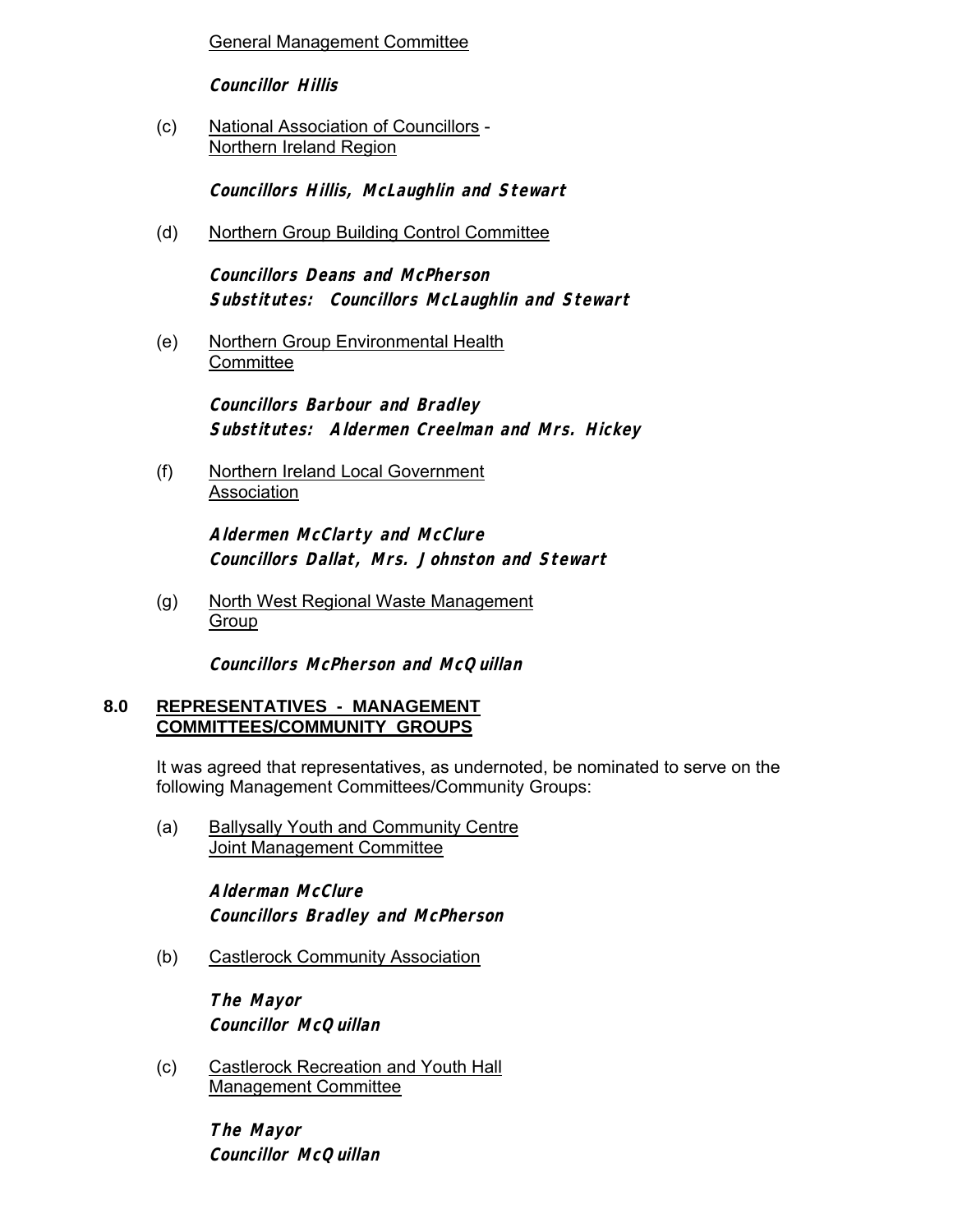(d) Coleraine Borough 50+ Forum

**Alderman McClure**

(e) Coleraine West Community Centre Management Committee

> **Aldermen McClarty and McClure Councillor Barbour**

(f) Garvagh Hall Management Committee

**Councillors Cole, Mrs. Church and Dallat**

(g) Harpur's Hill Community Centre Management **Committee** 

 **Councillors Bradley, McLaughlin and McPherson** 

(h) Kilrea Town Hall Management Committee

**Councillors Mrs. Church, Cole and Dallat**

(i) Portballintrae Residents' Association

**Alderman Mrs. Black Councillor McPherson**

(j) Portstewart Community Association

**The Deputy Mayor Alderman Mrs. Hickey Councillor Gilkinson** 

(k) Windyhall Community Centre Management **Committee** 

> **Alderman McClure Councillors Bradley and McLaughlin**

### **9.0 REPRESENTATIVES - INTERNAL BODIES AND OTHER GROUPS – PROPORTIONAL BASIS**

In response to a member's question, the Town Clerk and Chief Executive advised that the size of these internal committees was at members' discretion.

It was proposed by Councillor Leonard and seconded by Councillor Ms. Alexander:

 That appointments to internal groups (a) to (e) be made on the basis of one member of each party plus one Independent member (five in total).

On a request by Councillor Leonard for a recorded vote, members voted thus.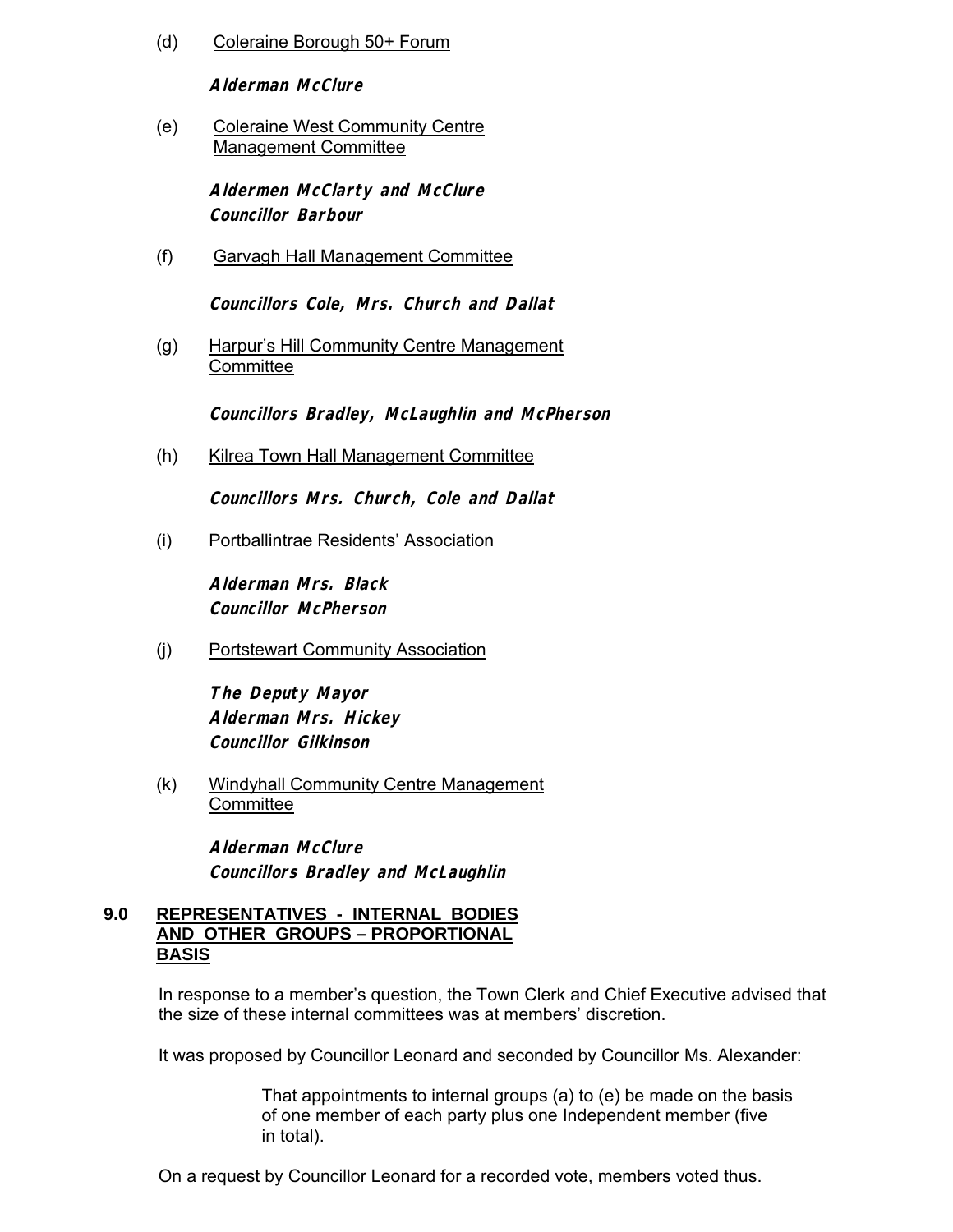- **For:** Alderman Mrs. Hickey, Councillor Dallat, Leonard and McLaughlin (4)
- **Against:** The Mayor, The Deputy Mayor, Aldermen Creelman and McClure, Councillors Cole, Deans, Gilkinson, Hillis, Mrs. Johnston, McQuillan and Stewart (11)
- **Abstentions:** Aldermen Mrs. Black and McClarty, Councillors Ms. Alexander, Barbour, Mrs. Church and McPherson (6)

The proposal was, therefore, lost by eleven votes to four.

After a further period of discussion it was proposed by Councillor Deans, seconded by Alderman Creelman and agreed:

That the D'hondt system apply for the appointment of the 25 representatives to Internal Bodies/Groups.

Members agreed that the choice of nominations by political groups be carried out at the end of the meeting.

### **10.0 REPRESENTATION ON OTHER BODIES/ GROUPS**

Members noted that nominations for Other Bodies/Groups for 2006/07 would be considered at the appropriate Standing Committees.

# **11.0 MATTERS FOR INFORMATION**

Members noted the contents of the following reports (previously supplied):

- Members' Attendance and Allowances Report May 2005-May 2006.
- Ongoing representation from the 2005 Annual Meeting.

### **12.0 REPRESENTATIVES - INTERNAL BODIES AND OTHER GROUPS – D'HONDT BASIS**

Council formally adjourned to facilitate this process.

Upon the resumption of the meeting, the Town Clerk and Chief Executive announced the agreed list of nominations, viz:

(a) Audit Committee

**Alderman Creelman Councillors Deans, Hillis, Mrs. Johnston and McLaughlin** 

(b) Community Development Group

**Alderman Mrs. Black Councillors Bradley, Gilkinson, McPherson and McQuillan**

(c) Equality Working Group

**The Deputy Mayor Alderman McClure**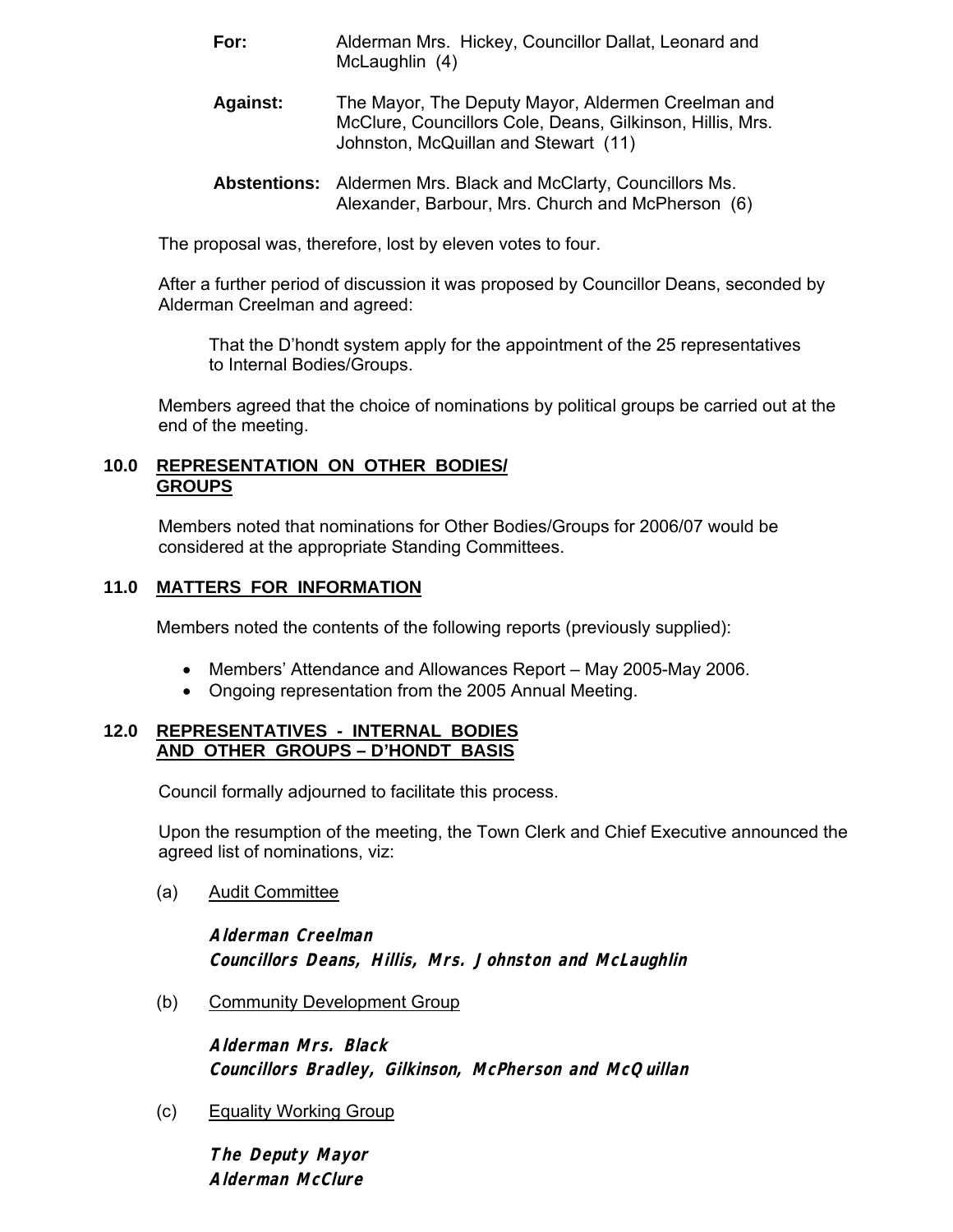**Councillors Barbour, Dallat and McPherson** 

(d) Special Events Working Group

 **The Deputy Mayor Aldermen Mrs. Hickey and McClarty Councillors Mrs. Church and Cole** 

(e) Working Together Group

**Alderman Creelman Councillors Ms. Alexander, Leonard, McPherson and Stewart** 

The Town Clerk and Chief Executive encouraged all parties to, over the summer period, reflect carefully on how Council should deal with business over the next three years in order to achieve the best results for the people of the Borough.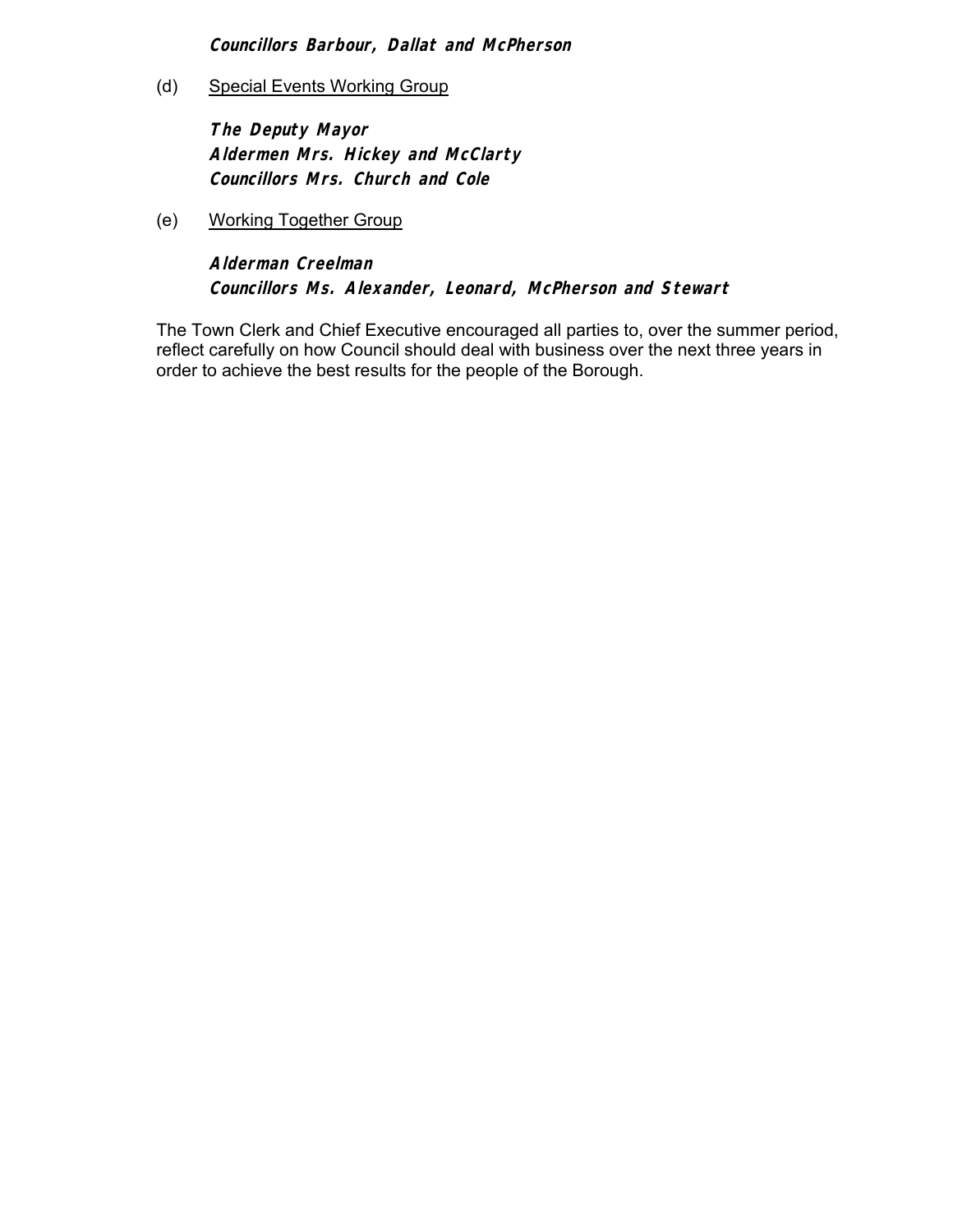### **LEISURE AND ENVIRONMENT COMMITTEE**

### **6th June, 2006.**

**Present:** Councillor T. J. Deans, in the Chair

The Mayor, Councillor W. A. King

The Deputy Mayor, Councillor E. P. Fielding (Mrs.)

### **Aldermen**

E. T. Black (Mrs.) D. McClarty W. T. Creelman W. J. McClure M. T. Hickey (Mrs.)

### **Councillors**

- C. S. Alexander (Ms.) N. F. Hillis  $($ ltems  $1.0 - 3.8)$  B. Leonard J. M. Bradley G. L. McLaughlin O. M. Church (Mrs.) R. A. McPherson A. S. Cole **A. McQuillan**  J. J. Dallat S. Gilkinson
- D. D. Barbour **E. A. Johnston (Mrs.)**

# **Officers in**

Attendance: Town Clerk and Chief Executive (Items 5.0 -13.2), Director of Environmental Health, Director of Leisure Services, Director of Technical Services, Head of Administrative Services, Principal Building Control Officer (Items 3.1-13.2), Leisure Services Officer (Facilities), Leisure Services Officer (Services) and Administrative Assistant

### **Apology:** Councillor Stewart

### **1.0 ELECTION OF VICE-CHAIRMAN**

It was proposed by Councillor Mrs. Johnston and seconded by Councillor McQuillan:

 That Alderman Mrs. Black be appointed Vice-Chairman for the ensuing year.

It was proposed by Councillor Dallat and seconded by Councillor McLaughlin:

 That Alderman Mrs. Hickey be appointed Vice-Chairman for the ensuing year.

 On being put to the meeting, Alderman Mrs. Black received twelve votes and Alderman Mrs. Hickey received five votes.

Alderman Mrs. Black was duly elected Vice-Chairman for the ensuing year.

### **2.0 APPOINTMENT OF REPRESENTATIVES**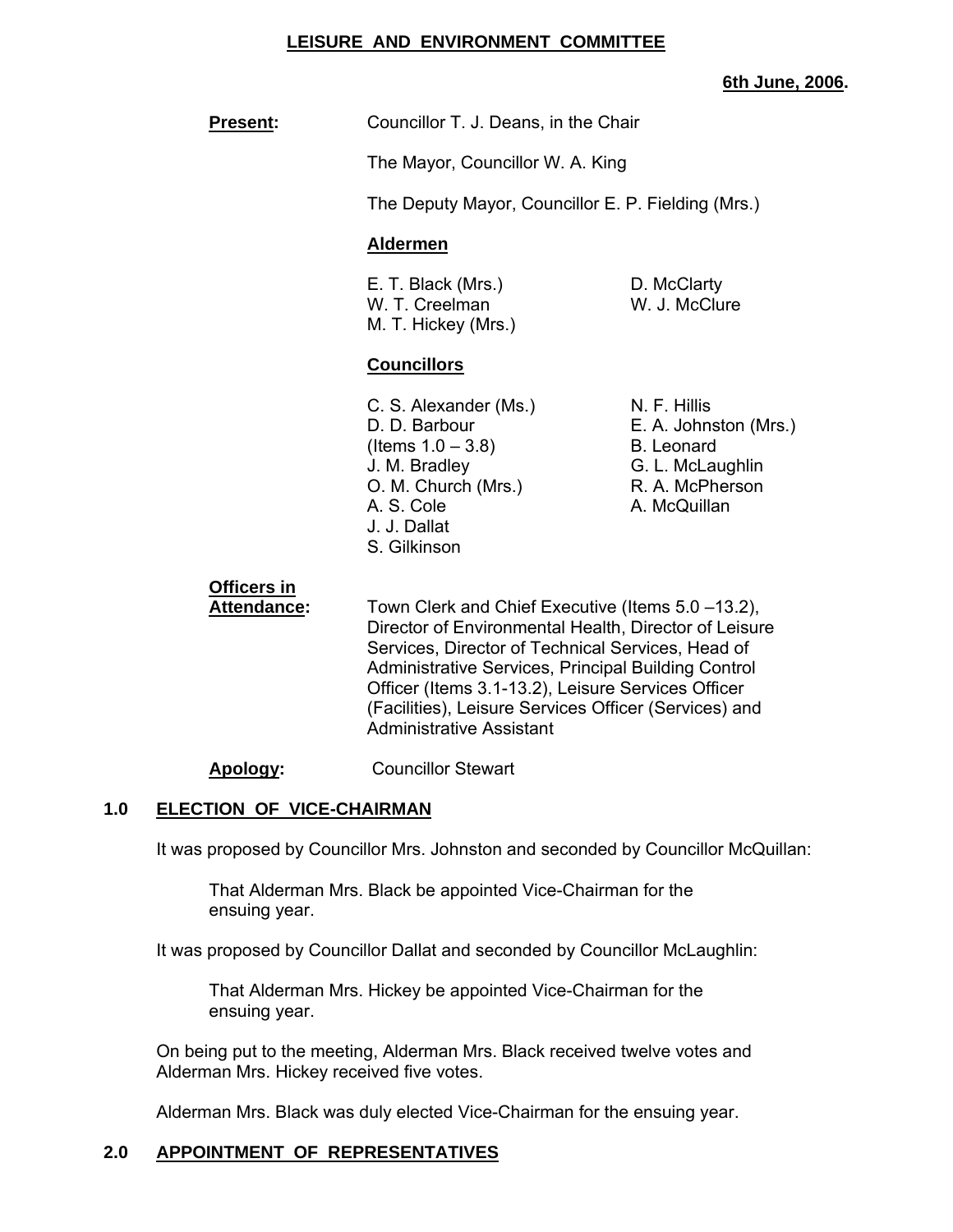| 2.1 | Craigahulliar Monitoring<br>Committee                         | It was agreed that Councillors Ms. Alexander,<br>Bradley and Gilkinson be re-appointed for the<br>ensuing year.                              |
|-----|---------------------------------------------------------------|----------------------------------------------------------------------------------------------------------------------------------------------|
| 2.2 | <b>Coleraine Safer Dancing and</b><br>Door Supervisors' Group | Following a vote Aldermen Creelman and Mrs.<br>Hickey and Councillors Ms. Alexander and<br>McPherson were appointed for the ensuing<br>year. |
| 2.3 | Spanboard Liaison Group                                       | It was agreed that Councillor Dallat be<br>appointed for the ensuing year.                                                                   |
| 2.4 | <b>Street Trading Group</b>                                   | It was agreed that Alderman McClure and<br>Councillors Cole, Hillis, King and McLaughlin be<br>re-appointed for the ensuing year.            |

# **3.0 ENVIRONMENTAL HEALTH REPORT**

The report of the Director of Environmental Health was considered (previously supplied).

Matters arising:

 3.1 Marine and Coastguard The Chairman welcomed Mr. G. Munroe, Sector Agency – Silver Control Room Manager – Belfast North and Mr. S. McGarry, Station Officer North, who were in attendance to make a presentation on the emerging role of the Marine and Coastguard Agency and their vision for the future in Coleraine.

> Discussions have been ongoing for some time regarding the provision of a suitable multi agency silver command facility to support the existing PSNI silver command room. The opportunity has now arisen to participate in a joint venture with the MCA in this regard.

> The representatives elaborated on the work of MCA and highlighted the various forms of communication networks. It was noted that thirty Coastguard Rescue Officers were based at the new purpose built Rescue Centre at Gateside Road, Coleraine which was designed to meet the needs of the modern Coastguard Service.

 Council funding was sought towards the total cost of £28,456.00 for fitting out the emergency planning room at Gateside Road, Coleraine; it was also noted that there would be a requirement for limited ongoing annual support .

 Following discussion, during which the representatives answered various members' questions, it was recommended:

> That Council contribute fifty per cent of the total cost of £28,456.00.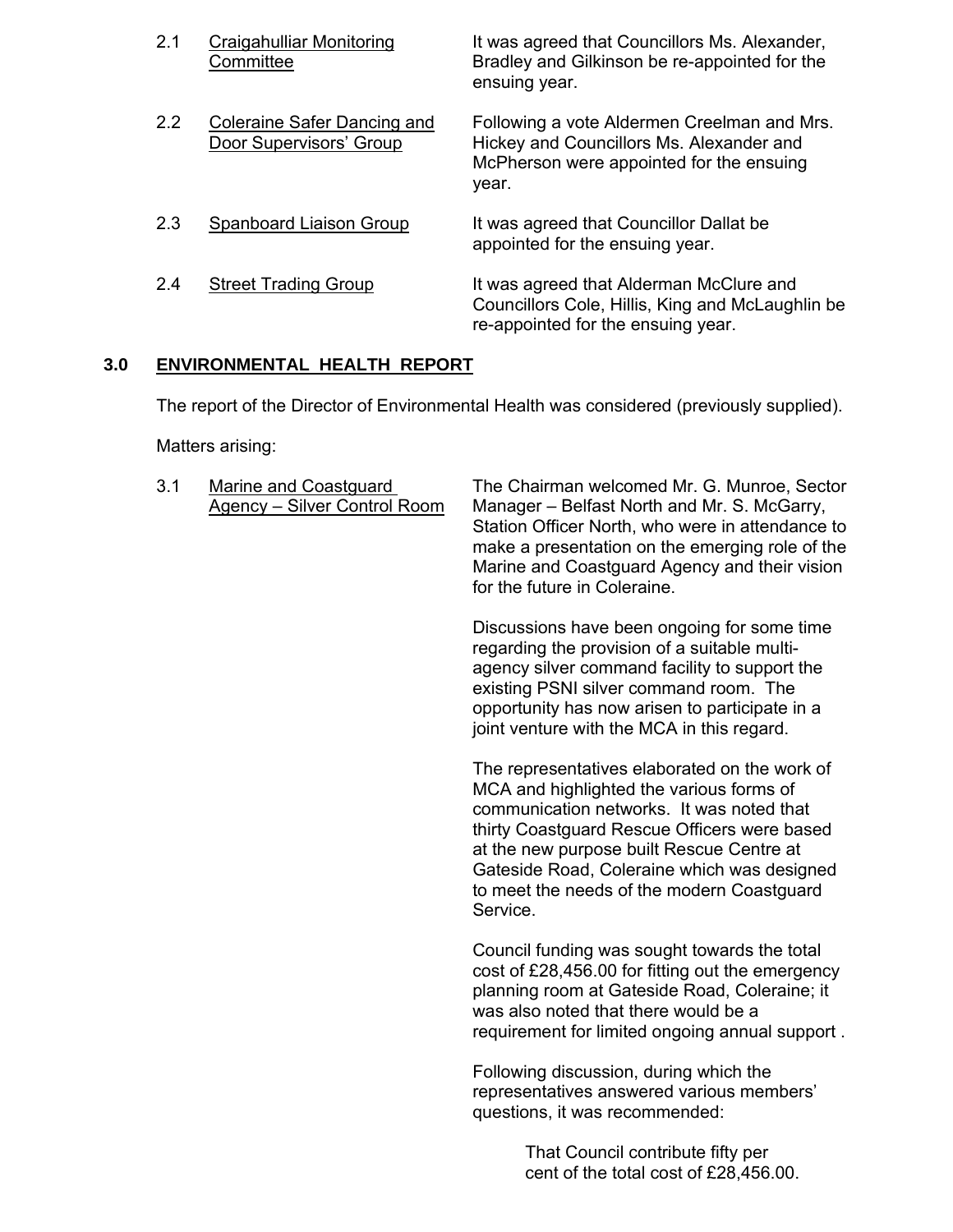The Chairman thanked the representatives for attending and presenting such a comprehensive and informative report. Sincere thanks were expressed to all the staff for the sterling work carried out in the various emergency services.

 3.2 Consultation Document - Consideration was given to information on this Review of Identification of document, as contained in the report, and it was Northern Ireland Bathing recommended: Waters 2006

 That Council welcome the opportunity to review designated bathing waters and request that Portballintrae be included in the list of proposed designated bathing waters.

3.3 Consultation Document - Consideration was given to information on this<br>The Housing (Amendment) document, as contained in the report, and it wa document, as contained in the report, and it was (NI) Order 2006 recommended:

> That the comments of the Director of Environmental Health, as contained in the report based on the funding issue, form the basis of Council's response to this document.

 3.4 Houses in Multiple Occupation Consideration was given to information on this document, as contained in the report, and it was recommended:

 That Council welcome the document and support the formulation of a Coleraine Borough Houses in Multiple Occupation Subject Plan  $2016.$ 

> It was noted that Council would be formally invited to a focussed consultation session week commencing Monday, 19<sup>th</sup> June, 2006.

 Issues from members should be forwarded to the Director of Environmental Health.

3.5 Authorisation of Removal of Reported that it had been agreed by the Board Specified Risk Material (SRM) of the Food Standards Agency to take up the in Butchers' Shops - derogation, permitted under the EU legislation,<br>The Transmissible Spongiform to allow the removal of vertebral column from to allow the removal of vertebral column from Encephalopathies Regulations cattle aged 24 – 30 months in butchers' shops. (N.I.) 2006 Recommended that the following premises be authorised:

- 1. Kingsgate Meats, 28 Kingsgate Street, Coleraine, BT52 1LE
- 2. McAtamney's Butchers, 29 31 Main
- 
-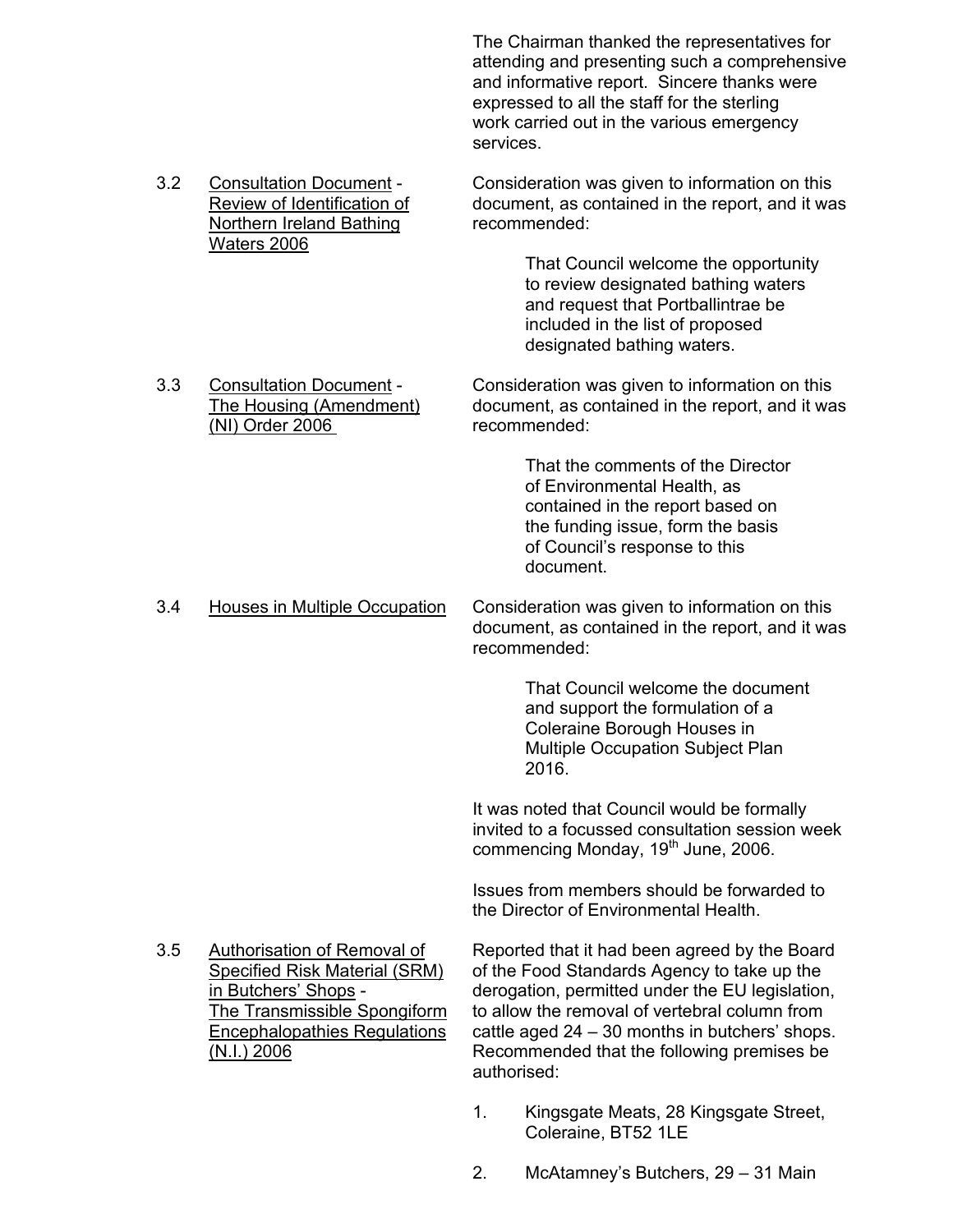Street, Garvagh, Coleraine, BT51 5AA

- 3. McAtamney's Butchers, 6 8 Bridge Street, Kilrea, Coleraine, BT51 5RS
- 4. Village Butchers, 29 Sea Road, Castlerock, Coleraine, BT51 4TN
- 5. Mountsandel Meats, Unit 3 Mountsandel Shopping Centre, 3 Glenfern Court, Coleraine, BT52 1NL

### 3.6 Fat Boy Slim Concert 17<sup>th</sup> June, 2006 – Ancillary Issues

3.6.1 The Bowl Area, Recommended: Causeway Street,

- Portrush That general parking is not permitted in this area.
	- That the main arena is designated as a helipad for use by the emergency services only.

# 3.6.2 Lansdowne Green, Recommended: Portrush

 That this area is not used to park vehicles in order to maintain the grass surface.

 3.6.3 Council Field, Ballyreagh Recommended: Road, Portrush

> That this land is made available for car parking as part of a wider park and ride facility.

3.6.4 West Bay Car Park Recommended:

 That, as a final option, the West Bay Car Park be designated as the event coach park for the day of the event.

- 3.6.5 Site VisitReported that arrangements had been made to facilitate a site visit for members on the morning of Friday, 16<sup>th</sup> June, 2006. Any member interested in attending was asked to contact the Director of Environmental Health.
- 3.7 Warmer Ways to Better Members noted information on this project as Health Project 2006/2007 contained in the report.

 It was noted that the Environmental Health Department would be running an awareness campaign to promote this scheme over the next few months.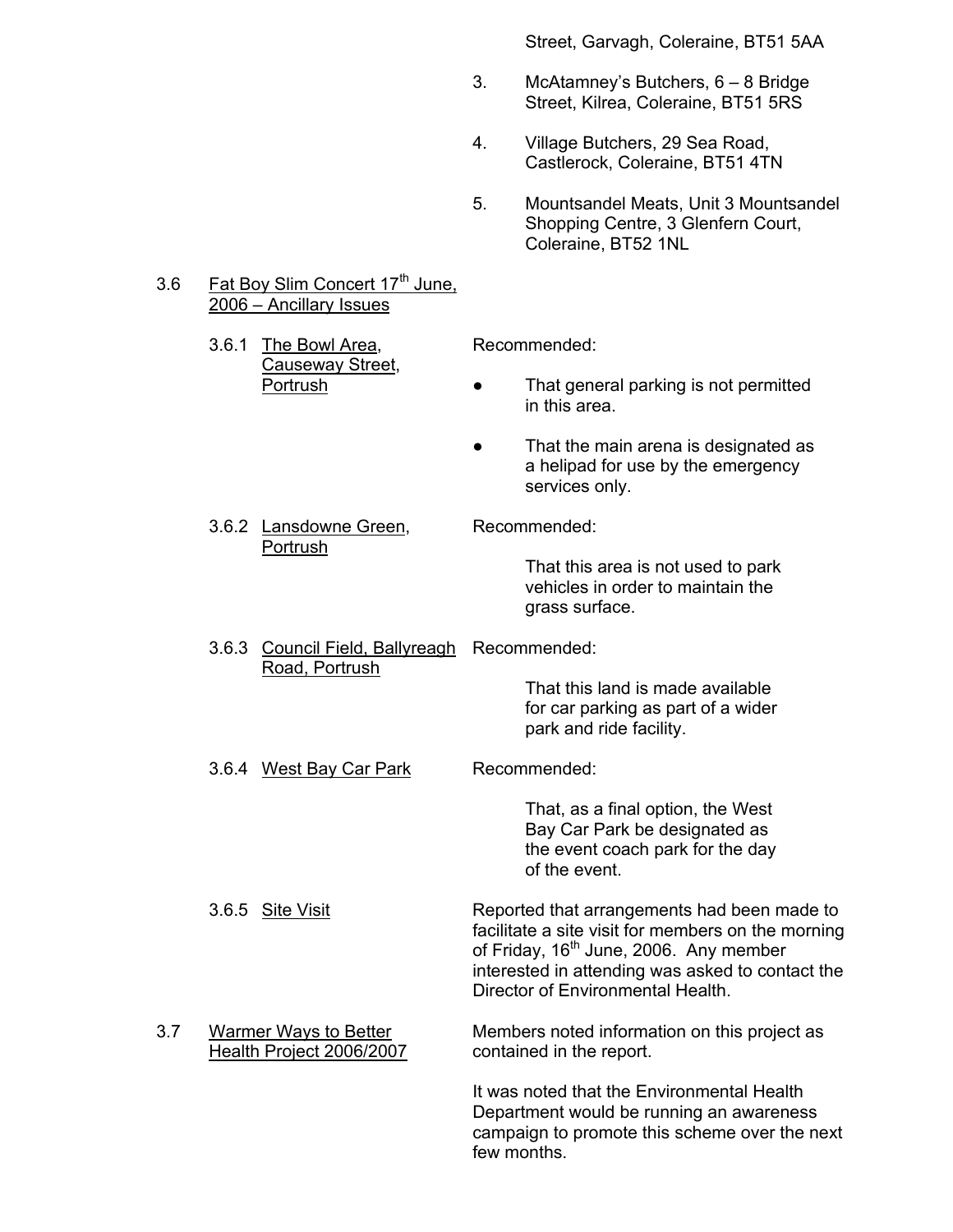Members were also asked to promote the scheme through personal knowledge, referrals or through their work with community groups and constituents.

 The Director of Environmental Health was asked to develop proposals for an information leaflet addressing all the energy assistance currently available for the widest possible range of persons.

3.8 For Information Members noted information on the following topics, as contained in the report:

- Community Safety Initiative, Knife Disposal Scheme;
- Variance Report and Analysis of Environmental Health Departmental Plan 2005/2006.

# **4.0 TECHNICAL SERVICES REPORT**

The report of the Director of Technical Services was considered (previously supplied).

Matters arising:

 4.1 Tender – Mechanical Landfill Two tenders had been received in response to Compactor public advertisement for a mechanical landfill compactor as detailed in the report, viz:

| <b>Supplier</b>                 | <b>Make</b>       | <b>Price</b> |
|---------------------------------|-------------------|--------------|
| TBF Thompson (Garvagh) Ltd.     | BOMAG BC 572 RB-2 | £197,267.00  |
| Saville Machinery, Hillsborough | TANA G320         | £185,750.00  |

 Council is recommended to accept the tender from TBF Thompson (Garvagh) Ltd. for £197,267.00 for the reasons detailed in the report.

 4.2 Waste Infrastructure Taskforce Committee noted information, as detailed in Proposal for a Single Waste the report, regarding the proposal for a SWDA Disposal Authority and **FRICAL Authority** and PDSU. Programme Delivery Support Unit Unit Council is recommended to agree to the proposals of the North West Waste Management Group as follows:

- 1. The Group write to the DOE on behalf of member Councils expressing concern regarding the limited time given to respond to these important issues and seeking an extension of time to allow the matters to be considered in July;
- 2. NILGA and DOE be requested to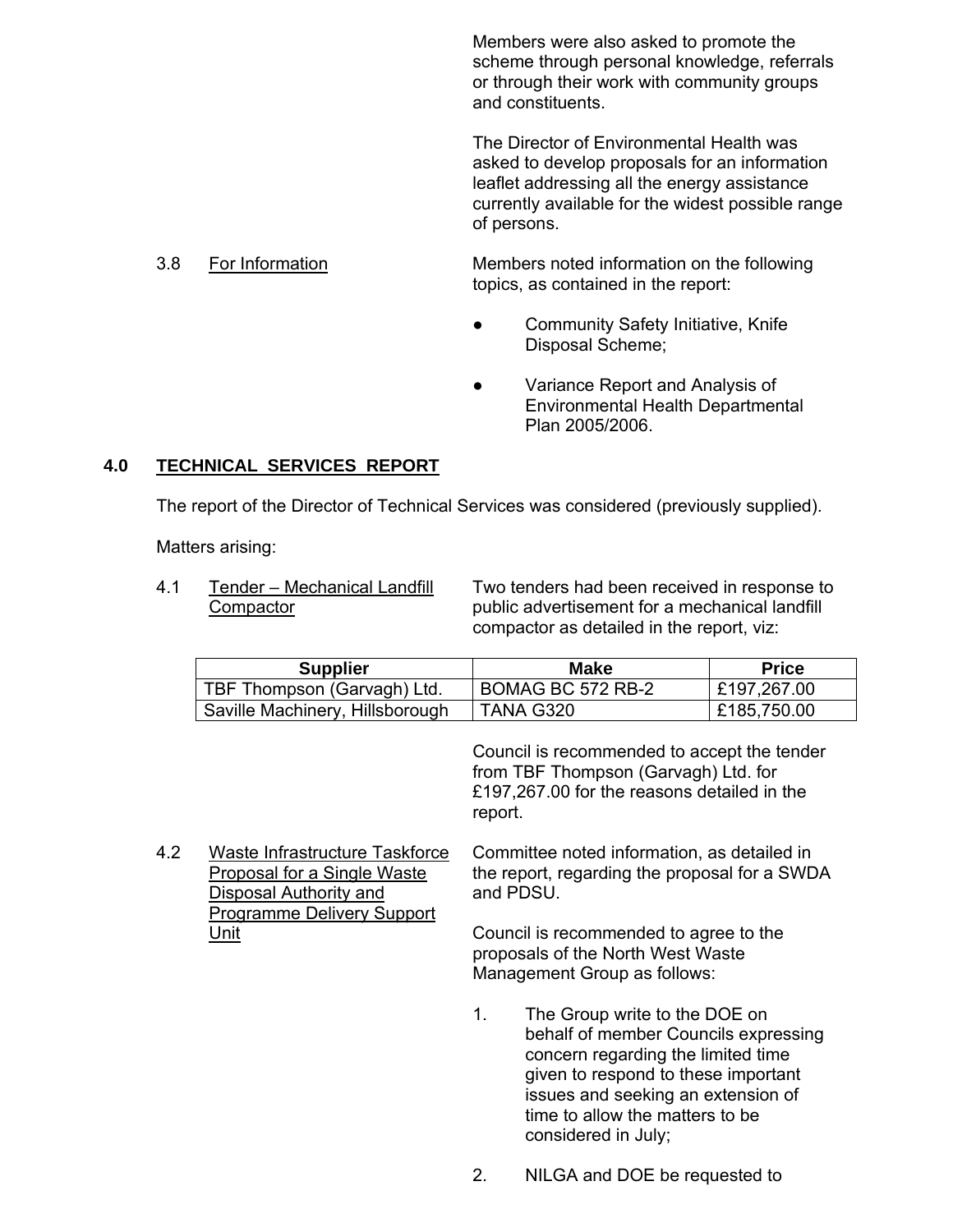provide details on the general compilation of both the SWMA and the PDSU and how those bodies would ultimately interact with local Councils;

- 3. The Department be requested to address the issue in its response relating to local Council involvement and control in the proposed SWMA.
- 4.3 ECO Award Kilrea Primary Reported that the European Eco-Schools School scheme had, for the fourth time, rewarded Kilrea Primary School with their highest award, the Green Flag, for environmental achievement.

 Having achieved Green Flag status for the fourth time, over an 8 year period, the award is now permanent.

 To mark this notable achievement Council is recommended to donate a recycled plastic picnic bench in recognition of the permanent Green Flag Award.

 4.4 North West Region Waste Members were reminded of the workshop to be  $\overline{\text{Management} - \text{Review of}}$  held at 10.30 a.m. on Wednesday,  $7^{\text{th}}$  June, Waste Management Plan 2006 in the Gorteen Hotel, Limavady to consider amendments to the Draft Waste

 Management Plan following the public consultation exercise.

 Members would be asked to agree the final draft of the Plan at the Council Meeting to be held on  $27<sup>th</sup>$  June, 2006 prior to submission to the Department of Environment for determination as to compliance. Following agreement by the Department of the Environment, Council would formally adopt the Plan at a future meeting.

 4.5 Bilingual Signage It was proposed by Councillor Mrs. Johnston and seconded by Alderman McClure:

> That, due to the lateness of the meeting, this item be deferred to a later date to enable it to be fully studied.

 On being put to the Meeting the proposal was carried, fourteen members voting in favour and four members voting against.

### 4.6 Building Control

 4.6.1 Approvals Approval had been granted for fifty-three applications.

### **5.0 LEISURE SERVICES REPORT**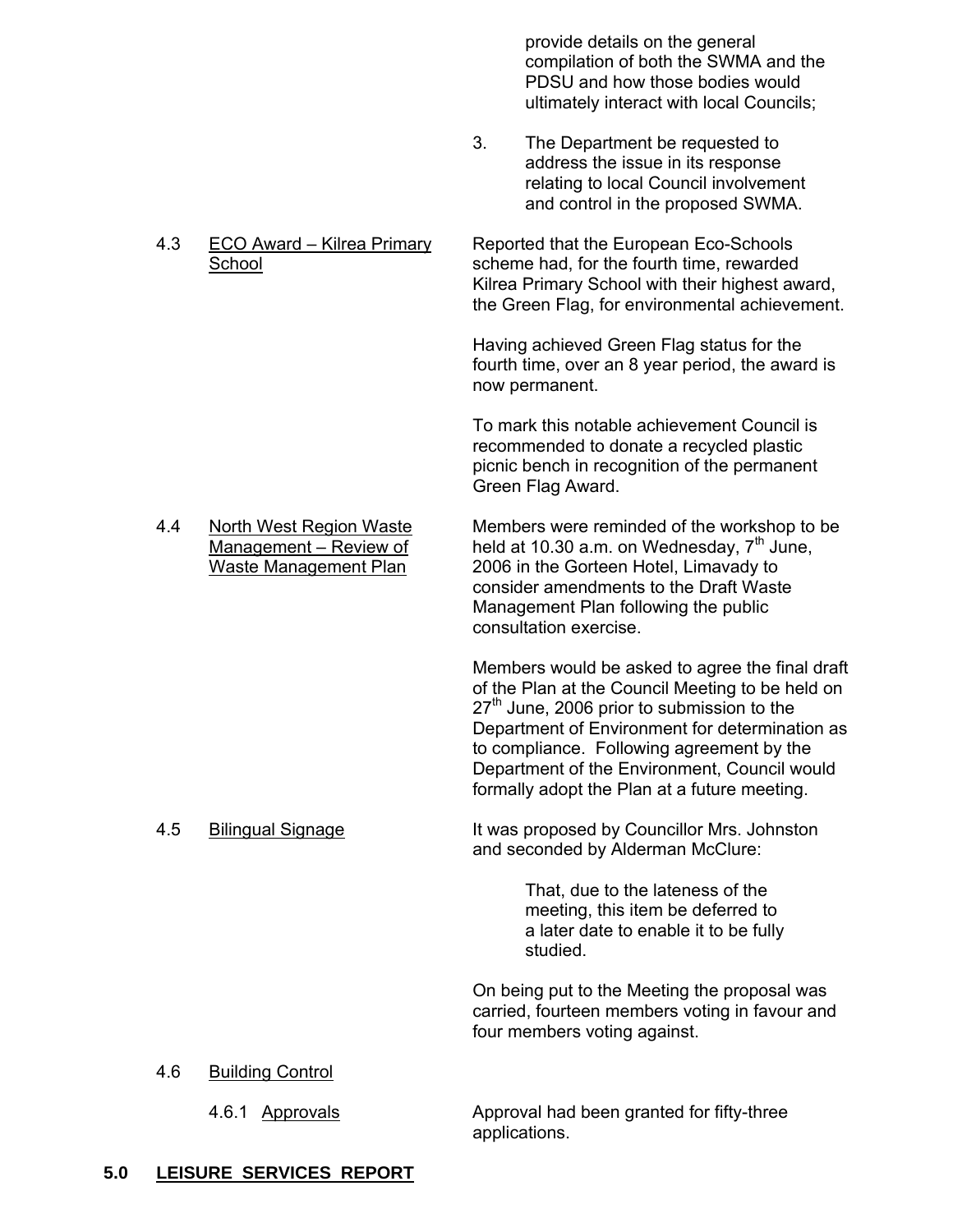The report of the Director of Leisure Services was considered (previously supplied).

Matters arising:

- 5.1 Let Arena It was agreed that this matter be considered "In Committee" at the end of the meeting.
- 5.2 Charges Playing Fields Council is recommended to apply the undernoted charges for playing fields from 1<sup>st</sup> September, 2006. It was noted that these charges would be frozen until September 2009:

|                                  | <b>Current</b><br>Charge | <b>Recommended</b><br>Charge |
|----------------------------------|--------------------------|------------------------------|
| <b>Senior Match</b>              | £25.00                   | £28.00                       |
| Junior Match                     | £15.00                   | £17.00                       |
| Senior Match (No facilities)     | £18.00                   | £20.00                       |
| Junior Match (No facilities)     | £10.00                   | £12.00                       |
| <b>Senior Training</b>           | £20.00                   | £22.00                       |
| Junior Training                  | £12.00                   | £14.00                       |
| <b>Athletics Track (Meeting)</b> | £55.00                   | £60.00                       |
| Athletics Track (No equipment)   | £15.00 per hour          | £17.00 per hour              |

 5.3 Coleraine Regional Museum Reported that following public advertisement fifty-four responses had been received from architectural practices. A selection panel comprising officers and members of Council, the North-Eastern Education and Library Board and The Royal Institute of British Architects had used strict criteria to reduce the number to five.

> Council is recommended to agree to the following practices processing to the next stage:

- Consarc Design Group Belfast
- Heneghan Peng Architects Dublin
- Nial McLaughlin Architects London
- O'Donnell and Tuomey Architects -**Dublin Dublin** 
	- Panter Hudspith Architects London

 The above practices would be asked to outline their approach, present initial design ideas and be interviewed in early July, by the selection panel, with the successful team bringing their proposals to a future meeting of Council.

5.4 Causeway Museum Service - Reported that a conference was being held in  $\overline{\text{Charles Lever}}$  Pisa from 31<sup>st</sup> August –  $3^{\text{rd}}$  September, 2006 to mark the 200<sup>th</sup> anniversary of the birth of the famous Victorian novelist, Charles Lever, who

Recommended:

 1. That Ms. Helen Perry attend the conference with a view to

lived in Portstewart from 1832-1837.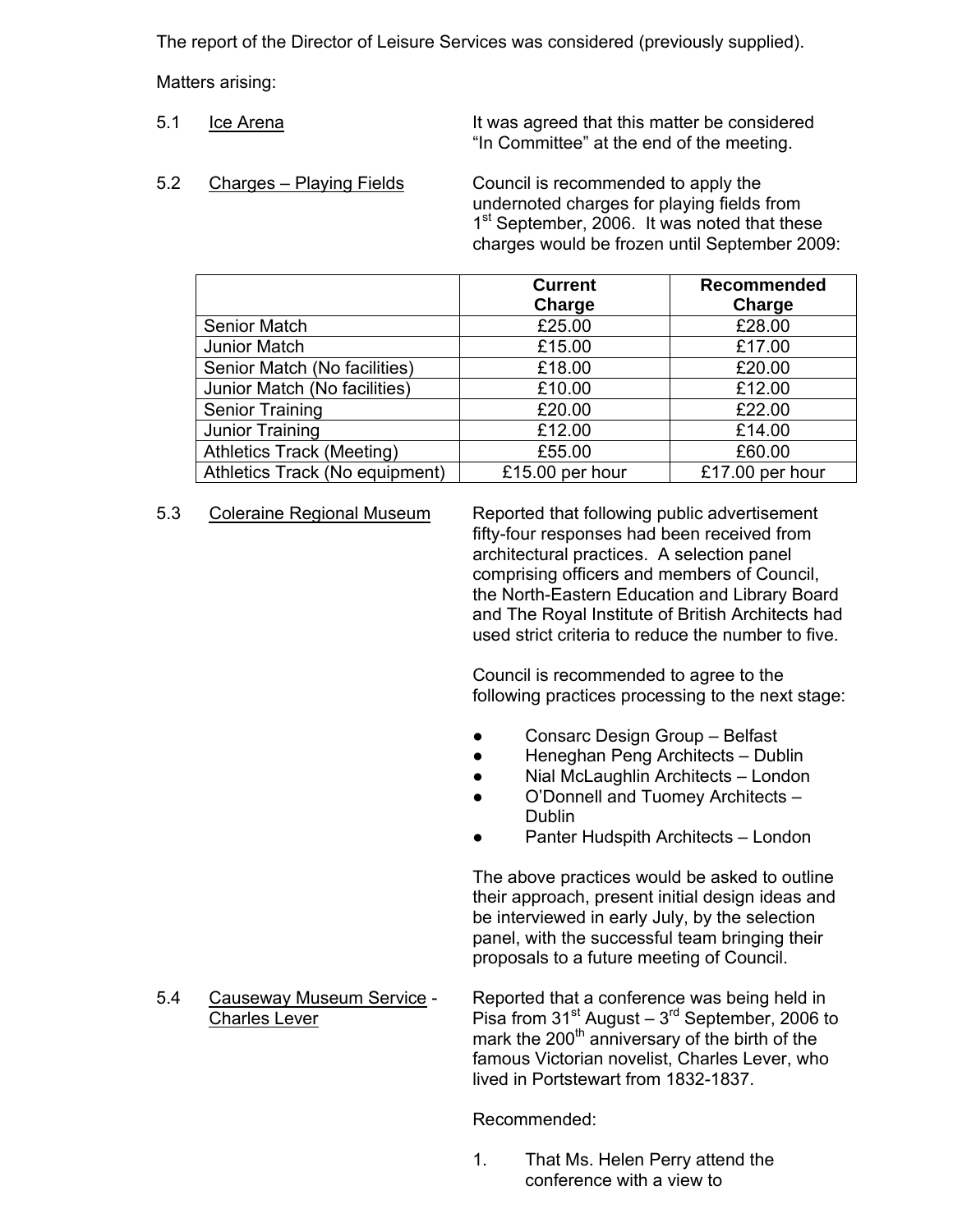developing the Lever theme locally;

> 2. That a small donation of £200 be offered to the conference organisers in lieu of a formal conference registration fee.

 5.5 Publications It was noted that the undernoted new Causeway Museum Service publications would be available in the Members' Room:

- The Coleraine Battery Author Ronnie Gamble;
- Our Lives Edited by Jane Williams.

### 5.6 Requests for Assistance

 5.6.1 Portrush Summer Council is recommended to contribute £2,000 Theatre to Portrush Summer Theatre for the 2006 season.

 5.6.2 Talks and Tours Council is recommended to contribute £700 towards the Talks and Tours Programme to be held from  $14^{th}$  July –  $9^{th}$  August, 2006.

- 5.6.3 "Music from the Masters" Council is recommended to contribute £300 to Ballywillan Flute Band to assist with costs incurred in promoting the "Music from the Masters" contest to be held in Portrush on Saturday,  $10^{th}$  June, 2006.
- 5.7 Ulster Way/North Sperrins Council is recommended to accept the proposed re-routing of a section of the existing Ulster Way in the vicinity of Cam Forest, Rigged Hill and Legavannon Pot as requested by Limavady Borough Council.
- 5.8 For Information The Director of Leisure Services included information in his report on the following:
	- Summer Recreation Programme;
	- European Blue Flag Awards;
- Guided Walks Programme Summer  $2006;$ 
	- Bikeweek 2006 (17<sup>th</sup> 25<sup>th</sup> June 2006);
	- Bertie Peacock Memorial Press Conference.

# **6.0 COASTAL ZONE MANAGEMENT EVENT**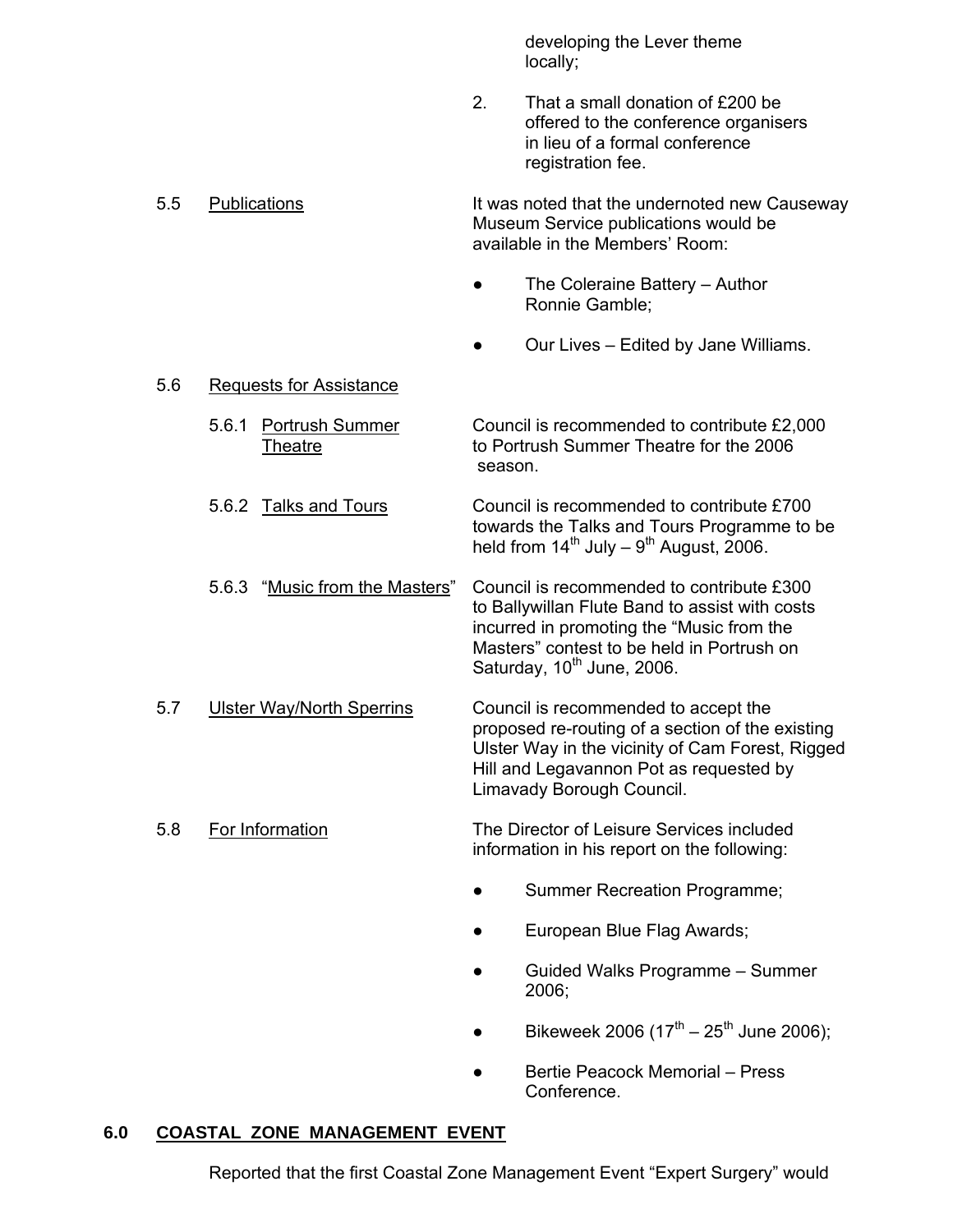be held on Wednesday,  $28^{th}$  June, 2006. There would be a coach trip along the coast from Portballintrae to Culdaff (Co. Donegal) via the Magilligan Ferry followed that evening by the launch of the Northern Ireland ICZM Strategy in the Magherabuoy Hotel, Portrush.

The following members expressed an interest in attending:

 Aldermen Mrs. Black, Mrs. Hickey and McClure Councillors Mrs. Church, Dallat, Hillis, Mrs. Johnston and McPherson

### **7.0 CARRICKFERGUS BOROUGH COUNCIL 90TH ANNIVERSARY - SOMME REMEMBRANCE PARADE AND SERVICE**

 Read letter from Carrickfergus Borough Council inviting members to attend the 90<sup>th</sup> Anniversary – Somme Remembrance Parade and Service to be held on Sunday,  $25<sup>th</sup>$  June, 2006 at the Knockagh War Memorial at 10.40 a.m.

The following members expressed an interest in attending:

The Mayor, Councillors Bradley and McPherson.

### **8.0 VISIT TO GLASSDON RECYCLING**

 Reported that the visit to Glassdon Recycling had been arranged for Wednesday,  $14<sup>th</sup>$  June, 2006 leaving Cloonavin at 10.30 a.m.

 Any member interested in attending was asked to contact the Director of Technical Services.

### **9.0 COLERAINE YOUNG FARMERS' CLUB**

 Read letter from the Honorary Secretary thanking Council for the sponsorship given towards Coleraine Show.

### **10.0 DOCUMENTS TABLED**

- Health Promotion Agency Research and Evaluation Review 2004-2005;
- N.I. Irish Football Association Annual General Meeting Report.

### **11.0 BOATS - PORTRUSH HARBOUR**

 The Director of Leisure Services would investigate the problem in Portrush Harbour pertaining to small boats being unable to access the pontoon.

### **12.0 BILINGUAL SIGNAGE**

 Councillor Leonard again raised the issue of bilingual signage. Following discussion it was proposed by Councillor Leonard and seconded by Councillor Dallat:

 That this item be considered at the Council Meeting to be held on  $27<sup>th</sup>$  June, 2006.

On being put to the Meeting the proposal was lost, four members voting in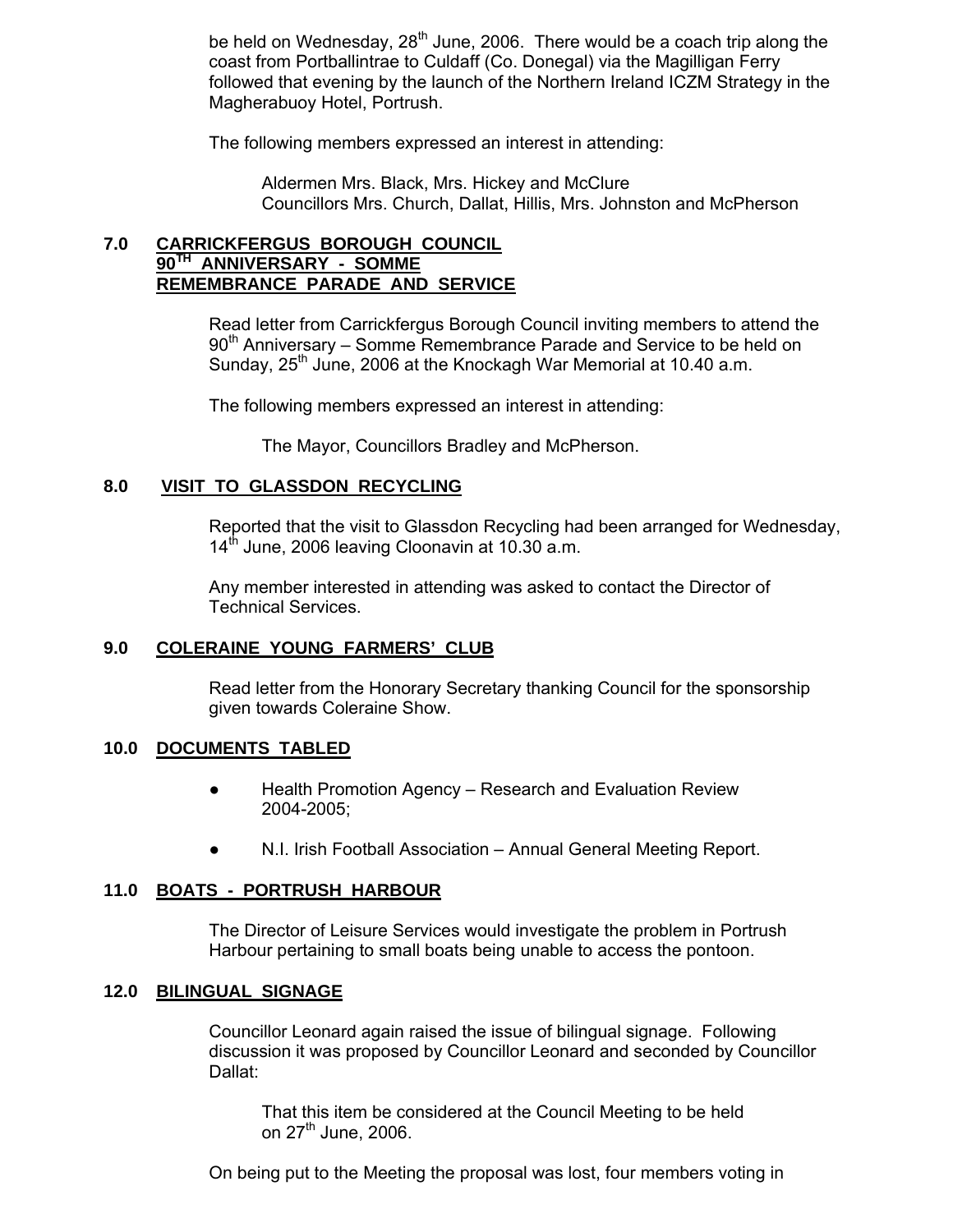favour and ten members voting against.

 It was further proposed by Councillor Mrs. Johnston and seconded by Councillor McPherson:

 That this item be considered at the Leisure and Environment Committee meeting to be held on 5<sup>th</sup> September, 2006.

> On being put to the Meeting the proposal was carried, fourteen members voting in favour and four members voting against.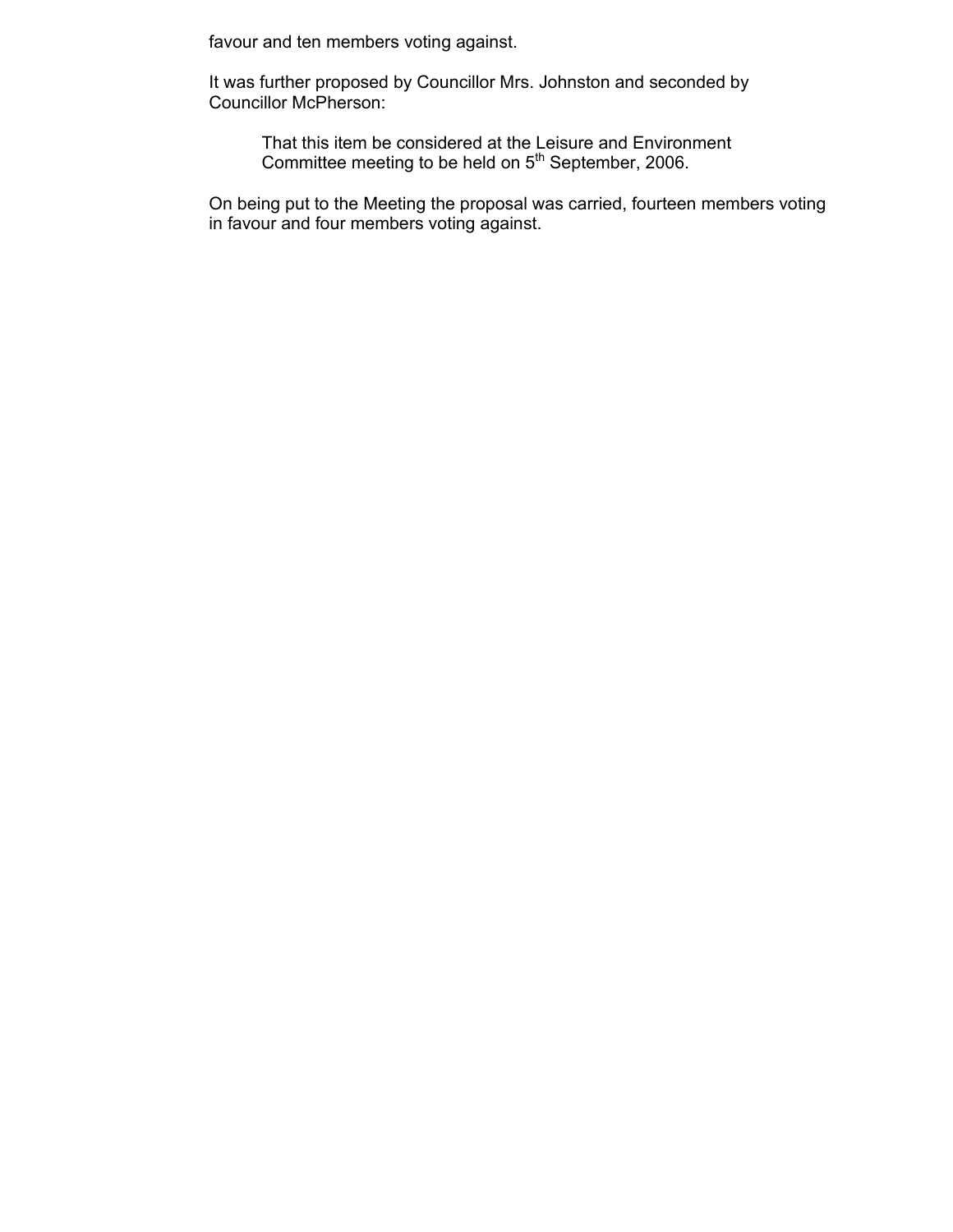### **PLANNING COMMITTEE**

# **13th June, 2006.**

**Present: Councillor G. L. McLaughlin, in the Chair** 

 The Mayor, Councillor W. A. King (Items 1.0 – 16.0)

The Deputy Mayor, Councillor E. P. Fielding (Mrs.)

### **Aldermen**

**E. T. Black (Mrs.)** D. McClarty W. T. Creelman W. J. McClure M. T. Hickey (Mrs.)

### **Councillors**

| C. S. Alexander (Ms.)                  | S. Gilkinson<br>N. F. Hillis |
|----------------------------------------|------------------------------|
| D. D. Barbour<br>(Items $1.0 - 13.0$ ) | E. A. Johnston (Mrs.)        |
| J. M. Bradley                          | B. Leonard                   |
| O. M. Church (Mrs.)                    | R. A. McPherson              |
| A. S. Cole                             | A. McQuillan                 |
| J. J. Dallat                           | (Items $5.8 - 17.1$ )        |
| T. J. Deans                            | R. D. Stewart                |

 **Also in Attendance:** Representatives from the Planning Service – Mr. P. Duffy, Mr. G. Walker and Mr. R. McGrath

# **Officers in**

Attendance: Town Clerk and Chief Executive, Principal Environmental Health Officer (Items 1.0 – 5.29), Administrative Officer and Administrative Assistant

### **1.0 ILLNESS - MR. C. BOOTH**

 The Town Clerk and Chief Executive advised members that Mr. C. Booth, Administrative Assistant, was in hospital and had major surgery on Monday,  $12<sup>th</sup>$ June, 2006.

 It was agreed that the Town Clerk and Chief Executive convey the members' best wishes for a speedy recovery.

### **2.0 VISIT TO GLASSDON RECYCLING**

 The Town Clerk and Chief Executive reminded members that the visit to Glassdon Recycling was taking place on Wednesday, 14<sup>th</sup> June, 2006 leaving Cloonavin at 10.30 a.m.

### **3.0 ELECTION OF VICE-CHAIRMAN**

It was proposed by Councillor Mrs. Johnston and seconded by Alderman McClure:

That Councillor Mrs. Church be appointed Vice-Chairman for the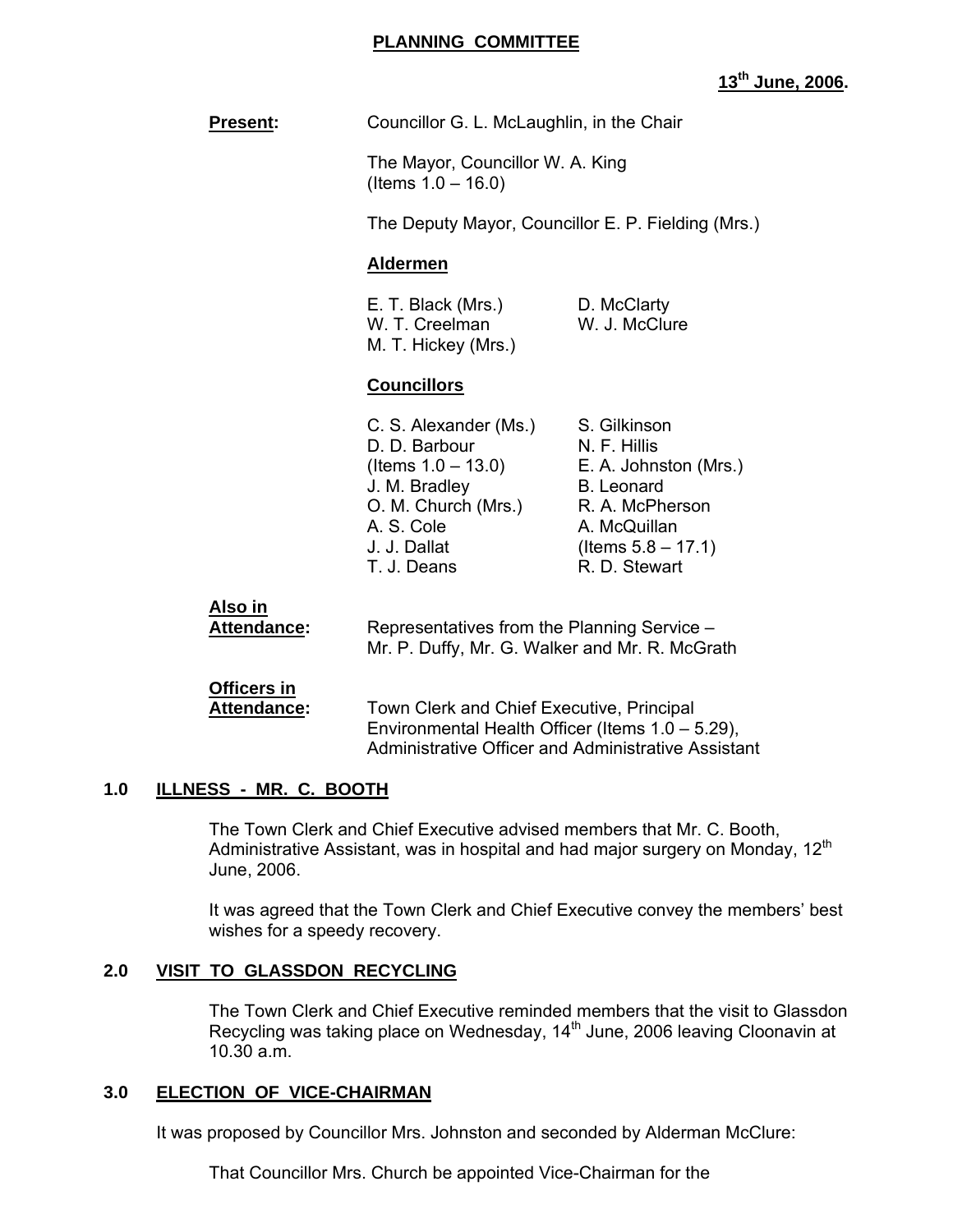ensuing year.

It was proposed by Councillor Dallat and seconded by Councillor Leonard:

 That Councillor Ms. Alexander be appointed Vice-Chairman for the ensuing year.

 On being put to the meeting, Councillor Mrs. Church received twelve votes and Councillor Ms. Alexander received four votes.

# **4.0 APPOINTMENT OF REPRESENTATIVES**

| 4.1 | <b>Balanced Communities Review</b> | It was agreed that Councillors Ms. Alexander,<br>Mrs. Church, Gilkinson and McLaughlin be<br>appointed for the ensuing year. |
|-----|------------------------------------|------------------------------------------------------------------------------------------------------------------------------|
| 4.2 | <b>Planning Working Group</b>      | It was agreed that Councillors Ms. Alexander,<br>Dallat, King, Leonard and Stewart be re-<br>appointed for the ensuing year. |

# **5.0 PLANNING APPLICATIONS**

A list of one hundred and fifty one applications was considered (previously supplied).

# **Applications Deferred from Previous Meeting**

- 5.1 Application No. D1 C/2003/0122/F Proposed 16m high electricity generating windmill at 18 Drumagully Road, Castlerock, Coleraine for Mr. and Mrs. B. Moore
- 5.2 Application No. D2 C/2003/0458/F Erection of 2 no. dwellings at No. 44 Strand Road, Portstewart (accessed off O'Hara Drive) for Mr. N. Lynas

The opinion of the Planning Service was to approve.

It was agreed that the application be approved.

The opinion of the Planning Service was to approve.

It was proposed by Councillor Ms. Alexander and seconded by Alderman Mrs. Hickey:

> That the application be deferred to facilitate an office meeting on the grounds that the current application was for a considerably greater scheme than that originally proposed.

On being put to the meeting the proposal was carried, seventeen members voting in favour and no one voting against.

The request for a second deferral would be referred to the Divisional Planning Manager.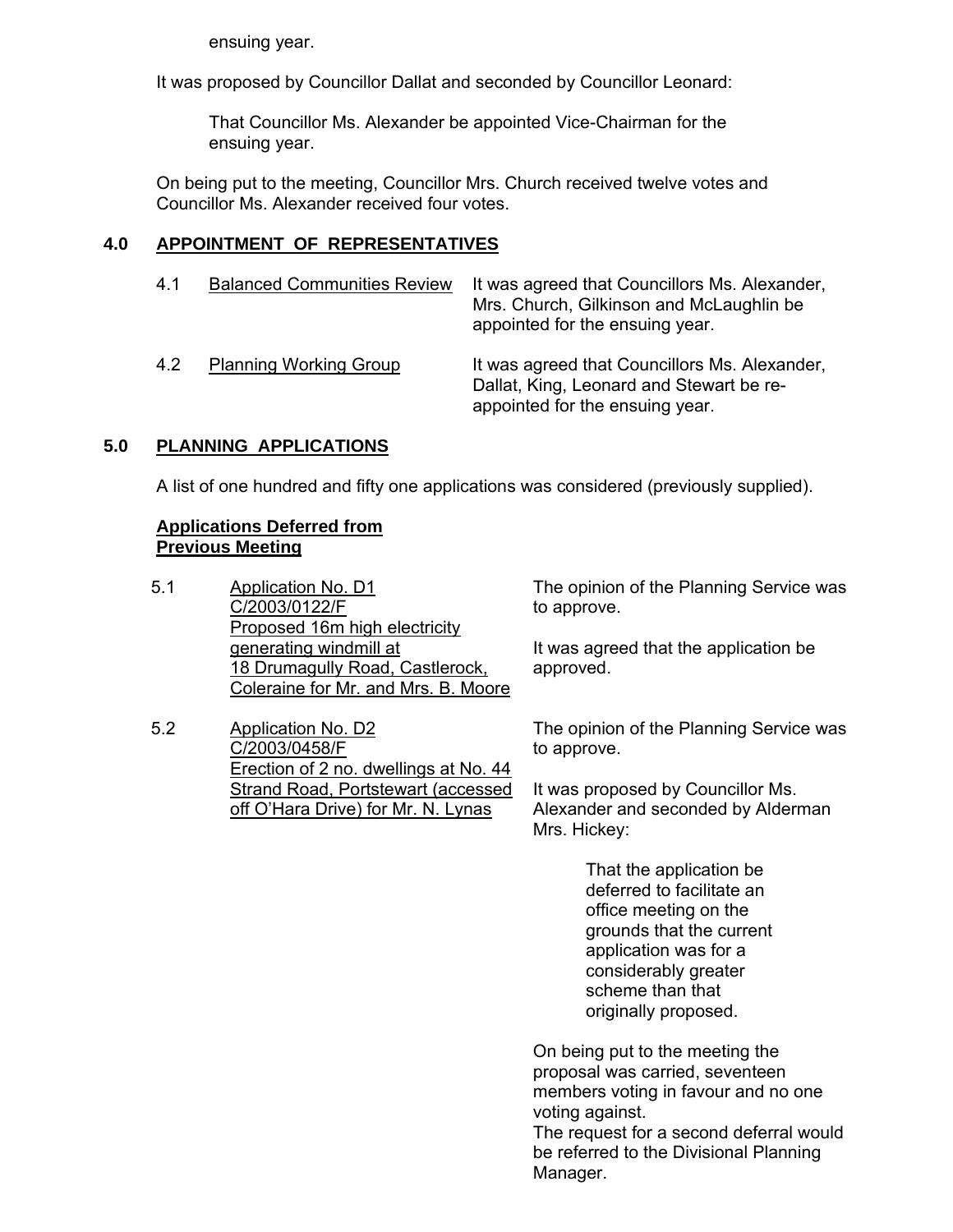- 5.3 Application No. D3 C/2003/1121/F Erection of 22 no. detached dwellings, 6 no. semi-detached dwellings, 7 no. town houses, 4 no. apartments, on lands with outline approval (C/1998/0169) including amendment to approved roads and drainage details south of Rockland Gardens and Rockland Drive, Portstewart for Seahaven Homes
- 5.4 Application No. D4 C/2003/1347/F Erection of replacement dwelling and outbuildings at 76 Ringrash Road, Coleraine for Mr. S. Patterson
- 5.5 Application No. D5 C/2004/0214/F Erection of two shop units and residential development comprising 20 no. flats at Dunluce Avenue, Portrush for Parkmore **Developments**
- 5.6 Application No. D6 C/2004/0728/O Site for dwelling adjacent to and south of No. 5 Killykergan Road, Garvagh for Mr. G. Torrens

Application No. D8 C/2004/0838/O Site for dwelling approximately 180m north-west of 20 Killykergan Road, Garvagh for Mr. B. Torrens

- 5.7 Application No. D7 C/2004/0729/O Site for dwelling approximately 150m south of No. 9 Killykergan Road, Garvagh for M & A Builders
- 5.8 Application No. D9 C/2004/1293/F Replacement of 5 no. existing apartments with 5 no. new apartments at No. 7 Mark Street, Portrush for Mr. S. Woods
- 5.9 Application No. D10 C/2004/1406/O Site for proposed dwelling and detached garage approximately 180m west of No. 23 Brone Park, off

The opinion of the Planning Service was to approve.

Reported that an amended scheme had been received.

It was agreed that the application be approved.

The opinion of the Planning Service was to approve.

It was agreed that the application be approved.

The opinion of the Planning Service was to approve.

It was agreed that the application be approved.

The opinion of the Planning Service was to refuse both applications.

It was agreed that both applications be refused.

The opinion of the Planning Service was to approve.

It was agreed that the application be approved.

The opinion of the Planning Service was to approve.

It was agreed that the application be approved.

The opinion of the Planning Service was to approve.

It was agreed that the application be approved.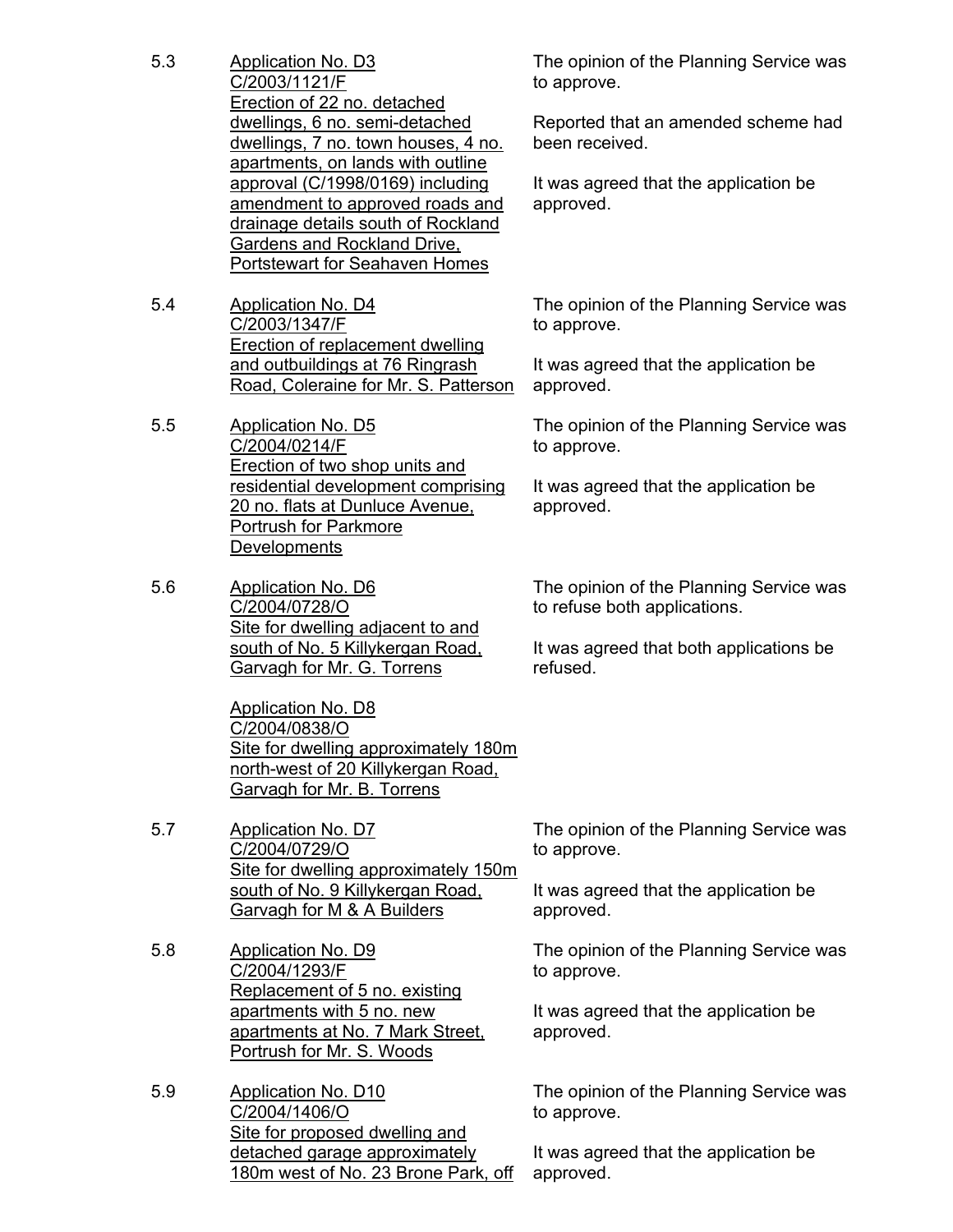Ballyagan Road, Garvagh for Mr. D. McDonald

5.10 Application No. D11 C/2004/1415/O Site for dwelling adjacent to 75, 79 and 81 Rusky Park, Aghadowey, Coleraine for Mr. H. Kelly

The opinion of the Planning Service was to refuse.

It was proposed by Councillor Mrs. Church, seconded by Councillor Dallat and unanimously agreed:

> That the application be approved.

The opinion of the Planning Service was to refuse.

It was proposed by Councillor Dallat, seconded by Alderman Mrs. Hickey and unanimously agreed:

> That the application be approved.

The opinion of the Planning Service was to refuse.

It was proposed by Councillor Ms. Alexander, seconded by Councillor Leonard and agreed:

> That the application be deferred to facilitate an office meeting.

The request for a second deferral would be referred to the Divisional Planning Manager.

The opinion of the Planning Service was to approve.

It was agreed that the application be approved.

The opinion of the Planning Service was to refuse.

It was proposed by Councillor Dallat and seconded by Alderman Mrs. Hickey: That the application be approved.

On being put to the meeting the proposal was carried, twenty members voting in favour and one member voting against.

5.12 Application No. D13 C/2005/0132/F Re-development of 58 Burnside Road, Portstewart to provide 2 no. townhouses at 58 Burnside Road,

Proposed site for dwelling at

south of 73 Moneydig Road, Garvagh for Mr. P. Kealey

Tamneyrankin Road, (approximately 60m south west of No. 125 Carhill Road), Garvagh for Mr. J. O'Kane

Proposed dwelling and garage 120m

New dwelling and garage 25m east of 20 Tirkeeran Road, Garvagh for

**Portstewart** 

5.13 Application No. D14 C/2005/0518/O

5.14 Application No. D15 C/2005/0599/O

5.11 Application No. D12 C/2005/0070/O

Mr. K. Bradley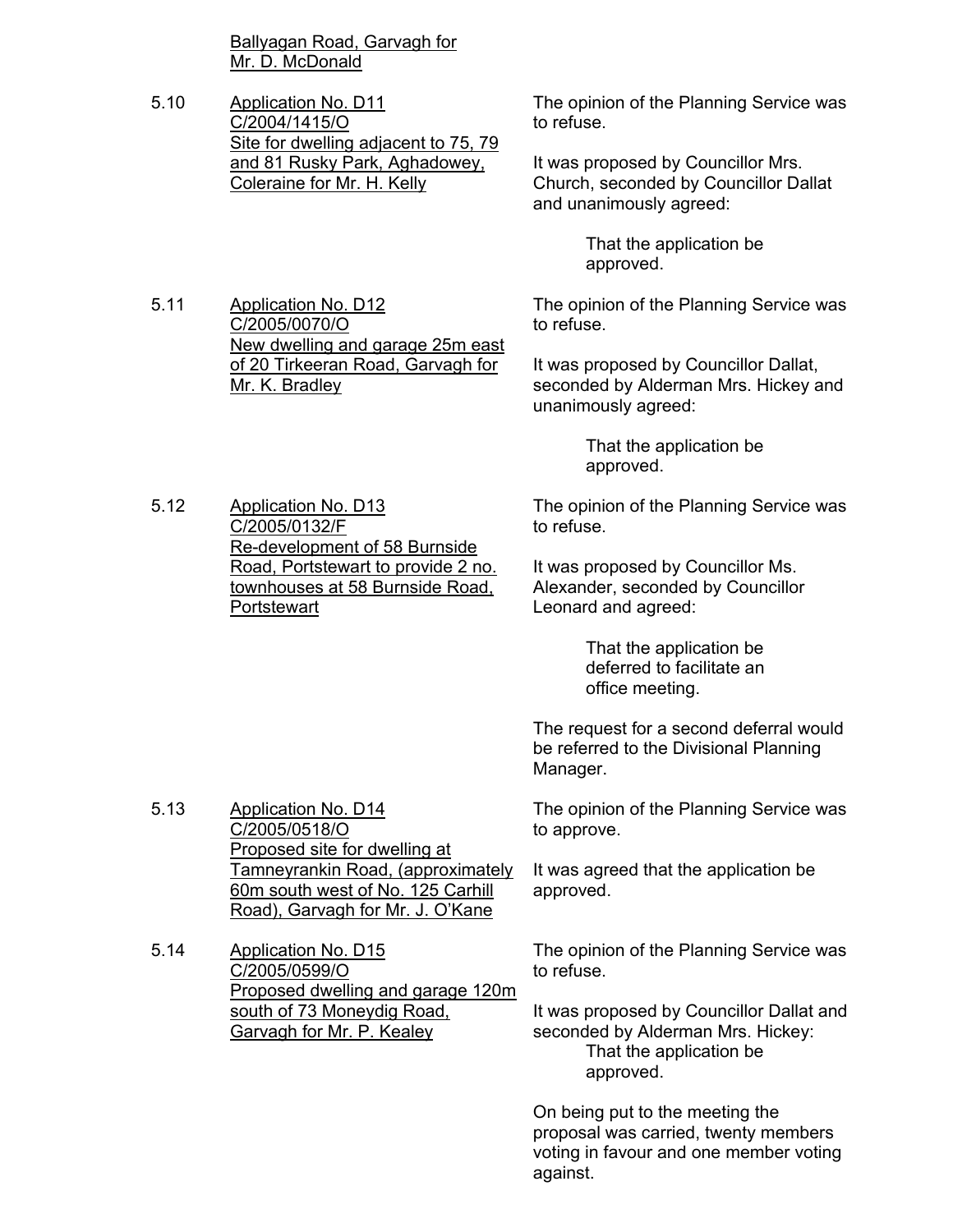5.15 Application No. D16 C/2005/0627/O Site for dwelling and garage at Site 45 North west of 5 Lismoyle Road, Kilrea for Messrs. McEldowney

> Application No. D17 C/2005/0650/O Site for dwelling and garage at Site 35m west of 5 Lismoyle Road, Kilrea for Messrs. McEldowney

Application No. D18 C/2005/0653/O Site for dwelling and garage at site 55m north west of 5 Lismoyle Road, Kilrea for Messrs. McEldowney

5.16 Application No. D19 C/2005/0665/F Dwelling house adjacent to 15 Hillhead Road, Kilrea for Mr. Fergus

> Application No. D20 C/2005/0666/F Dwelling house adjacent to 15 Hillhead Road, Kilrea for P. Fergus

5.17 Application No. D21 C/2005/0676/O Site for dwelling 110m east of No. 35 Moneycarrie Road, Garvagh for Mr. Moore

> Application No. D22 C/2005/0678/O Site for dwelling 30m east of No. 35 Moneycarrie Road, Garvagh for Mr. Moore

The opinion of the Planning Service was to refuse the three applications.

It was proposed by Councillor Dallat, seconded by Alderman Mrs. Hickey and unanimously agreed:

> That the applications be approved.

The opinion of the Planning Service was to approve both applications.

It was agreed that the applications be approved.

The opinion of the Planning Service was to refuse application C/2005/0676/O and approve application C/2005/0678/O.

It was agreed that application C/2005/0678/O be approved.

It was proposed by Councillor Cole, seconded by Alderman McClure and unanimously agreed:

> That application C/2005/0676/O be approved.

5.18 Application No. D23 C/2005/0715/O Site for dwelling and garage 140m south west of 18 Magheramore Road, Garvagh for Mr. B. McKeefry The opinion of the Planning Service was to refuse.

It was proposed by Councillor Dallat, seconded by Alderman Mrs. Hickey and unanimously agreed:

> That the application be approved.

5.19 Application No. D24 C/2005/0877/O Proposed site for traditional rural The opinion of the Planning Service was to refuse.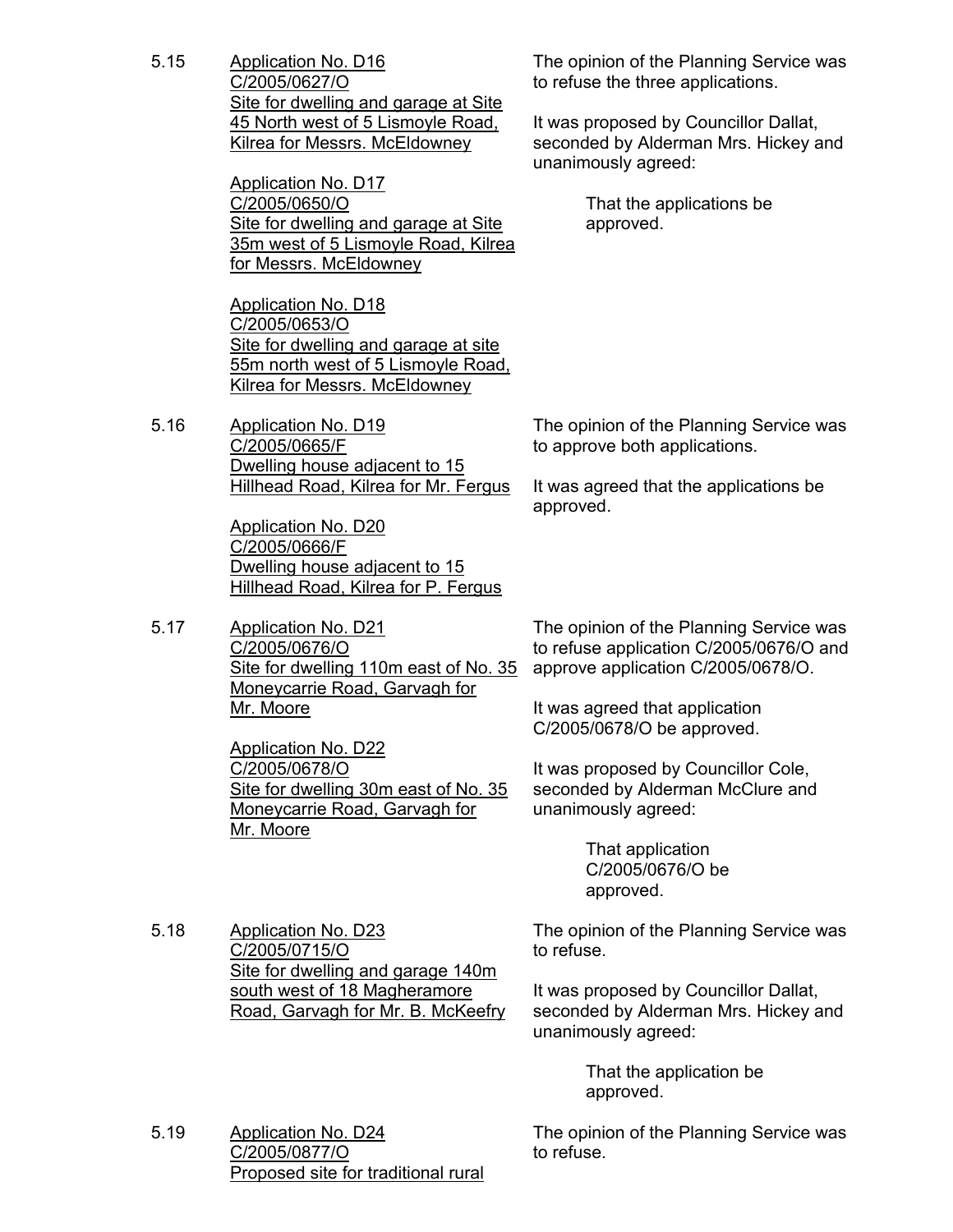dwelling approximately 100m north east of No. 65 Plantation Road, Garvagh for Mr. Hutchinson

It was proposed by Councillor McQuillan, seconded by Councillor Bradley and unanimously agreed:

> That the application be approved.

The opinion of the Planning Service was to refuse both applications.

It was proposed by Councillor Dallat, seconded by Alderman Mrs. Hickey and unanimously agreed:

> That both applications be approved.

The opinion of the Planning Service was to approve.

It was agreed that the application be approved.

The opinion of the Planning Service was to refuse.

It was agreed that the application be refused.

The opinion of the Planning Service was to approve.

It was agreed that the application be approved.

The opinion of the Planning Service was to refuse.

It was noted that this application had not been withdrawn as reported at last month's meeting.

It was agreed that the application be refused.

The opinion of the Planning Service was to refuse.

It was proposed by Councillor Dallat,

5.20 Application No. D25 C/2005/0907/O Erection of dwelling and detached garage 150m west of 34 Temple Road, Garvagh for Mr. B. McKay

> Application No. D26 C/2005/0908/O Erection of dwelling and detached garage 120m west of 34 Temple Road, Garvagh for Mr. B. McKay

- 5.21 Application No. D27 C/2005/1010/F Demolish existing dwelling and provide 6 no. apartments within 2 no. two and a half storey buildings at 1 Heathmount, Portstewart for Mrs. Peyton
- 5.22 Application No. D28 C/2005/1023/O Proposed dwelling house 33m east of No. 126 Carrowreagh Road, Garvagh for Mr. Penny
- 5.23 Application No. D29 C/2005/1033/F Installation of 14.86m SM2/TM monopole, 2 no. antenna, 1 no. 300mm equipment cabinets, 1.8m paladin fence and ancillary equipment approximately 190m south of 3 Fort Road, Garvagh for T-Mobile UK Ltd.
- 5.24 Application No. D30 C/2005/1072/F 15m slimline monopole, one no. 0.3m transmission dish and three no. 1.7 3G antennae at Dunluce Avenue, Portrush for Hutchinson 3G
- 5.25 Application No. D31 C/2005/1103/O Proposed traditional rural farm dwelling and garage at 96A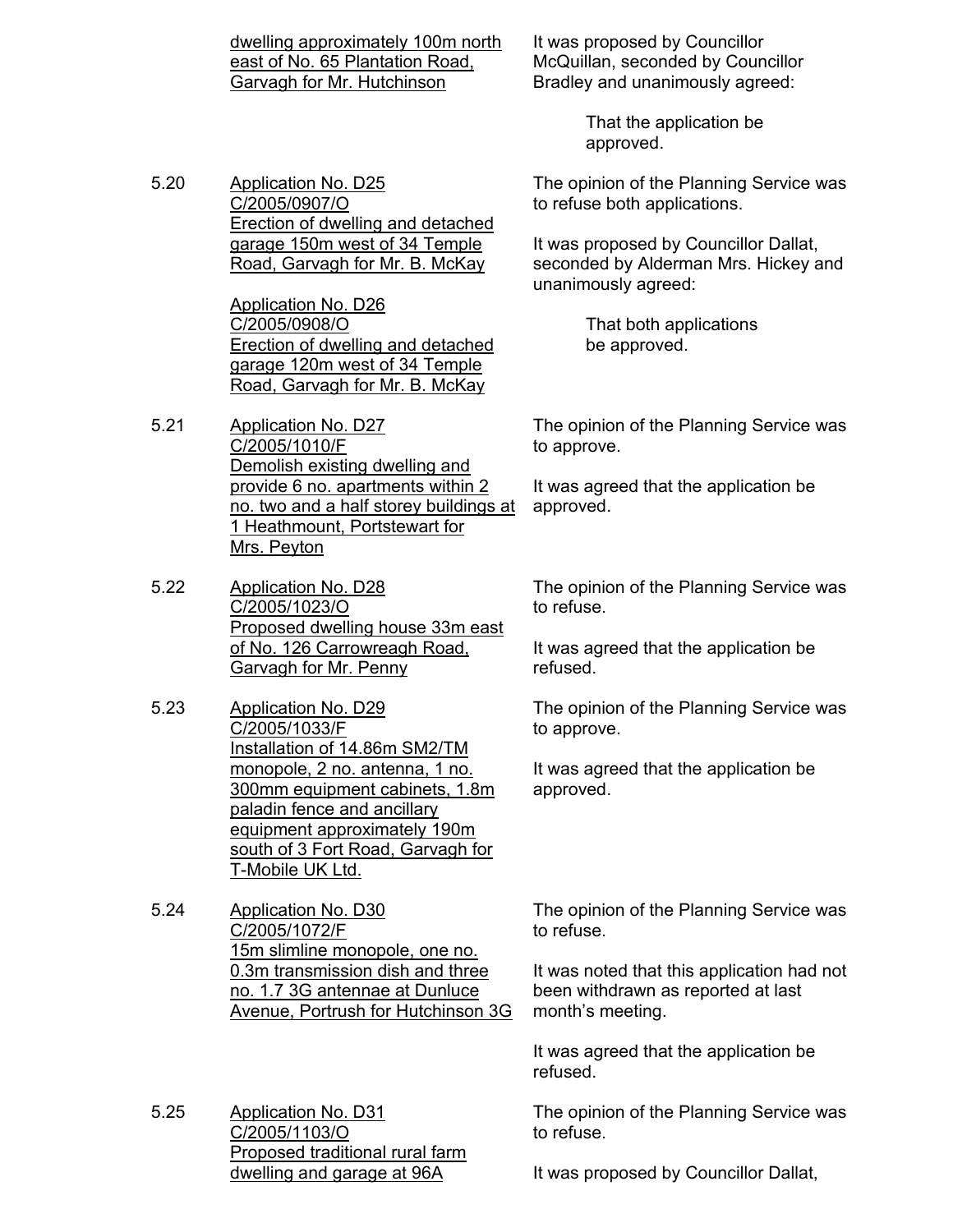Drumsaragh Road, Kilrea for Mr. and Mrs. Brizzell

seconded by Alderman Mrs. Hickey and agreed:

> That the application be approved.

5.26 Application No. D32 C/2005/1106/O Site for replacement dwelling 60m west of 73 Letterloan Road, Macosquin for Mr. Moore

5.27 Application No. D33 C/2005/1151/F Extension to dwelling at 58 Lodge Road, Coleraine for Mr. K. Galbraith

> Application No. D34 C/2005/1255/LB Single storey rear extension to dwelling at 58 Lodge Road, Coleraine for Mr. K. Galbraith

- 5.28 Application No. D35 C/2005/1297/F Demolition of No. 42 and part demolition of No. 44 and erection of 2 no. fast food units with storage and staff facilities at 42 - 44 Railway Road, Coleraine for Mr. Lynas
- 5.29 Application No. D36 C/2005/1361/O Outline planning application for site for two storey dwelling with detached garage at 120m west of existing laneway opposite 10 Ballyrock Road, Ballyrock Scotch, Bushmills for Mr. Pollock

Application No. D37 C/2005/1363/O Outline planning application for site for two storey dwelling with detached garage 160m west of 8 Ballyrock Road, Ballyrock Scotch, Bushmills for Mr. Pollock

Application No. D38 C/2005/1364/O Outline planning application for site for two-storey dwelling with detached garage 180m east of 8 Ballyrock Road, Ballyrock Scotch, Bushmills for Mr. Pollock

The opinion of the Planning Service was to refuse.

It was agreed that the application be refused.

The opinion of the Planning Service was to approve both applications

It was agreed that both applications be approved.

The opinion of the Planning Service was to approve.

It was agreed that the application be approved.

The opinion of the Planning Service was to approve the three applications.

It was agreed that the application no. C/2005/1361/O be approved.

It was proposed by Councillor Deans and seconded by Councillor Bradley:

> That applications C/2005/1363/O and C/2005/1364/O be refused.

On being put to the meeting the proposal was carried, ten members voting in favour and no one voting against.

### **NEW APPLICATIONS**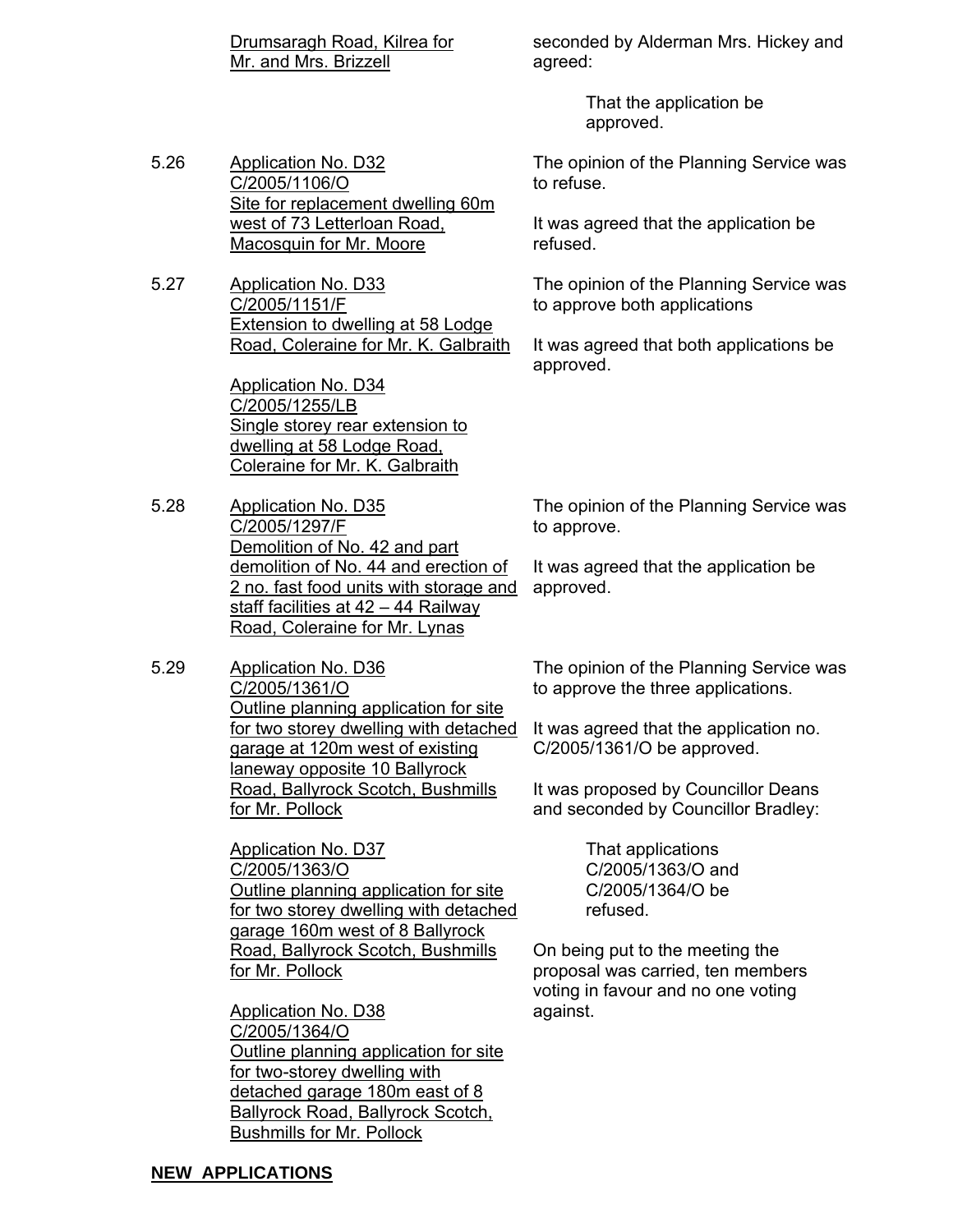5.30 Application No. 1 C/2004/0383/F Proposed change of use from domestic store to residential use for granny annex to rear of 172 Agivey Road, Coleraine for Mr. M. Willoughby

The opinion of the Planning Service was to refuse.

It was proposed by Councillor Dallat, seconded by Councillor Barbour and agreed:

> That the application be held for one week to facilitate further discussions with the applicant.

5.31 Application No. 2 C/2004/0512/F Change of use from offices and workshop to off-licence, public bar and restaurant at 76 and 78 Main Street, Garvagh for Mr. E. Mullan

The opinion of the Planning Service was to refuse.

It was proposed by Councillor Dallat, seconded by Alderman Mrs. Hickey and agreed:

> That the application be deferred for one month to facilitate an office meeting on the grounds that all material planning considerations had not been assessed.

The opinion of the Planning Service was to refuse.

It was proposed by Councillor Dallat, seconded by Alderman Mrs. Hickey and agreed:

> That the application be deferred for one month to facilitate an office meeting on the grounds that all material planning considerations had not been assessed.

The opinion of the Planning Service was to refuse.

It was proposed by Councillor Dallat, seconded by Councillor Leonard and agreed:

> That the application be deferred for one month to facilitate an office meeting on the grounds that all material planning considerations had not

C/2004/1411/F Erection of 2 no. semi-detached, 2 no. apartments and 11 no. townhouses to the rear of Millrush Drive and Millrush Mews, Lissadell Avenue, Portstewart for Harrod Homes Ltd.

5.32 Application No. 3

5.33 Application No. 4 C/2005/0149/O Site of dwelling and garage at 100m west of 12 Drumbane Road, Garvagh for Mr. Rafferty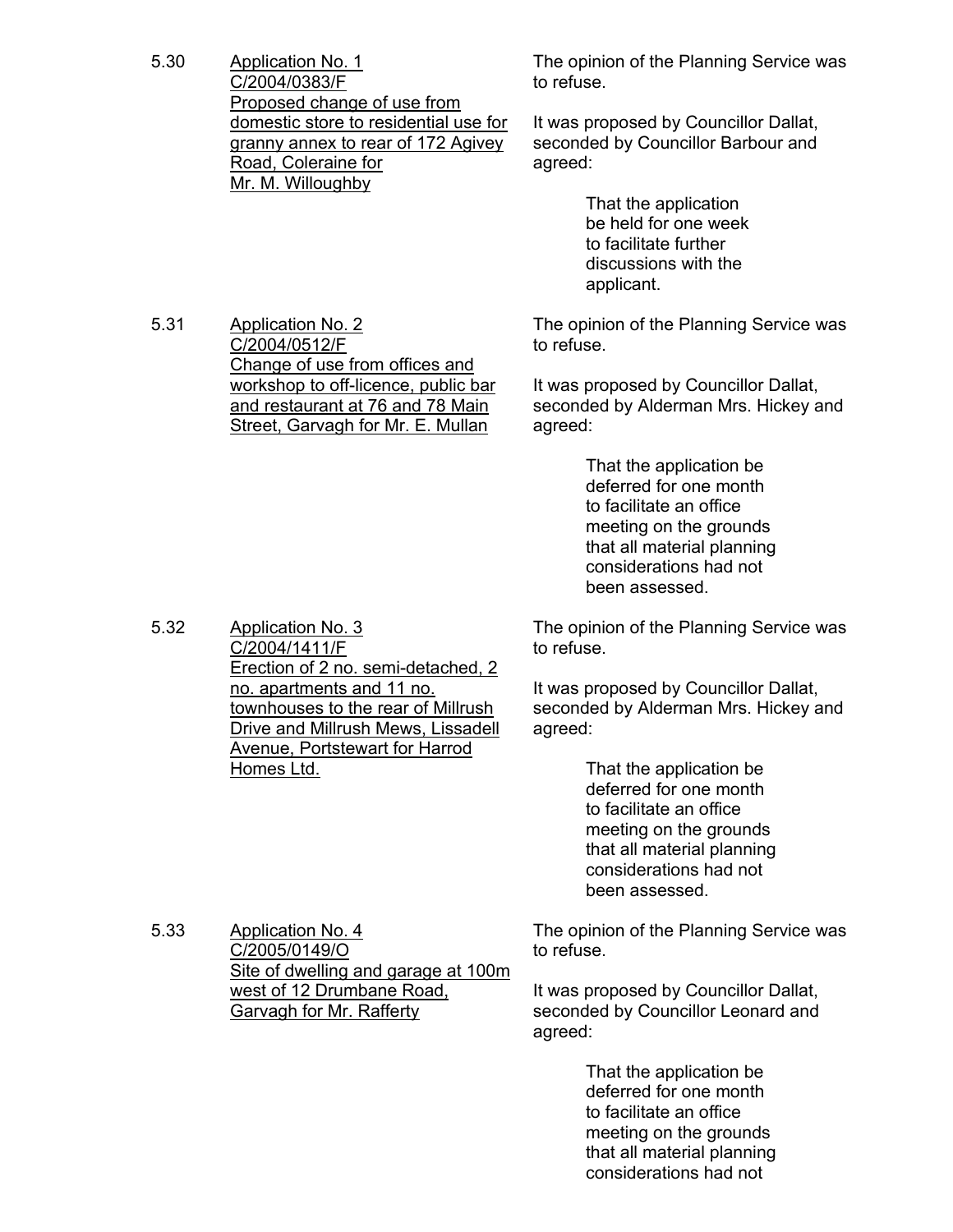been assessed.

5.34 Application No. 6 C/2005/0388/O Site for dwelling and garage 330m east of 86 Drumsaragh Road, Kilrea for J. G. Bradley

The opinion of the Planning Service was to refuse.

It was proposed by Councillor Dallat, seconded by Alderman Mrs. Hickey and agreed:

> That the application be deferred for one month to facilitate an office meeting on the grounds that all material planning considerations had not been assessed.

The opinion of the Planning Service was to refuse.

It was proposed by Councillor Bradley, seconded by Councillor McQuillan and agreed:

> That the application be deferred for one month to facilitate a site meeting.

The request for the site meeting was to be forwarded in writing to the Divisional Planning Manager.

In the event of the site meeting not being granted it was agreed that an office meeting be held.

The opinion of the Planning Service was to refuse.

It was proposed by Councillor Deans, seconded by the Deputy Mayor and agreed:

> That the application be held for one week to facilitate further discussions with the applicant.

The opinion of the Planning Service was to refuse.

It was proposed by Councillor Ms. Alexander, seconded by Councillor Mrs. Church and agreed:

That the application be

5.35 Application No. 11 C/2005/0607/O Redevelopment of existing mill to provide 1 no. dwelling adjacent to 32 Newmills Road, Coleraine for Mr. Irwin

5.36 Application No. 12 C/2005/0747/O Housing development to the north east of Avonbrook Gardens and west of Knockbracken Drive, Knocklynn Road, Coleraine for

Mr. and Mrs. D. McGrath

5.37 Application No. 17 C/2005/1012/O Dwelling house to the rear of 6 Corrstown Park, Portrush with access from Apollo Avenue for Mr. T. Mercer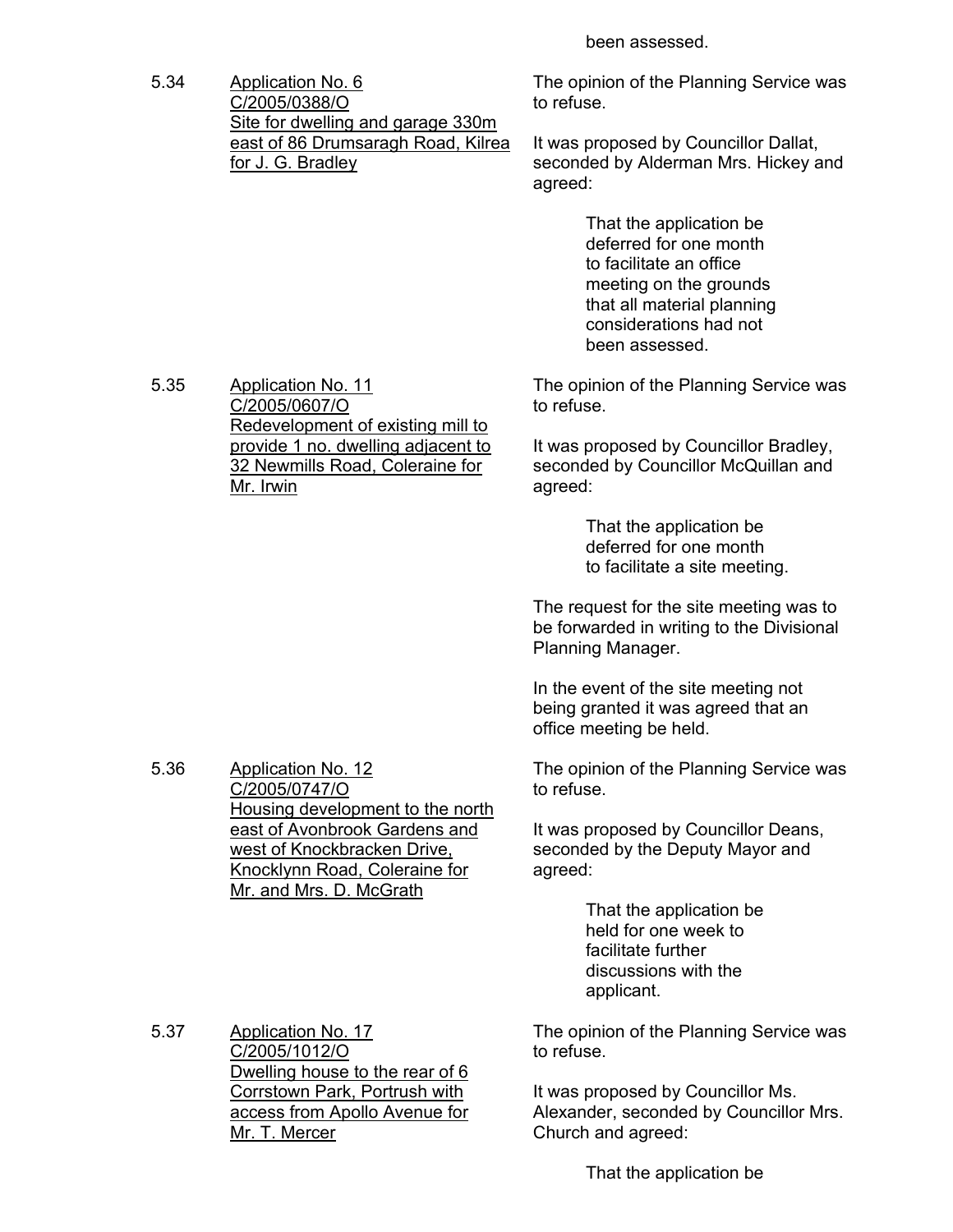deferred for one month to facilitate an office meeting on the grounds that all material planning considerations had not been assessed.

The opinion of the Planning Service was to refuse.

It was proposed by Alderman McClarty, seconded by the Mayor and agreed:

> That the application be deferred for one month to facilitate an office meeting on the grounds that all material planning considerations had not been assessed.

The opinion of the Planning Service was to refuse.

It was proposed by the Mayor, seconded by Alderman McClarty and agreed:

> That the application be deferred for one month to facilitate an office meeting on the grounds that all material planning considerations had not been assessed.

The opinion of the Planning Service was to refuse.

It was proposed by Councillor Dallat, seconded by Alderman Mrs. Hickey and agreed:

> That the application be deferred for one month to facilitate an office meeting on the grounds that all material planning considerations had not been assessed.

5.41 Application No. 22 C/2005/1267/F Housing development to include 53 no. detached dwellings at Greenhall Highway, Coleraine for McAllister Homes

The opinion of the Planning Service was to refuse.

It was proposed by Alderman McClarty, seconded by the Mayor and agreed:

5.38 Application No. 18 C/2005/1086/O Site for dwelling with detached garage 170m south of Cam Road/Shinny Road junction, Coleraine for Mr. Steen

5.39 Application No. 19

C/2005/1094/F Proposed garage facility for applicant's use to store his classic car collection at No. 17 Quilley Road, Coleraine for Mr. A. Lamont

5.40 Application No. 20

C/2005/1109/O

Mr. McIntyre

New dwelling and garage at Drumsaragh Road, Kilrea for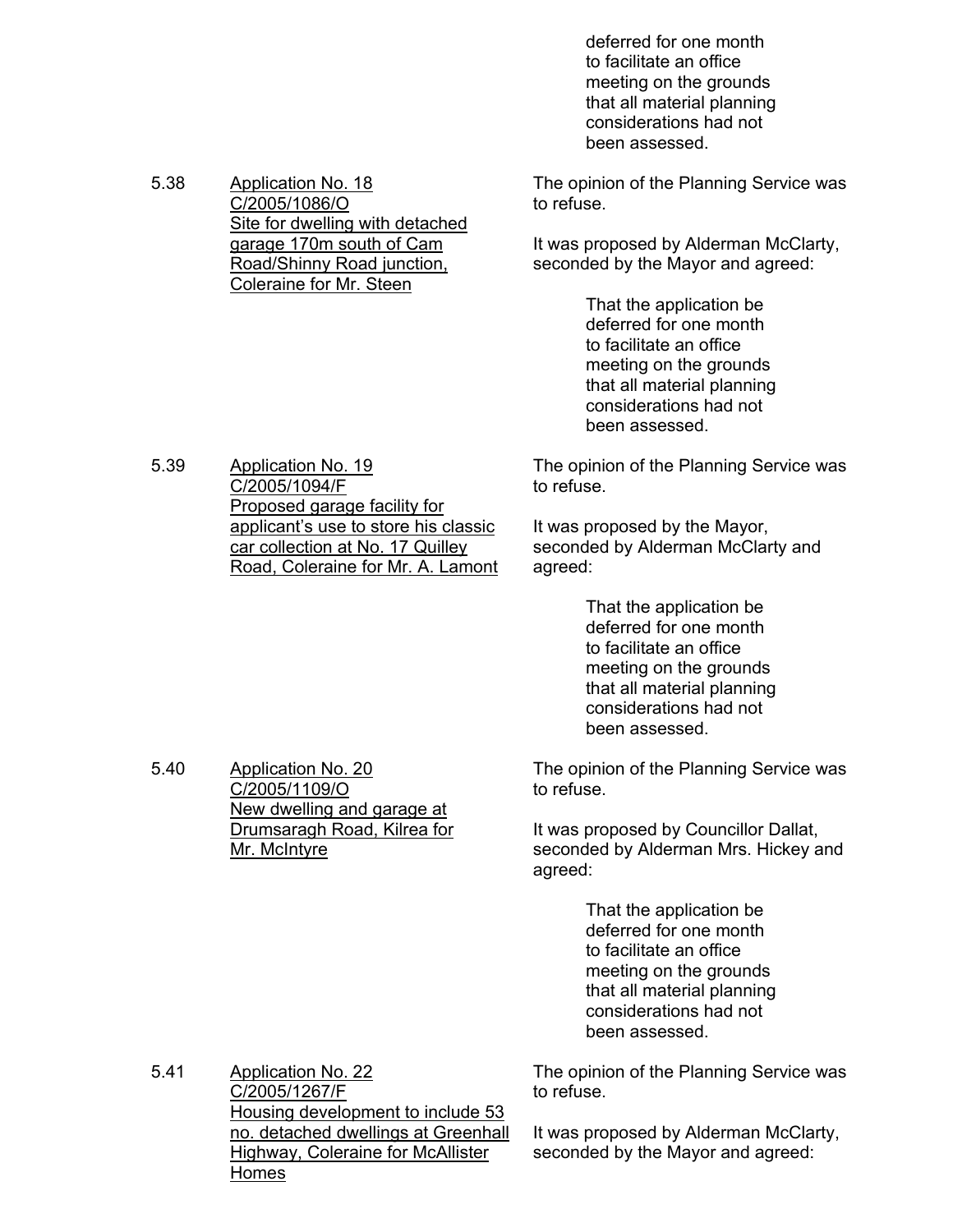That the application be deferred for one month to facilitate an office meeting on the grounds that all material planning considerations had not been assessed.

The opinion of the Planning Service was to refuse.

It was proposed by Councillor Deans, seconded by the Deputy Mayor and agreed:

> That the application be deferred for one month to facilitate an office meeting on the grounds that all material planning considerations had not been assessed.

The opinion of the Planning Service was to refuse.

It was proposed by Councillor McQuillan, seconded by Alderman Mrs. Black and agreed:

> That the application be deferred for one month to facilitate an office meeting on the grounds that all material planning considerations had not been assessed.

The opinion of the Planning Service was to refuse.

Reported that the application would be deferred for one month to address issues that had been raised at the office meeting.

The opinion of the Planning Service was to refuse both applications.

It was proposed by Councillor McQuillan, seconded by Councillor Gilkinson and agreed:

> That the application be deferred for one month to facilitate an office meeting on the grounds

5.42 Application No. 25 C/2005/1273/F Residential redevelopment to provide 24 no. houses at 133a Hopefield Road/2 Hopefield Park, Portrush for Edenmore Properties

5.43 Application No. 26 C/2005/1280/O New dwelling and garage adjacent to 24 Movenis Road, Garvagh, Coleraine for Mr. Topping

5.44 Application No. 35

C/2005/1340/F Proposed storey and a half dwelling 140m south east of Temple Road/Brockagh Road junction, Garvagh for Mr. McGilligan

5.45 Application No. 37 C/2005/1349/F Replacement dwelling and garage at 50 Grove Road, Garvagh for AMG Developments

> Application No. 38 C/2005/1350/F New dwelling and garage 70m south east of 50 Grove Road, Garvagh for AMG Developments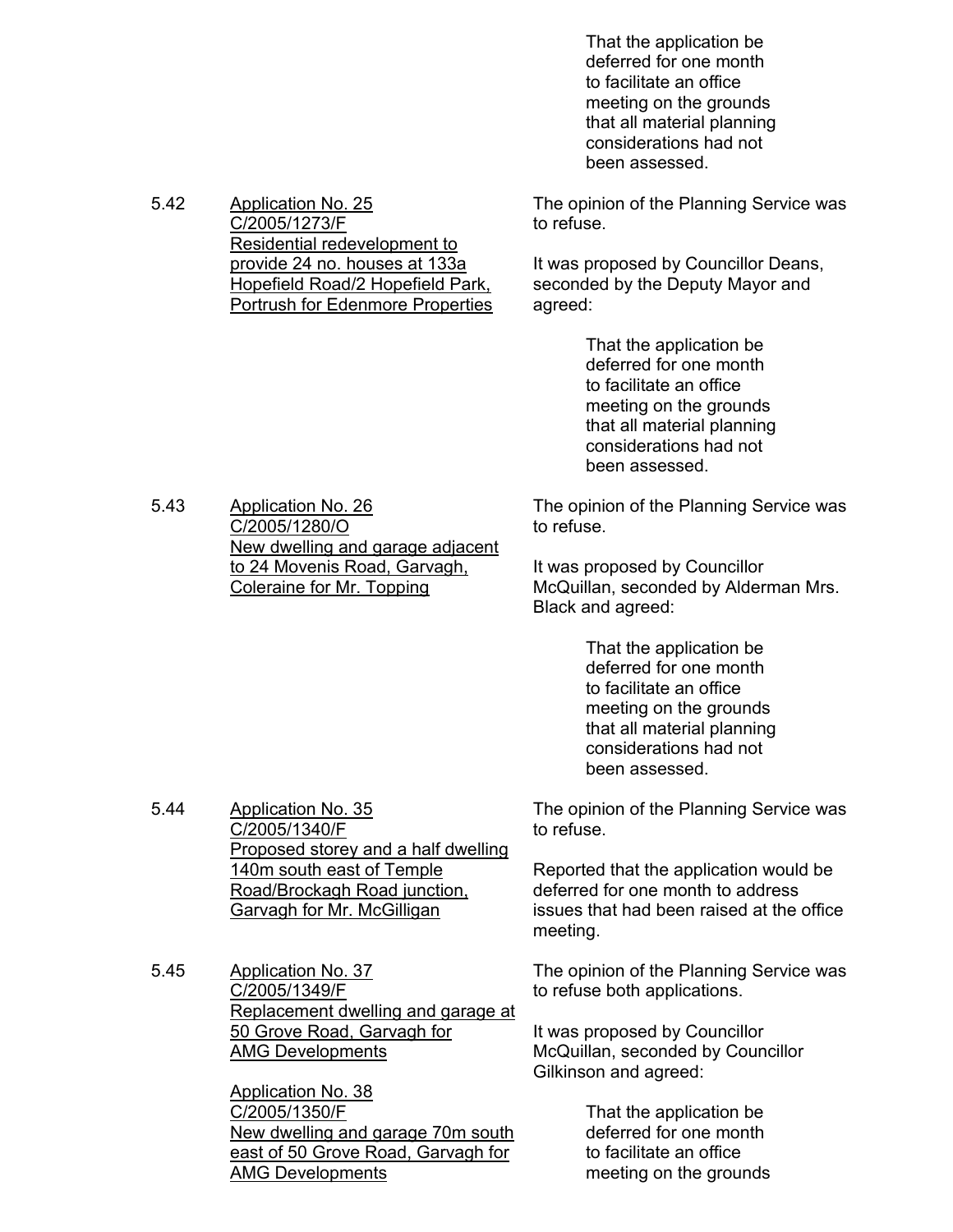that all material planning considerations had not been assessed.

5.46 Application No. 40 C/2005/1394/F Replacement dwelling and garage adjacent to 90 Ardreagh Road, Coleraine for Mr. I. McNaugher

The opinion of the Planning Service was to refuse.

It was proposed by Councillor Mrs. Church, seconded by Councillor McQuillan and agreed:

> That the application be deferred for one month to facilitate an office meeting on the grounds that all material planning considerations had not been assessed.

5.47 Application No. 41 C/2005/1400/F 8 no. three and a half storey apartments with ridge level at same height as existing building at 15 High Road, Portstewart for Mr. C. Mulvenna

> redevelopment to 3 no. apartments at 1 Chapel Square, Coleraine for

The opinion of the Planning Service was to refuse.

It was proposed by Alderman McClarty, seconded by Councillor Mrs. Johnston and agreed:

> That the application be deferred for one month to facilitate an office meeting on the grounds that all material planning considerations had not been assessed.

Proposed demolition of dwelling and The opinion of the Planning Service was to refuse.

> It was proposed by Councillor Deans, seconded by Councillor Stewart and agreed:

> > That the application be deferred for one month to facilitate an office meeting on the grounds that all material planning considerations had not been assessed.

The opinion of the Planning Service was to refuse.

It was proposed by Alderman McClarty, seconded by Councillor Barbour and agreed:

That the application be

5.49 Application No. 52 C/2006/0016/F Proposed detached dwelling with integral garage at Knocktarna Manor, Coleraine for Landbank Homes

5.48 Application No. 49

D. Estates

C/2006/0003/F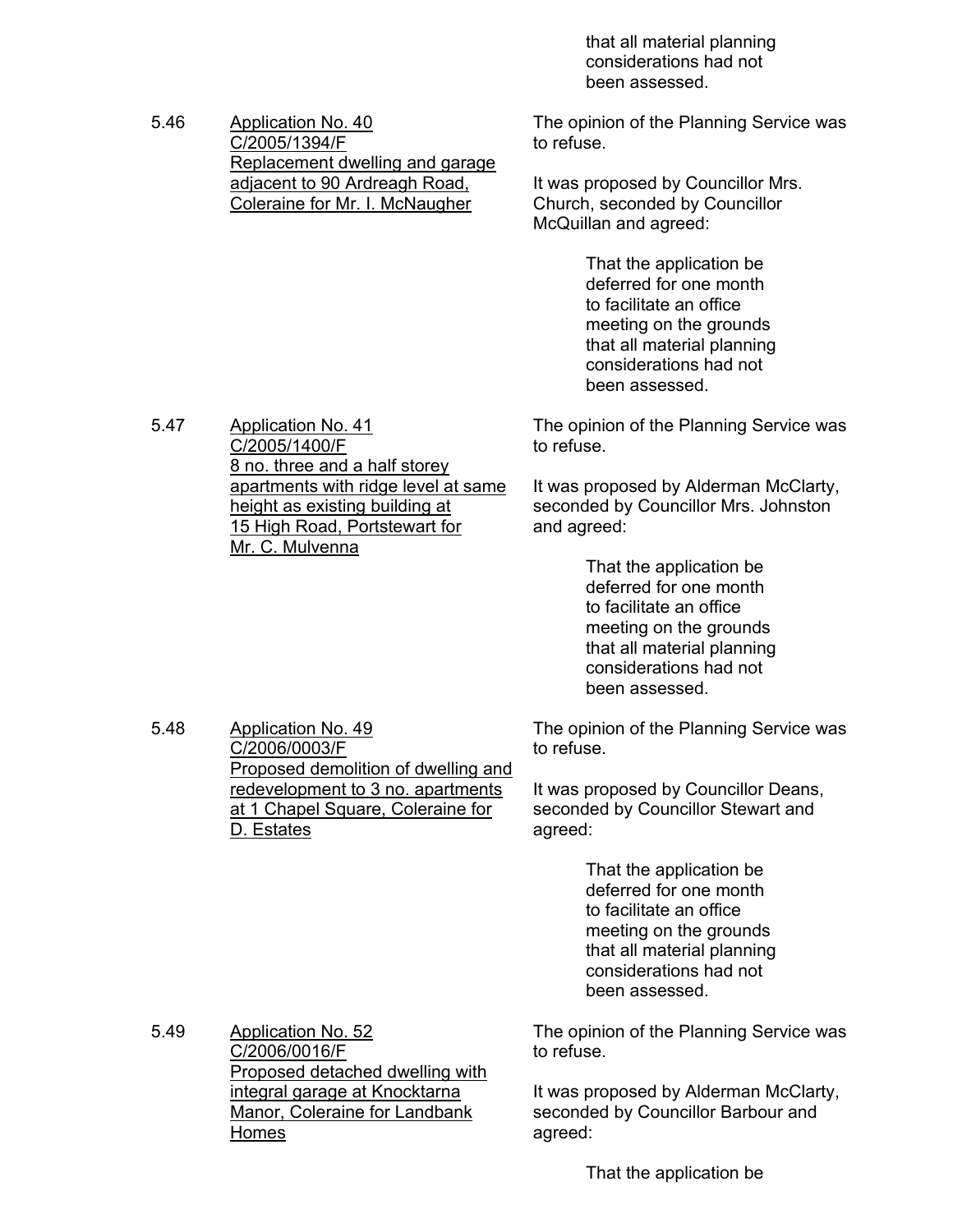deferred for one month to facilitate an office meeting on the grounds that all material planning considerations had not been assessed.

| 5.50 | <b>Application No. 53</b><br>C/2006/0024/F                                                                                                                         | The opinion of the Planning Service was<br>to refuse.                                                                                                                            |
|------|--------------------------------------------------------------------------------------------------------------------------------------------------------------------|----------------------------------------------------------------------------------------------------------------------------------------------------------------------------------|
|      | Proposed apartments (3 no.) at<br>50-52 Causeway Street, Portrush for<br>Mr. McConaghie                                                                            | It was proposed by Councillor<br>McQuillan, seconded by Councillor<br>Gilkinson and agreed:                                                                                      |
|      |                                                                                                                                                                    | That the application be<br>deferred for one month<br>to facilitate an office<br>meeting on the grounds<br>that all material planning<br>considerations had not<br>been assessed. |
| 5.51 | <b>Application No. 65</b><br>C/2006/0111/F                                                                                                                         | The opinion of the Planning Service was<br>to refuse.                                                                                                                            |
|      | Demolition of existing dwelling and<br>erection of 2 no. two storey houses<br>with garage at 5 Seafield Park,<br>Portstewart for Mr. M. Lyttle                     | It was proposed by Alderman McClarty,<br>seconded by Councillor Ms. Alexander<br>and agreed:                                                                                     |
|      |                                                                                                                                                                    | That the application be<br>deferred for one month<br>to facilitate an office<br>meeting on the grounds<br>that all material planning<br>considerations had not<br>been assessed. |
| 5.52 | <b>Application No. 72</b><br>C/2006/0186/F                                                                                                                         | The opinion of the Planning Service was<br>to refuse.                                                                                                                            |
|      | Demolition of existing dwelling and<br>erection of new two storey dwelling<br>and detached garage at 21 Warren<br><b>Crescent, Portstewart for</b><br>Mr. McIntyre | It was proposed by Alderman McClarty,<br>seconded by Councillor Mrs. Johnston<br>and agreed:                                                                                     |
|      |                                                                                                                                                                    | That the application be<br>deferred for one month<br>to facilitate an office<br>meeting on the grounds<br>that all material planning<br>considerations had not<br>been assessed. |
| 5.53 | <b>Application No. 73</b><br>C/2006/0194/F<br>Redevelopment to provide 2 no.                                                                                       | The opinion of the Planning Service was<br>to refuse.                                                                                                                            |
|      | apartments at 9 Long Commons,<br><b>Coleraine for Mr. McIntosh</b>                                                                                                 | It was proposed by Councillor Deans,<br>seconded by Councillor Gilkinson and                                                                                                     |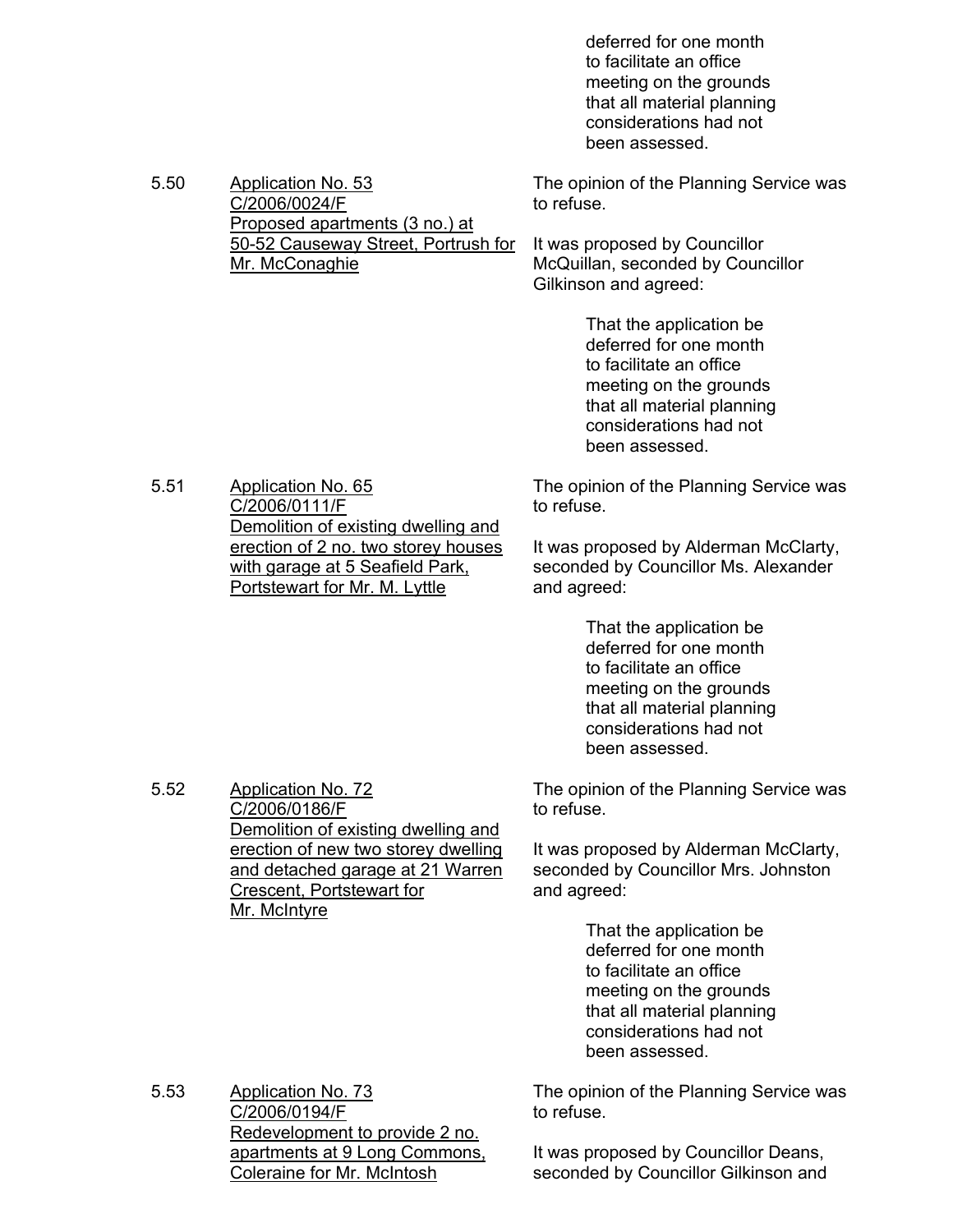agreed:

 That the application be deferred for one month to facilitate an office meeting on the grounds that all material planning considerations had not been assessed.

The opinion of the Planning Service was to refuse.

It was proposed by Councillor Dallat, seconded by Alderman McClure and agreed:

> That the application be deferred for one month to facilitate an office meeting on the grounds that all material planning considerations had not been assessed.

5.55 Application No. 80 C/2006/0210/O Site for new country style dwelling with detached garage 120m north west of 58 Plantation Road, Garvagh for Mr. Mitchell

5.54 Application No. 77

C/2006/0201/O

Site for dwelling and detached garage at Shinny Road, 170m north

west of Shinny/Cashel Road

junction, Coleraine for Mr. O'Kane

The opinion of the Planning Service was to refuse.

It was proposed by Councillor Mrs. Church, seconded by Councillor Dallat and agreed:

> That the application be deferred for one month to facilitate an office meeting on the grounds that all material planning considerations had not been assessed.

The opinion of the Planning Service was to refuse.

It was proposed by Alderman McClarty, seconded by Alderman McClure and agreed:

> That the application be deferred for one month to facilitate an office meeting on the grounds that all material planning considerations had not been assessed.

The opinion of the Planning Service was to refuse.

5.56 Application No. 82 C/2006/0223/O Demolish existing dwelling and erect two detached dwellings with detached garages at 7 Warren Crescent, Portstewart for Mr. McLennan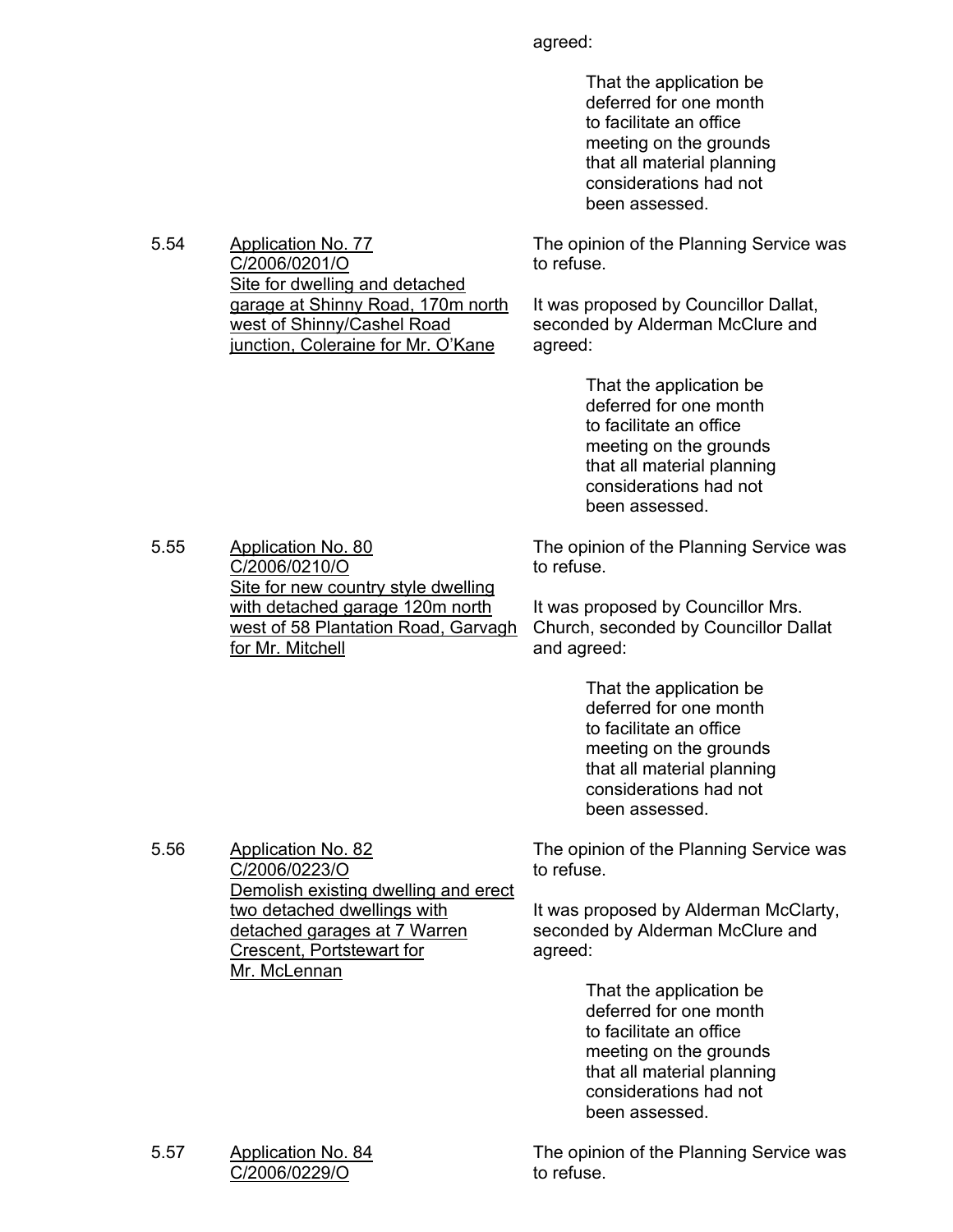New dwelling approximately 200m west of 106 Kinnyglass Road, Macosquin for Miss C. K. **Montgomery** 

It was proposed by the Mayor, seconded by Councillor Stewart and agreed:

> That the application be deferred for one month to facilitate an office meeting on the grounds that all material planning considerations had not been assessed.

The opinion of the Planning Service was to refuse.

It was proposed by Councillor Dallat, seconded by Councillor Stewart and agreed:

> That the application be deferred for one month to facilitate an office meeting on the grounds that all material planning considerations had not been assessed.

The opinion of the Planning Service was to refuse.

It was proposed by the Mayor, seconded by Alderman Mrs. Black and agreed:

> That the application be deferred for one month to facilitate an office meeting on the grounds that all material planning considerations had not been assessed.

The opinion of the Planning Service was to refuse.

It was proposed by Councillor Dallat, seconded by Alderman Mrs. Hickey and agreed:

> That the application be deferred for one month to facilitate an office meeting on the grounds that all material planning considerations had not been assessed.

5.58 Application No. 85 C/2006/0230/F Proposed change of front porch projection design approximately 350m south east of No. 115 Moneydig Road, Kilrea for Mr. and Mrs. E. Collins

5.59 Application No. 90 C/2006/0261/F Extension to dwelling at 397 Masteragwee Crescent, Coleraine for Mr. Moore

5.60 Application No. 91 C/2006/0262/F Proposed replacement dwelling at 3 Gortin Road, Kilrea for Mr. Friel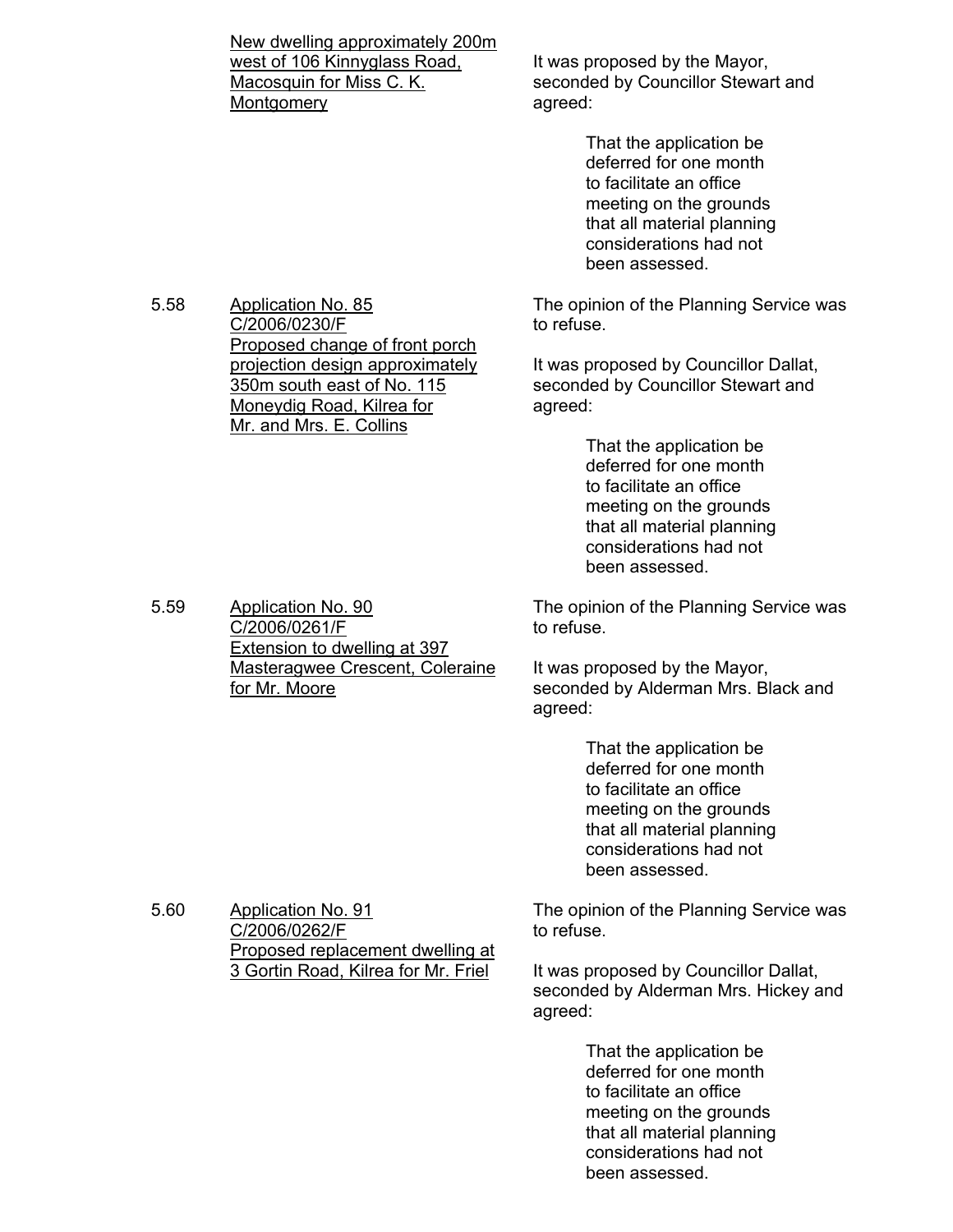5.61 Application No. 93 C/2006/0267/O Proposed dwelling and garage 100m south east of 14/16 Coolnasillagh Road, Garvagh for Mr. P. Mullan

The opinion of the Planning Service was to refuse.

It was proposed by Councillor Dallat, seconded by Alderman Mrs. Hickey and agreed:

> That the application be deferred for one month to facilitate an office meeting on the grounds that all material planning considerations had not been assessed.

The opinion of the Planning Service was to refuse.

It was proposed by Councillor Dallat, seconded by Alderman Mrs. Hickey and agreed:

> That the application be deferred for one month to facilitate an office meeting on the grounds that all material planning considerations had not been assessed.

The opinion of the Planning Service was to refuse.

It was proposed by the Mayor, seconded by Alderman Mrs. Black and agreed:

> That the application be deferred for one month to facilitate an office meeting on the grounds that all material planning considerations had not been assessed.

The opinion of the Planning Service was to refuse.

It was proposed by Councillor Dallat, seconded by Alderman Mrs. Hickey and agreed:

> That the application be deferred for one month to facilitate an office meeting on the grounds

5.62 Application No. 96 C/2006/0271/O Proposed dwelling and garage 170m south east of 14/16 Coolnasillagh Road, Garvagh (Site B) for Mr. P. Mullan

5.63 Application No. 97 C/2006/0272/O Proposed site for dwelling opposite No. 53 Shanlongford Road, Ringsend for BK Homes

5.64 Application No. 99

C/2006/0275/F Proposed bungalow and garage south west of No. 19 Carhill Road, Garvagh (accessed off Tirkeeran Road) for Mr. and Mrs. A. McNeill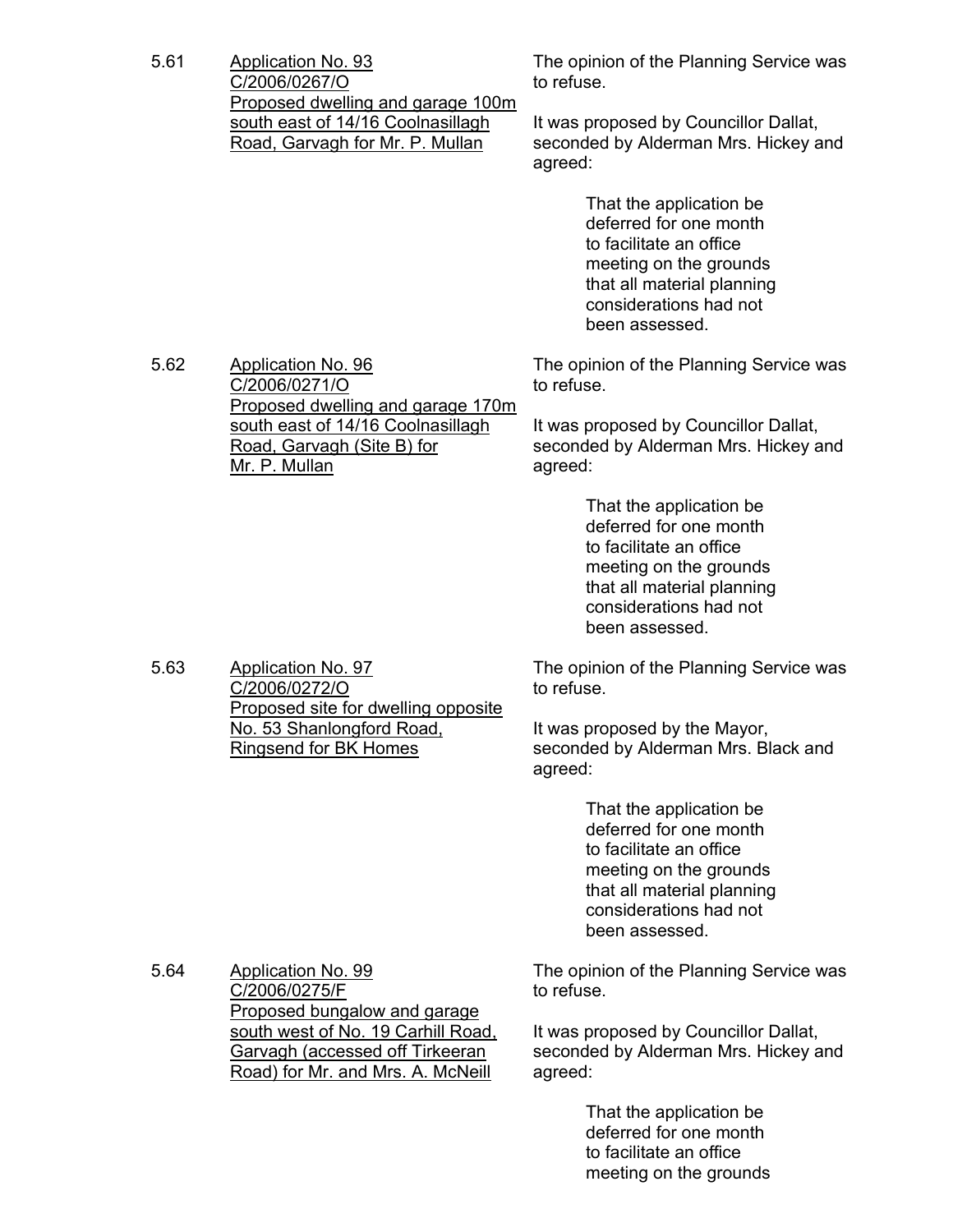that all material planning considerations had not been assessed.

5.65 Application No. 105 C/2006/0303/F New garage at 35 Parker Avenue, Portrush for Mr. H. Dooey

The opinion of the Planning Service was to refuse.

It was proposed by Councillor Ms. Alexander, seconded by Councillor Leonard and agreed:

> That the application be deferred for one month to facilitate an office meeting on the grounds that all material planning considerations had not been assessed.

# **6.0 PLANNING ISSUES RAISED BY MEMBERS**

| 6.1 | <b>Planning Schedule</b>      | Following discussion it was agreed, nine<br>members voting in favour and ten<br>members voting against:                                            |
|-----|-------------------------------|----------------------------------------------------------------------------------------------------------------------------------------------------|
|     |                               | That at future Meetings<br>the Planning representatives<br>outline the reasons for refusal<br>for each application as had<br>been done previously. |
| 6.2 | Application No. C/2005/0967/F | An update was requested on this<br>application.                                                                                                    |
|     |                               | Reported that the application had still to<br>be discussed with the Divisional<br>Planning Manager.                                                |
| 6.3 | Application No. C/2005/0945   | An update was requested on this<br>application.                                                                                                    |
|     |                               | Reported that the application had still to<br>be discussed with the Divisional<br>Planning Manager.                                                |
| 6.4 | Application No. C/2005/0864   | An update was requested on this<br>application.                                                                                                    |
|     |                               | Reported that the application would be<br>included in this month's office meetings.                                                                |
| 6.5 | Application No. C/2005/0068   | An update was requested on this<br>application.                                                                                                    |
| 6.6 | <b>Mobile Home</b>            | Mr. Duffy would inform Councilllor<br>McQuillan of the regulations with regard<br>to placing a mobile home on a site                               |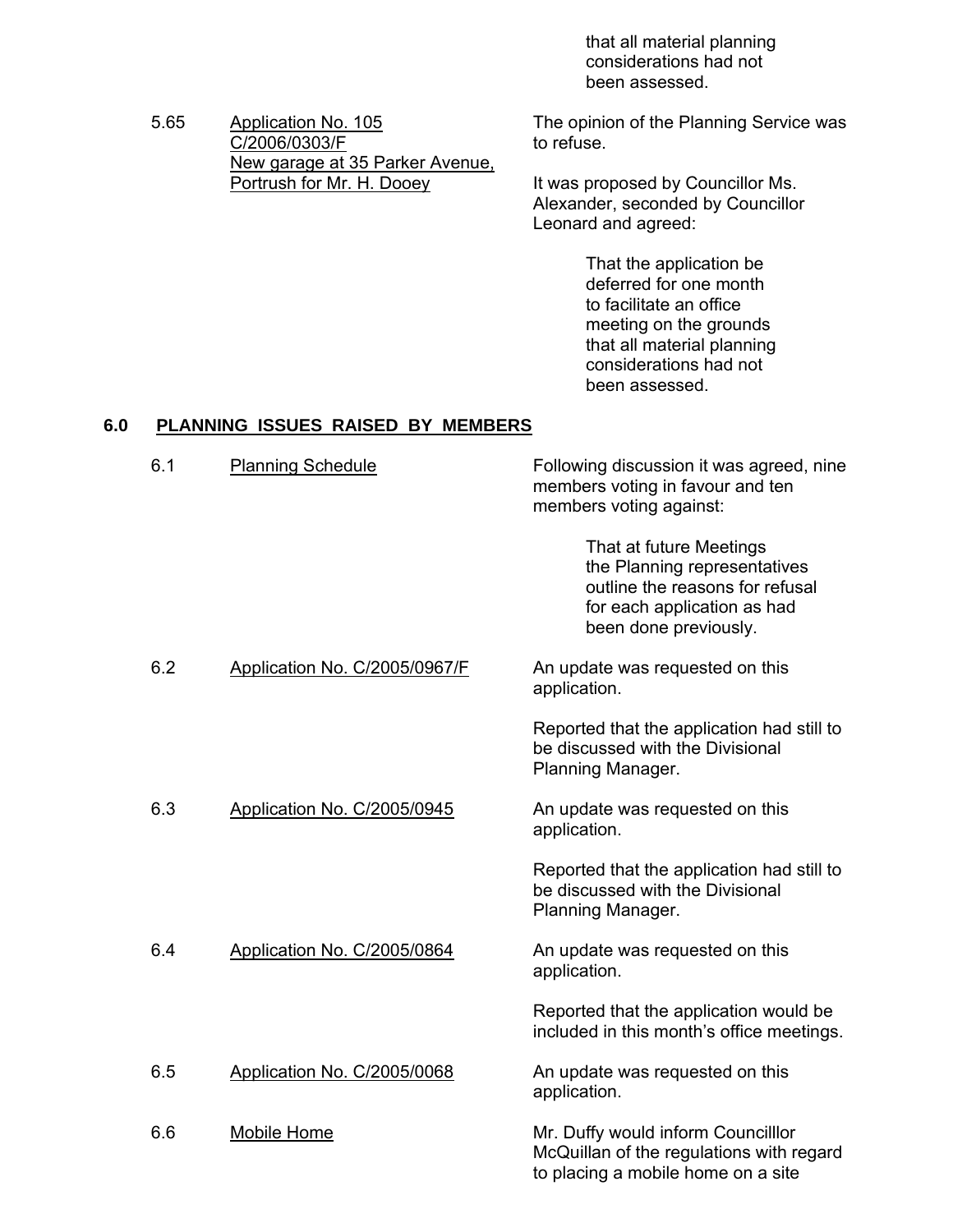6.7 Application No. C/2005/0125 An update was requested on this application which had been deferred for an office meeting in February. Reported that the office meeting would be re-scheduled. 6.8 Special Tourism Provision - Report Councillor Leonard was advised to make a request in writing in order that a detailed response could be formulated. 6.9 Portballintrae Caravan Park **Statics Floodlighting** Mr. Duffy would contact the Enforcement Section with regard to the siting of statics at Portballintrae Caravan Park. Reported that this matter had been referred to the Enforcement Section. 6.10 PPS 14 Following a query regarding the timetable for PPS 14 it was noted that

### **7.0 NON-DETERMINATION APPEALS**

7.2 C/2005/0235/O

**Coleraine** 

7.1 C/2005/1211/O Site for dwelling and garage on site 170m north west of 30 Cullycapple Road, Aghadowey Consideration was given to a Non-Determination Appeal in respect of this planning application (Report previously supplied).

> It was agreed that Council decline offering an opinion.

this was the responsibility of the

Department for Regional Development.

which had planning approval.

Residential development on lands Members noted the Planning Service's withdrawal of reasons for refusal as outlined in the Report (previously supplied).

> Members noted the Planning Service's additional reasons for refusal as outlined in the Report (previously supplied).

7.3 C/2005/0109/O Proposed site for dwelling and garage on site 50m east of 30 Crevolea Road, Blackhill, Coleraine

at Ballyarton, 35 Cloyfin Road,

### **8.0 OFFICE MEETINGS**

It was noted that the office meetings would be held on Friday,  $30<sup>th</sup>$  June, 2006.

### **9.0 PLANNING POLICY STATEMENT 14**

 Consideration was given to NILGA's Draft Response to the Department's Planning Policy Statement 14 (previously supplied) and the contents noted.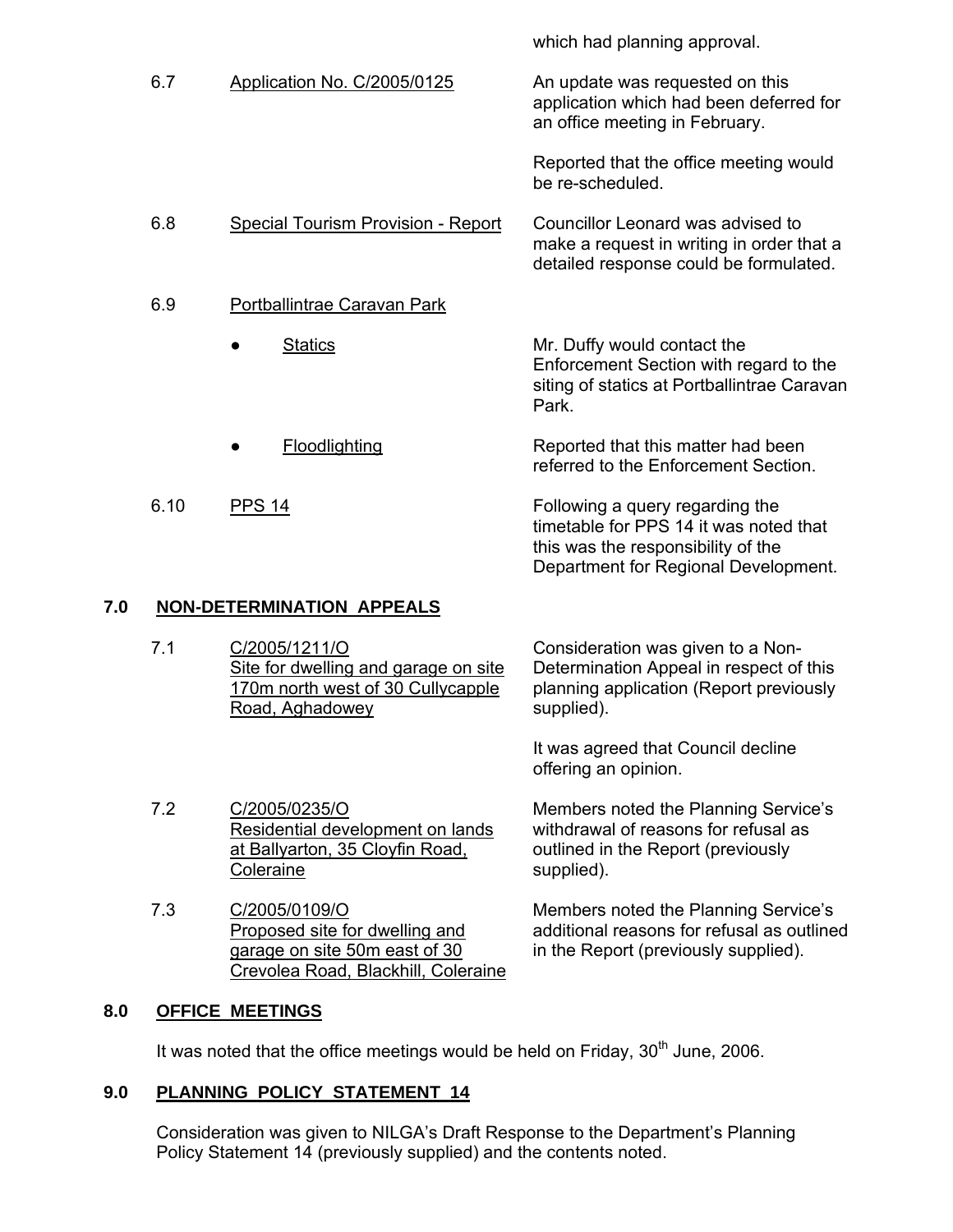Members noted unanswered correspondence dated  $19<sup>th</sup>$  April and  $24<sup>th</sup>$  May, 2006 to NILGA requesting that it co-ordinate a legal challenge of the proposed policy statement.

## **10.0 MANAGEMENT BOARD REFERRALS**

10.1 Application No. C/2003/1176/F Erection of 28 apartments and 9 cottages on the former Edgewater Hotel site, 86, 88 and 88a Strand Road, Portstewart

Consideration was given to the MBR Screening Note from BDP Planning in respect of this application (previously supplied).

It was noted that the MBR Screening Note had been submitted to the Planning Management Board.

10.2 Application No. C/2005/0412/O Residential Development of 18 no. apartments, associated car parking and amenity space at 51-55 Mountsandel Road, Coleraine

Consideration was given to copy letter dated  $31<sup>st</sup>$  May, 2006 from the Planning Service Headquarters and BDP Final Advice Note on the potential for a Judicial Review (previously supplied).

Following discussion it was proposed by Councillor Leonard, seconded by Councillor Ms. Alexander and agreed:

> That Council seek a meeting with the Planning Management Board, as soon as possible, to clarify the application of the 'significant development' test and the interpretation applied by the Board.

10.3 Application No. C/2004/0644/F Community Housing Scheme, Glenview, Garvagh

Consideration was given to copy letter dated  $31<sup>st</sup>$  May, 2006 from the Planning Service Headquarters (previously supplied).

Planning Service advised that the application failed to meet the criteria in that it was considered not to be a 'significant' proposal.

Members were disappointed at the ruling and agreed that this matter be raised at the meeting with the Planning Management Board.

10.4 Legal Opinion **It was further agreed to seek preliminary** legal advice on the possibility of challenging the Management Board's decision making process in respect of applications C/2005/0412/O and C/2004/0644/F and in respect of application C/2003/1176/F, should the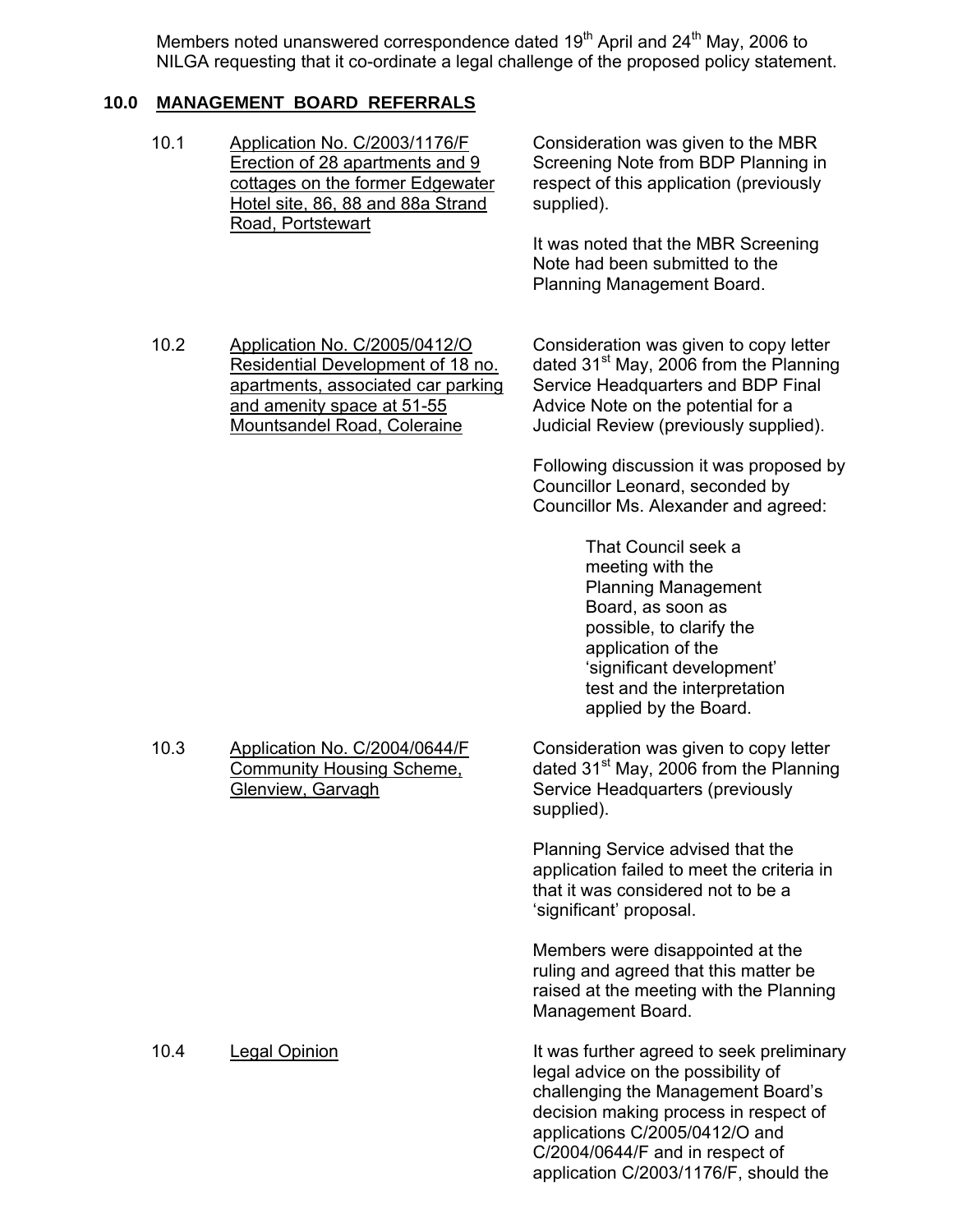Board decide to reject this application also.

### **11.0 REVISED PLANNING CONSULTATION PROCEDURES WITH COUNCILS**

Consideration was given to the Draft 'Guidance on Consulting Councils about Planning Applications' which had been prepared by the joint NILGA/Planning Service Working Group (previously supplied).

 The Administrative Officer highlighted the main issues contained in the draft. It was noted that the draft would be considered by NILGA on  $30<sup>th</sup>$  June, 2006 and subject to agreement would be submitted to the Planning Service.

### **12.0 PLANNING WORKING GROUP**

The Report on the Planning Working Group meeting held on  $25<sup>th</sup>$  May, 2006 was considered and the contents noted (previously supplied).

# **13.0 PROPERTY DE-LISTING**

 Read letter from the Minister for the Department of the Environment in reply to Council's correspondence regarding property de-listing (previously supplied).

 It was noted that the Department was carrying out a comprehensive re-survey of the built heritage to ensure that all buildings in Northern Ireland that met the statutory test were included on the list for better protection.

## **14.0 ROCK CASTLE**

 Read letter from the Information Commissioner's Office advising members that the investigation was ongoing. Noted.

### **15.0 COLERAINE BOROUGH HOUSES IN MULTIPLE OCCUPATION (HMO) SUBJECT PLAN 2016**

 Reported that PricewaterhouseCoopers had been commissioned by the Planning Service to undertake a public consultation exercise in relation to the Coleraine Borough HMO Subject Plan.

 An invitation was extended to members to participate in the consultation process in the form of a workshop to be held in the Comfort Hotel, Portrush on Wednesday,  $21^{st}$  June, 2006 at 7.00 p.m.

### **16.0 DOCUMENTS TABLED**

- The Planning (Application of Subordinate Legislation to the Crown) Order (N.I.) 2006 (S.R. 2006 No. 218);
- Planning (Inquiry Procedure) Rules (N.I.) 2006 (S.R. 2006 No. 213).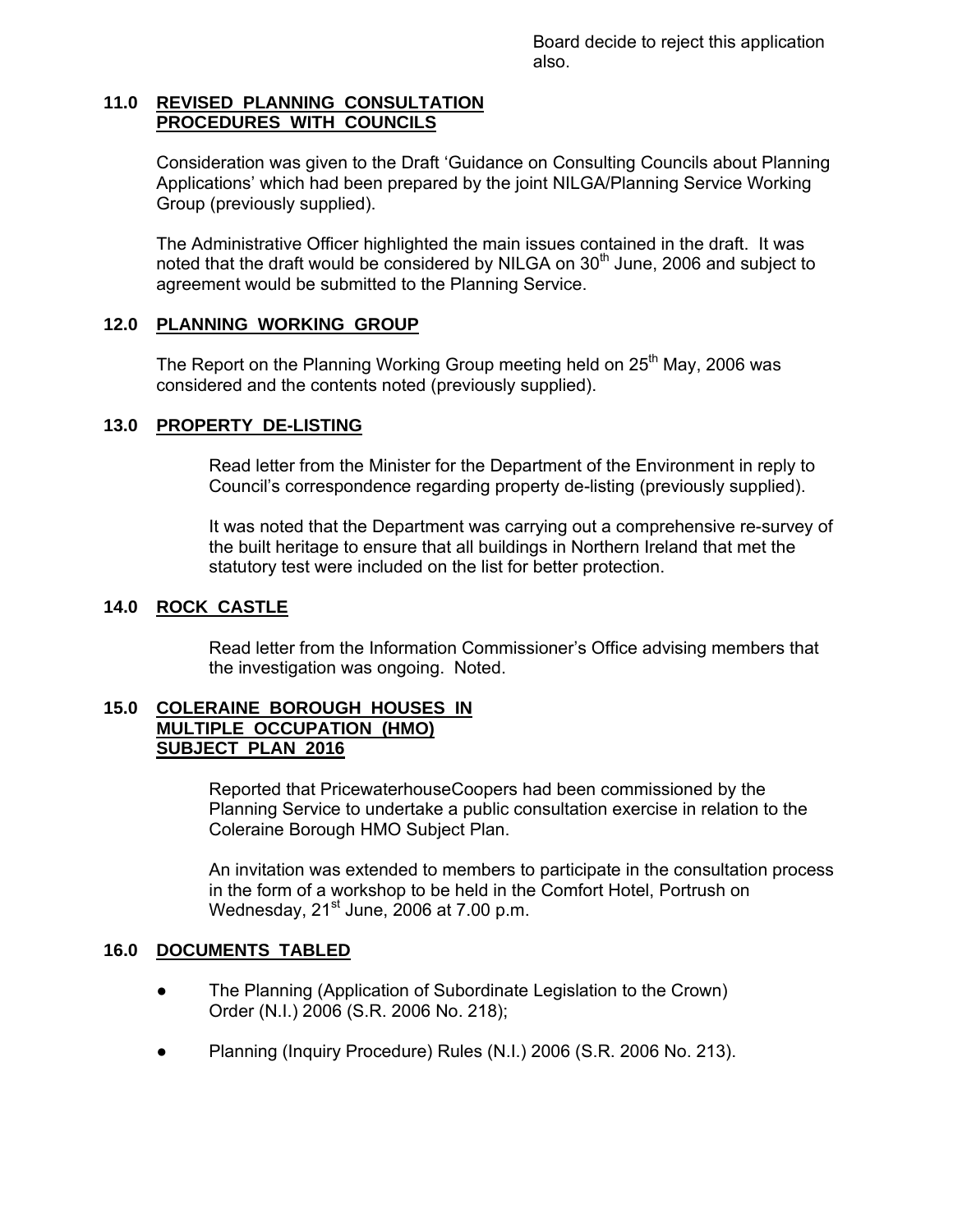### **POLICY AND DEVELOPMENT COMMITTEE**

**20th June, 2006.** 

**Present:** Councillor E. A. Johnston (Mrs.), in the Chair

The Mayor, Councillor W. A. King

The Deputy Mayor, Councillor E. P. Fielding (Mrs.)

### **Aldermen**

| E. T. Black (Mrs.)  | D. McClarty   |
|---------------------|---------------|
| W. T. Creelman      | W. J. McClure |
| M. T. Hickey (Mrs.) |               |

### **Councillors**

| C. S. Alexander (Ms.) |  |
|-----------------------|--|
| D. D. Barbour         |  |
| J. M. Bradley         |  |
| O. M. Church (Mrs.)   |  |
| R. A. McPherson       |  |
| A. S. Cole            |  |
| J. J. Dallat          |  |
| T. J. Deans           |  |
| (Items $1.0 - 5.1$ )  |  |

S. Gilkinson N. F. Hillis B. Leonard G. L. McLaughlin A. McQuillan  $($  Items  $1.0 - 8.0)$ R. D. Stewart

# **Officers in**

**Attendance:** Town Clerk and Chief Executive, Director of Corporate Services, Head of Development Services, Senior Technical Officer (Items 5.2 – 8.0) and Administrative Assistant

### **1.0 THANKS**

The Chairman welcomed everyone to the meeting and thanked the members of the Ulster Unionist Party for her nomination to the Chair of the Policy and Development Committee.

# **2.0 ELECTION OF VICE-CHAIRMAN**

On a request for nominations for Vice-Chairman, the following proposals were made:

- (i) Councillor McLaughlin was proposed by Councillor Dallat and seconded by Alderman Mrs. Hickey.
- (ii) Councillor Bradley was proposed by Alderman McClure and seconded by Councillor Stewart.

On being put to the meeting it was agreed by eleven votes to five:

That Councillor Bradley be appointed Vice-Chairman for the ensuing year.

### **3.0 APPOINTMENT OF REPRESENTATIVES TO BODIES/GROUPS**

(a) Coleraine Urban Development Project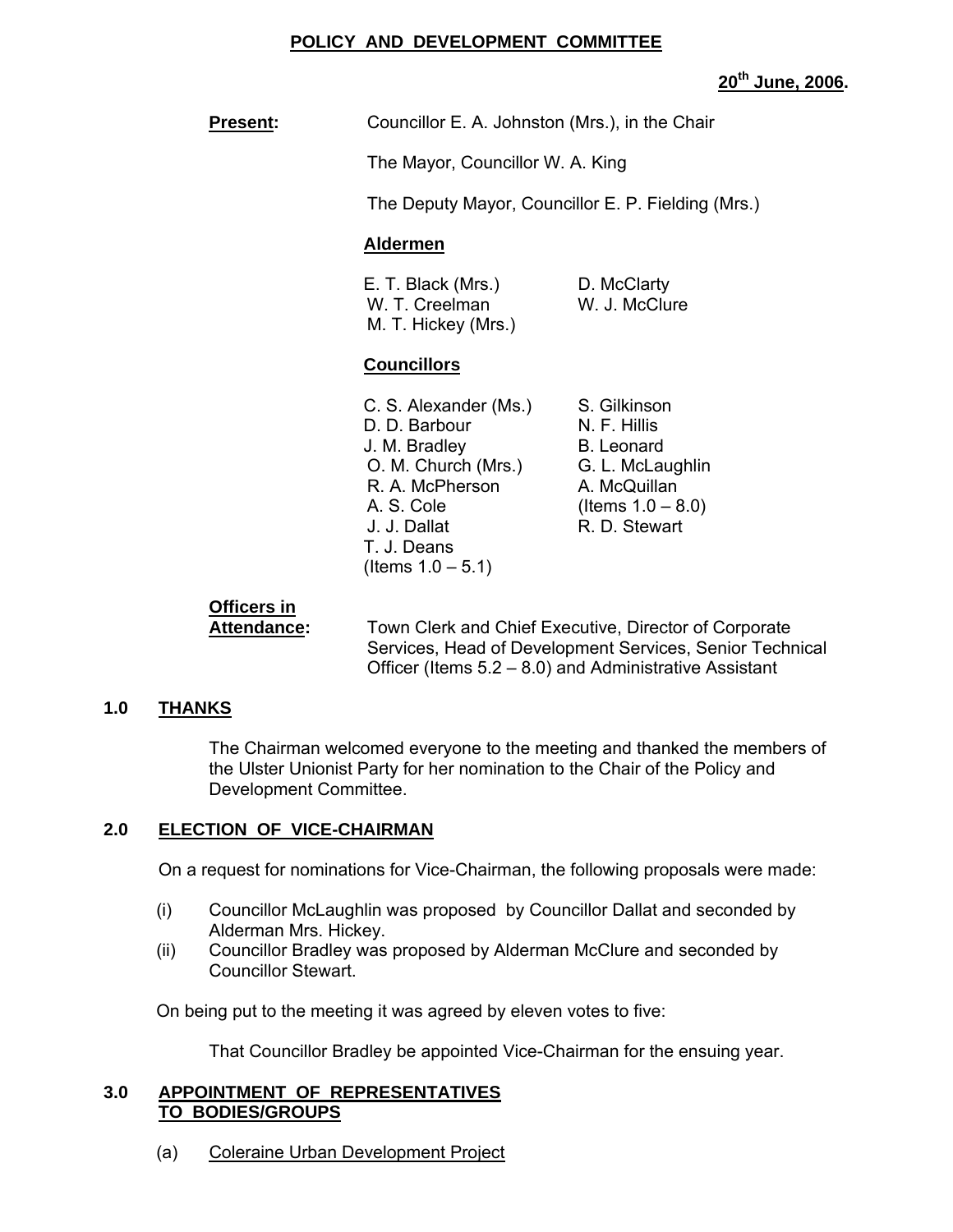It was proposed by Councillor Deans, seconded by Councillor Hillis and agreed:

That representatives, as listed, be appointed for the ensuing year:

Alderman McClure, Councillors Mrs. Johnston and McLaughlin.

### (b) Economic Development Group

It was proposed by the Deputy Mayor, seconded by Councillor Stewart and agreed:

That representatives, as listed, be appointed for the ensuing year:

Alderman McClarty, Councillors Dallat and Deans.

### (c) Human Resources Group

It was proposed by Councillor Hillis and seconded by Councillor Deans:

That representatives, as listed, be appointed for the ensuing year:

Alderman McClure, Councillors Ms. Alexander, Barbour, Cole and McLaughlin.

It was further proposed, as an amendment, by Councillor Leonard and seconded by Councillor Dallat:

That this group comprise a representative from each party plus the Independent member.

On being put to the meeting, the amendment was lost by fifteen votes to five and the proposal was agreed.

### (d) Northern Corridor Railways Group

It was proposed by Councillor McPherson, seconded by the Mayor and agreed:

That representatives, as listed, be appointed for the ensuing year:

Alderman McClure and Councillor Dallat.

### (e) North West '200' Committee

It was proposed by Councillor Deans and seconded by the Deputy Mayor:

That representatives, as listed, be appointed for the ensuing year:

Councillors Ms. Alexander, Gilkinson, Hillis, Mrs. Johnston, McPherson and Stewart.

It was further proposed, as an amendment, by Councillor Dallat and seconded by Alderman Mrs. Hickey:

That this group comprise a representative from each party plus the Independent member.

On being put to the meeting, the amendment was lost by sixteen votes to five and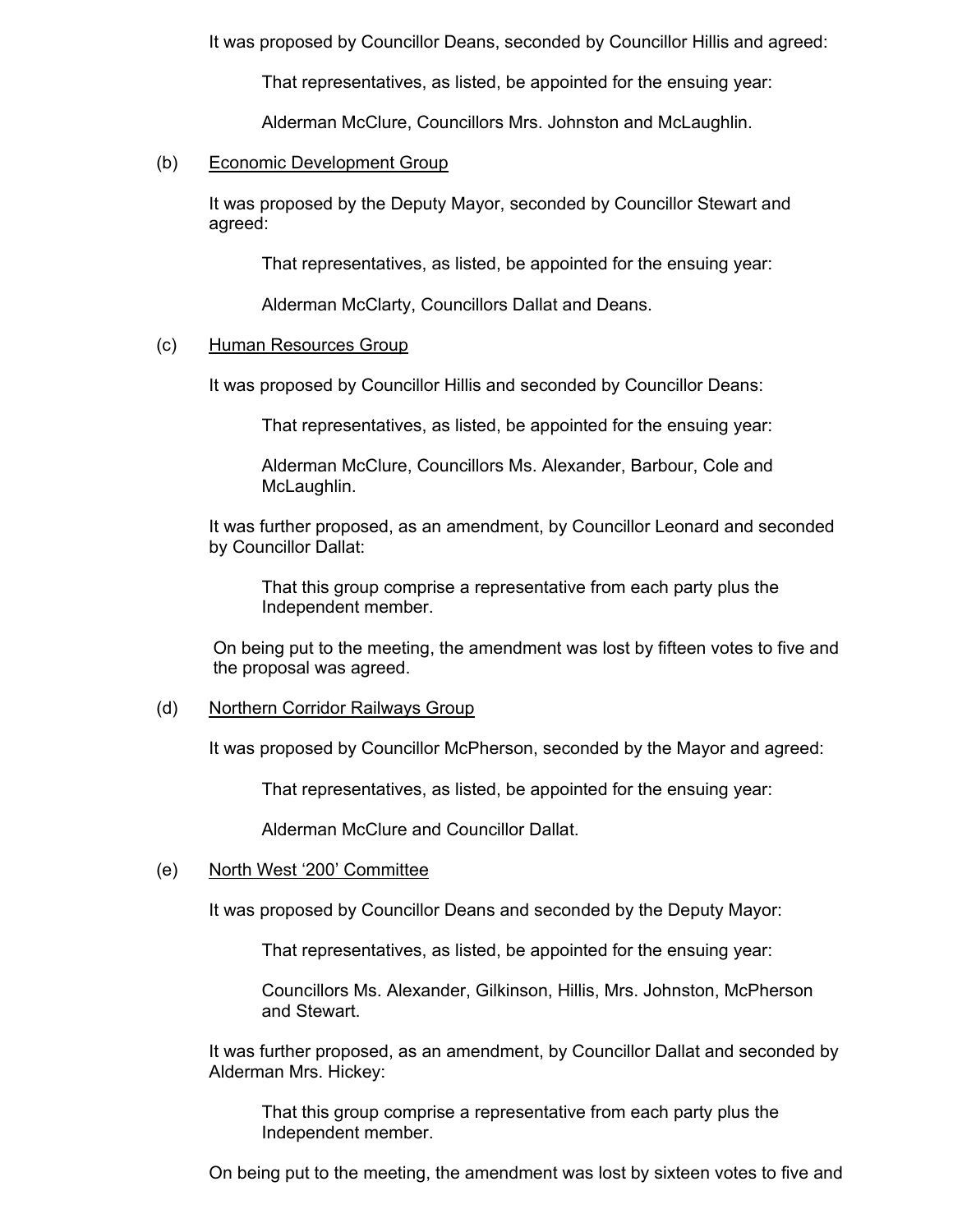the proposal was agreed.

### (f) Property Group

It was proposed by Councillor Deans and seconded by Councillor McQuillan:

That representatives, as listed, be appointed for the ensuing year:

The Mayor, Alderman McClure and Councillors Deans, Mrs. Johnston and Leonard.

It was further proposed, as an amendment, by Councillor Leonard and seconded by Alderman Mrs. Hickey:

That this group comprise a representative from each party plus the Independent member.

On being put to the meeting, the amendment was lost by fifteen votes to five and the proposal was agreed.

(g) Social Committee

It was proposed by Councillor Deans, seconded by Alderman McClure and agreed:

That representatives, as listed, be appointed for the ensuing year:

The Deputy Mayor, Aldermen Mrs. Hickey and McClarty.

### (h) Zomba Group

It was proposed by Councillor Deans and seconded by Councillor Cole:

That representatives, as listed, be appointed for the ensuing year:

The Mayor, Alderman McClarty and Councillors Cole, Mrs. Church and Dallat.

It was further proposed, as an amendment, by Councillor Leonard and seconded by Alderman Mrs. Hickey:

That this group comprise a representative from each party plus the Independent member.

On being put to the meeting, the amendment was lost by sixteen votes to five and the proposal was agreed.

### **4.0 CORPORATE SERVICES REPORT**

The Report of the Director of Corporate Services was considered (previously supplied).

Matters arising:

4.1 New Post in Technical Services Council is recommended to approve the Department establishment of a new post in the Building Control Section of the Technical Services Department, with responsibility for the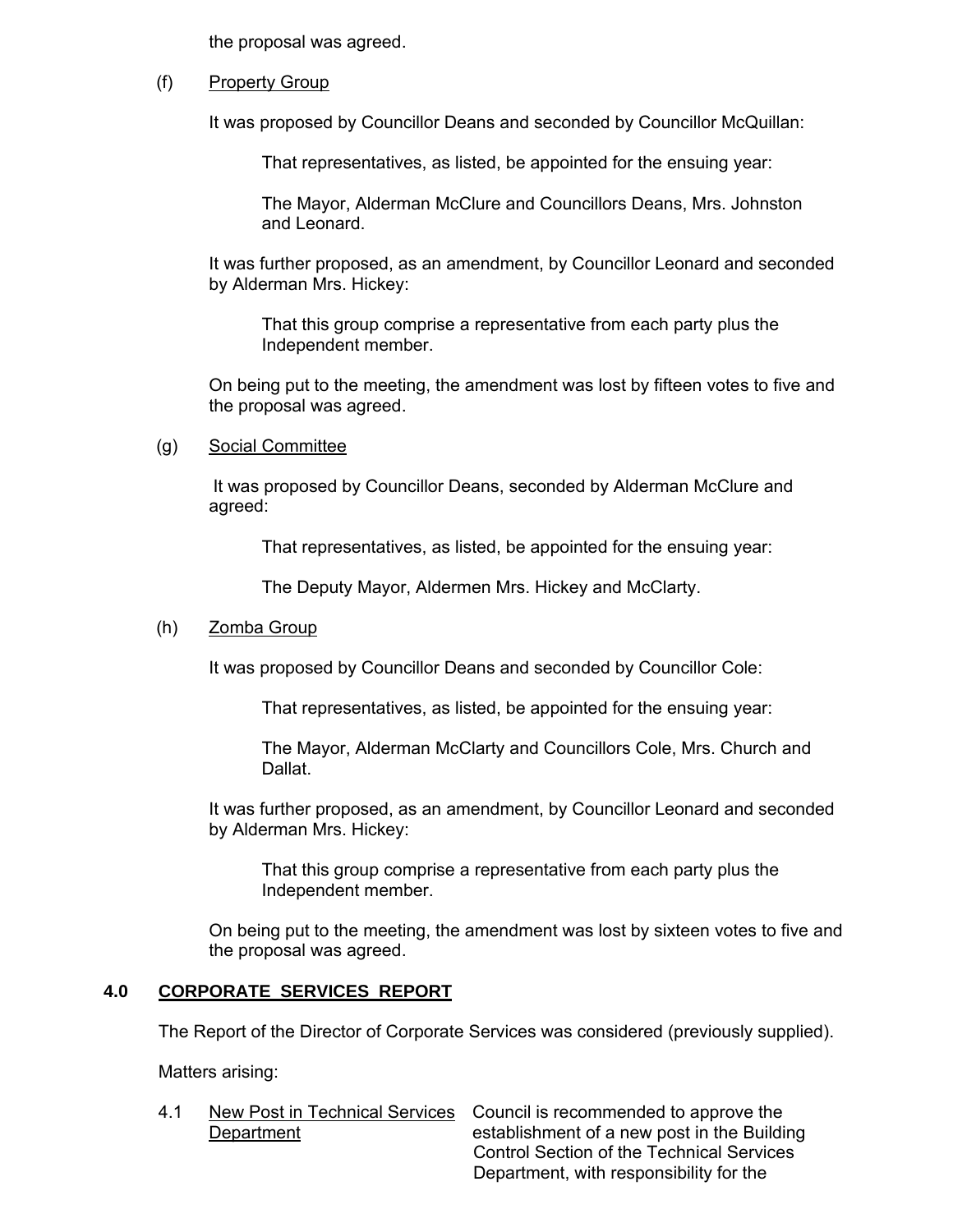production of property certificates and administration associated with the naming of streets.

4.2 Consultation – The Local Council is recommended to welcome this Government Companies (Best proposed Order as an interim measure and Value) Order (Northern to encourage the Department to develop Ireland) 2006 appropriate primary legislation as soon as possible.

4.3 Matters for Information Members noted information on the following topics, as contained in the report:

- (i) Rating Review Update the Director of Corporate Services also advised that training would be given to staff to enable them to address queries on the changes.
- (ii) Abstract Preparation
- (iii) Members' Allowance
- (iv) Accounts

4.3.1 New Appointments The following appointments had been made in accordance with the Local Government Staff Commission's Code of Procedures on Recruitment and Selection:

### Chief Executive's Department

- Community Development Assistant: Mrs. K. McCollum
- Public Relations Manager: Miss V. C. Graham

### Leisure Services Department

• Part time Cleaner – Ballysally Youth and Community Centre: Mrs. K. Lyons

### **5.0 DEVELOPMENT SERVICES REPORT**

The report of the Head of Development Services was considered (previously supplied).

Matters arising:

5.1 River Bann Cruises Consideration was given to information on this topic, as contained in the report and it was proposed by Alderman McClarty and seconded by Alderman Mrs. Hickey:

> That Council amend the proposed package of support to include deficit funding over three years, as follows: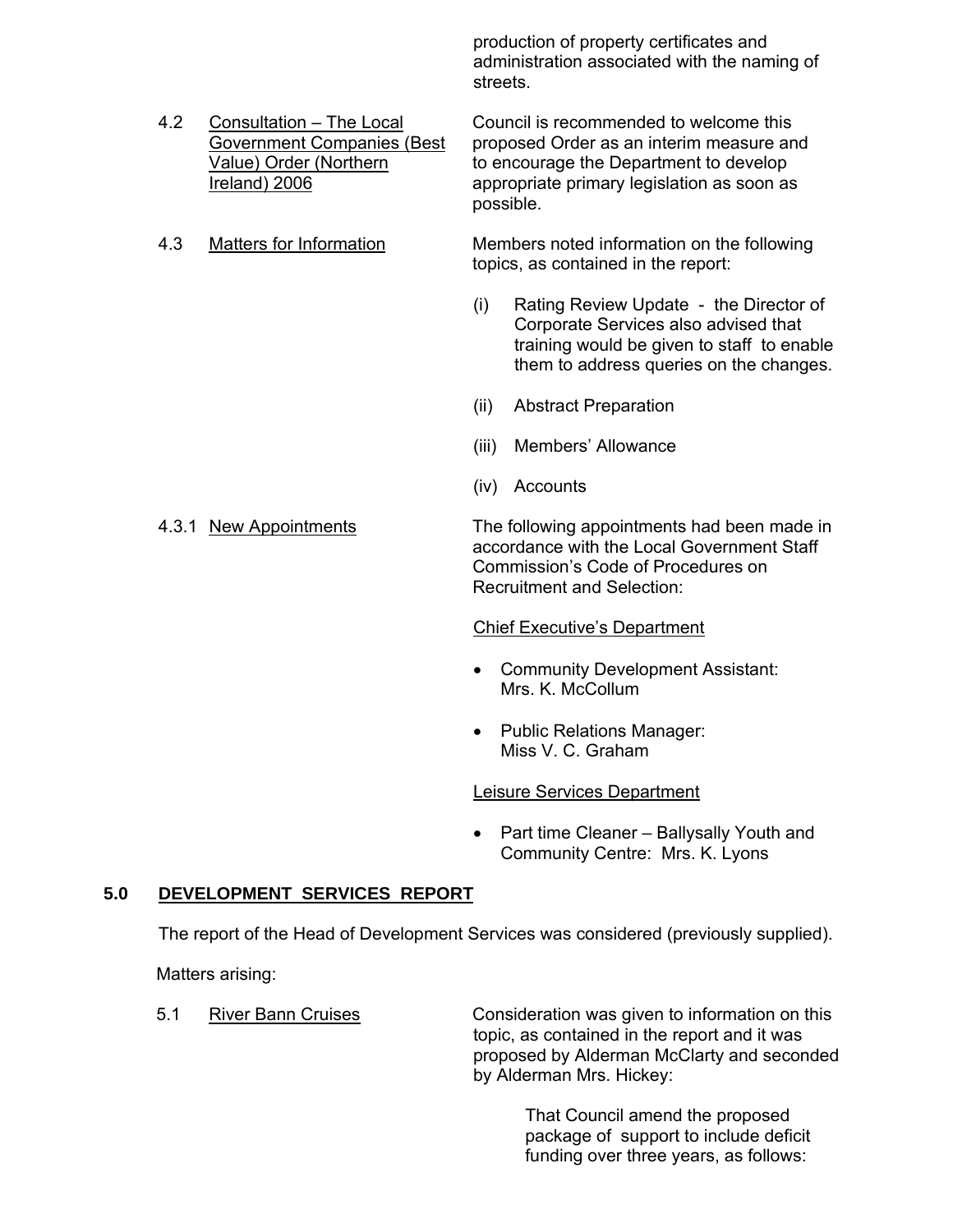| 1 <sup>st</sup> year<br>$2nd$ year<br>$3rd$ year | £9,000<br>£6,000<br>£3,000 |  |
|--------------------------------------------------|----------------------------|--|
| It was then proposed, as an amendmen             |                            |  |

 It was then proposed, as an amendment, by Councillor Deans and seconded by Alderman McClure:

> That Council approve the package of support recommended by the Head of Development Services, as contained in the report.

 A recommendation by the Town Clerk and Chief Executive that this item be considered 'In Committee' at the Council Meeting on  $27<sup>th</sup>$  June, 2006, following re-negotiation of the offer of deficit funding and in the light of the business plan for this venture, was agreed.

 5.2 Portrush Regeneration Strategy Consideration was given to the Brief and Terms Tender **Tender** of Appointment for Consultancy for this strategy (previously supplied) and members noted that a recommendation on tenders would be made to Council at the meeting on  $27<sup>th</sup>$  June, 2006.

> Members' comments on various issues were noted by the Head of Development Services along with the following requests for information:

- Clarification on the current position of Portrush Chamber of Commerce.
- Feedback on hotel development opportunities.
- 5.3 Matters for Information Committee noted information on the following

topics, as contained in the report:

- Tender for Good Relations Strategy.
- Launch of 'A Shared Future' Action Plan and the first Racial Equality Implementation Action

Plan (OFMDFM). A hard copy of these plans could be obtained by contacting Council's Development Services' Section.

# **6.0 NOTICE OF MOTION - SUBMITTED BY ALDERMAN M. T. HICKEY (MRS.)**

The undernoted Notice of Motion was proposed by Alderman M. T. Hickey (Mrs.), seconded by Councillor McLaughlin and, following discussion, recommended unanimously:

"In the interests of improving harmony and good relations members agree for a period of six months to welcome motions which are non-contentious in content. The responsibility of Coleraine Borough Council is to focus on the needs of ratepayers and encourage peace, reconciliation and partnership."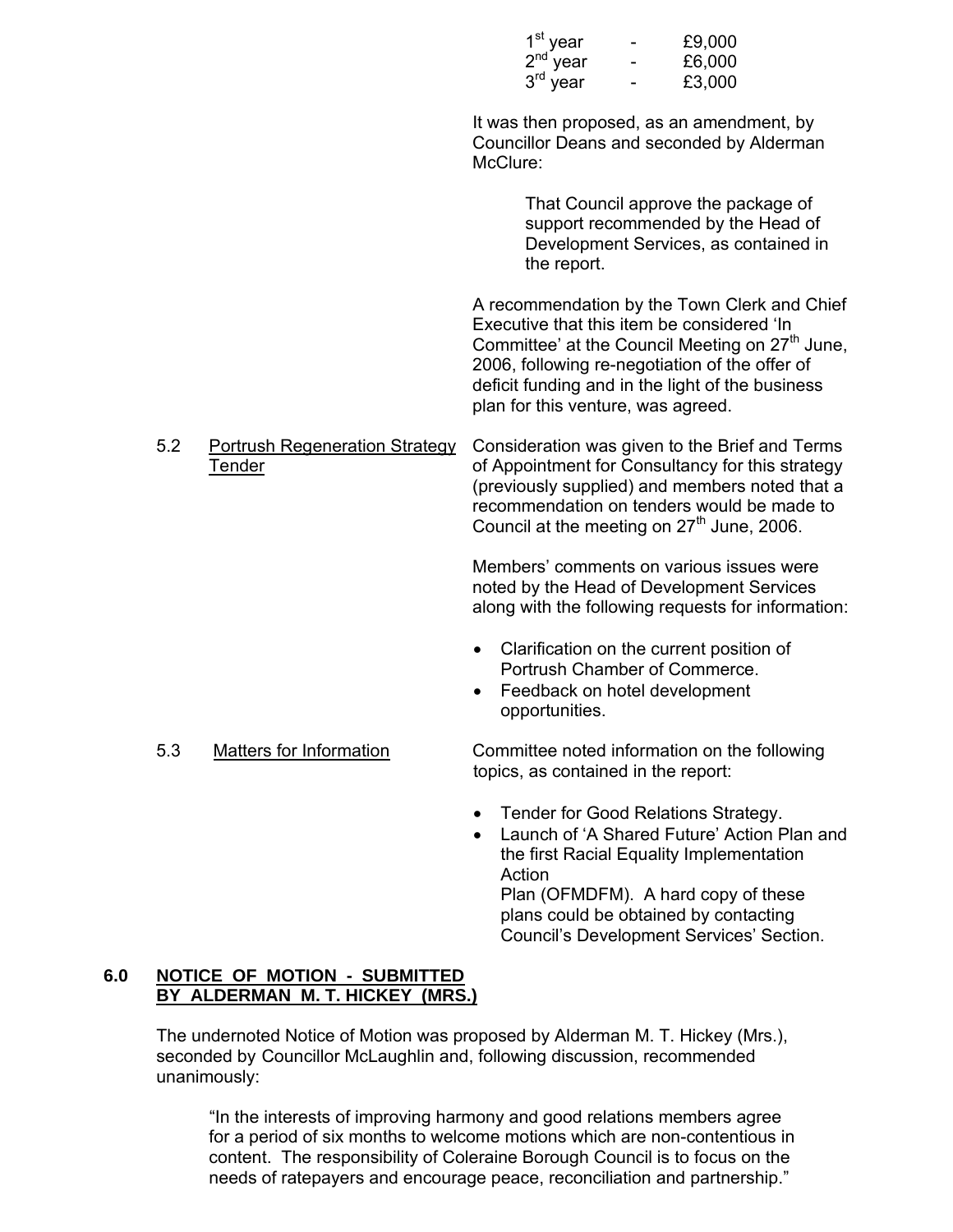# **7.0 TENDERS**

7.1 Director of Technical Services Committee noted the absence of the Director of Technical Services due to ill health and best wishes for a speedy recovery were extended by members.

tenders had been returned viz:

7.2 Craigahulliar Landfill Site Cell Contract documents for a site cell extension and Extension lining at Craigahulliar Landfill Site had been issued to six contractors. Four bona fide

| <b>CONTRACTOR</b>        | <b>PRICE</b><br>(£) |
|--------------------------|---------------------|
| TAL Ltd.                 | 749,909.12          |
| F. P. McCann Ltd.        | 835,594.20          |
| Lagan Construction Ltd.  | 1,009,730.35        |
| Ascot Environmental Ltd. | 1,133,521.70        |

Recommended:

 That Council accept the tender from TAL Ltd. in the sum of £749,909.12 (plus VAT).

7.3 Bird Protection – Coleraine Town Hall Three tenders had been received for this work viz:

| <b>CONTRACTOR</b>           | <b>PRICE</b><br>(£) |
|-----------------------------|---------------------|
| <b>Cannon Pest Control</b>  | 19,296.00           |
| <b>Grove Services Group</b> | 21,229.64           |
| Ecolab Ltd.                 | 24,474.66           |

As the tender submitted by Cannon Pest Control was incomplete, it was recommended:

> That Council accept the tender from Grove Services Group in the sum of £21,229.64 (plus VAT).

# **8.0 WATER REFORM NORTHERN IRELAND**

Committee noted that the following documents (previously supplied) would be tabled for discussion at the Council Meeting on 25<sup>th</sup> July, 2006:

- (a) Proposal for a Draft Water and Sewerage Services (Northern Ireland) Order 2006 – Explanatory Memorandum
- (b) Consultation on the Charges for Connections to the Water and Sewerage Networks – Consultation Document

### **9.0 KNOCKAGH MONUMENT - COUNTY ANTRIM**

Consideration was given to a request by Carrickfergus Borough Council for a contribution towards costs for the second phase of restoration to this monument.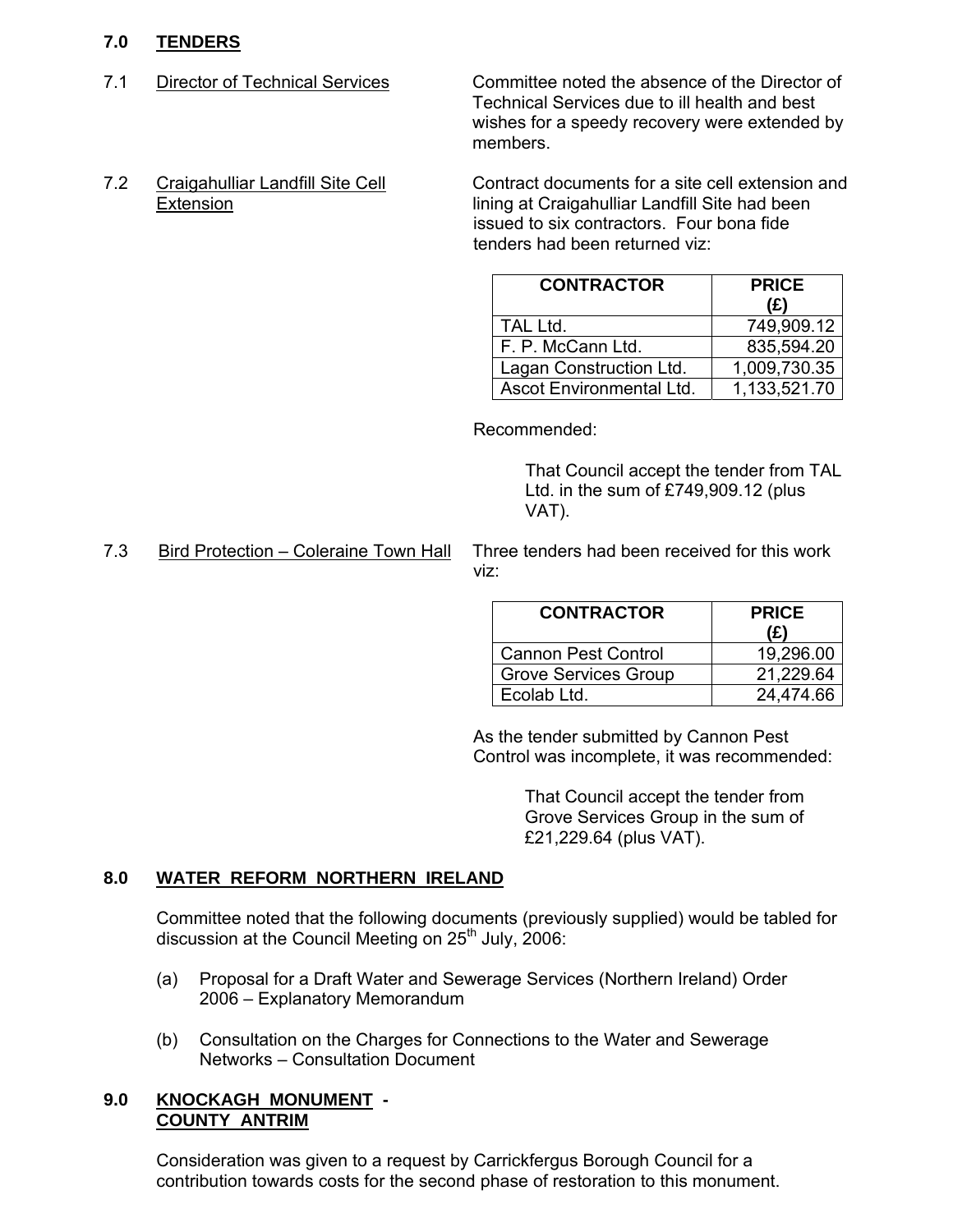Following discussion, it was proposed by Councillor Hillis, seconded by Councillor Mrs. Church and recommended unanimously:

 That Council contribute £4,000 towards the costs of restoration of the Knockagh Monument, as requested.

### **10.0 RIVER BANN NAVIGATION ORDER - COLERAINE HARBOUR COMMISSIONERS - APPOINTMENT OF CHAIRMAN/VICE-CHAIRMAN 2006/2007**

Members noted that this item would be considered 'In Committee' at the end of the meeting.

# **11.0 PUBLIC APPOINTMENTS: MEMBERS - HEALTH AND SAFETY EXECUTIVE FOR NORTHERN IRELAND (HSENI)**

 Read letter from DETI advising of five new Board member positions for the Health and Safety Executive for Northern Ireland.

Application forms could be obtained by contacting the Administrative Officer, Town Clerk and Chief Executive's Department - closing date for applications:  $30<sup>th</sup>$  June, 2006.

Noted.

### **12.0 ULSTER FARMERS' UNION**

 Tabled: 'Freedom to Farm' – The Ulster Farmers' Union's Vision for Rural Development in Northern Ireland, 2007-2013.

### **13.0 DSD – NEWS RELEASE - COLERAINE TOWN CENTRE SCHEMES SHORTLISTED**

 Read News Release advising that the Department for Social Development had shortlisted six development proposals for the regeneration of the Abbey Street and Mall car parks in Coleraine.

Noted.

### **14.0 NOISE POLLUTION**

 Reference was made by Alderman McClarty to incidences of noise pollution arising from work being carried out by or on behalf of the Department for Regional Development eg cutting and strimming of grass in housing areas.

The Town Clerk and Chief Executive agreed to write to the Department for Regional Development on this issue.

### **15.0 REQUEST FOR INFORMATION**

Councillor Hillis asked that information on the breakdown by political party of appointments made at the Annual Meeting, be made available at the Council